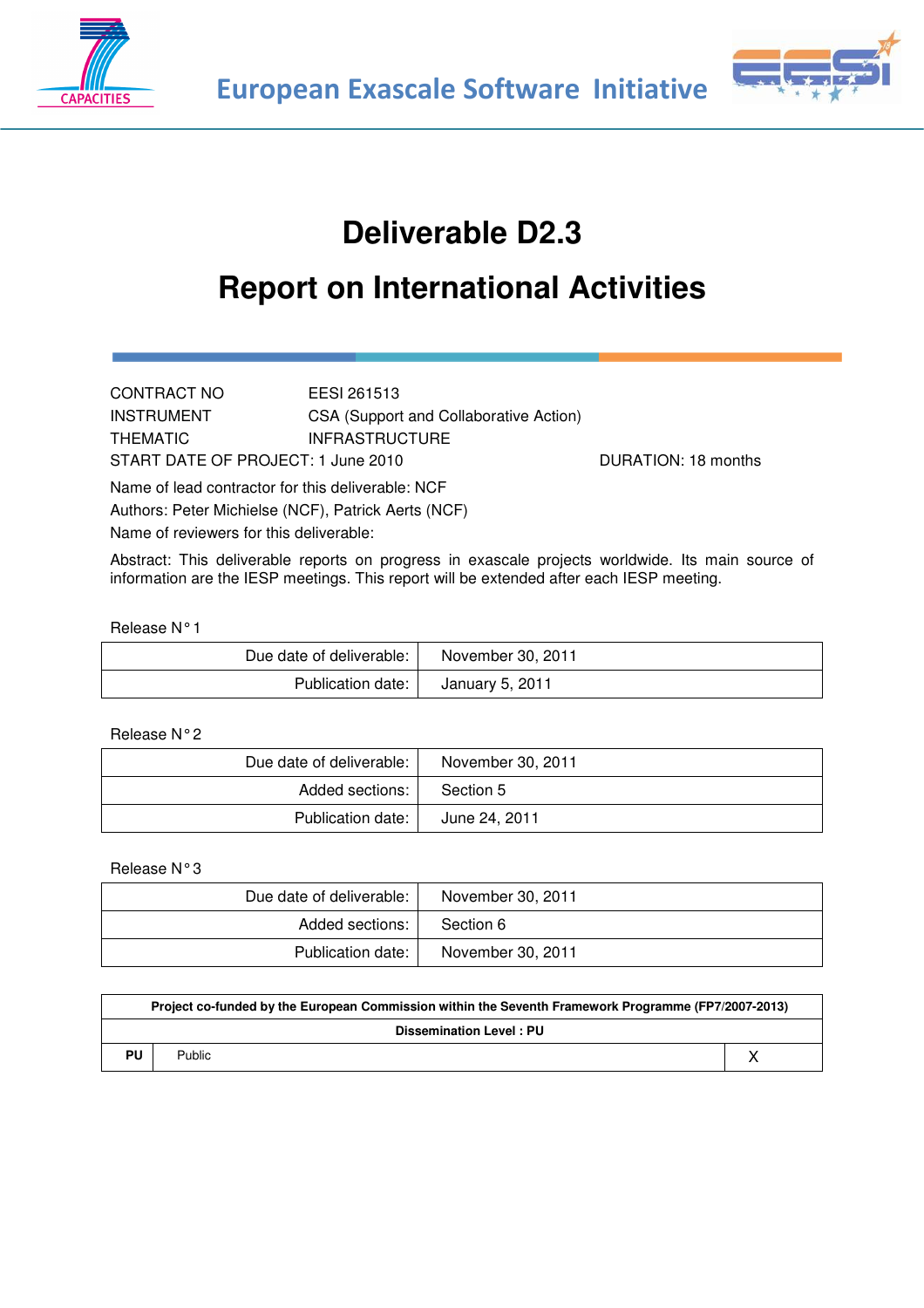# **Table of Contents**

| 1.  |                |                     |  |
|-----|----------------|---------------------|--|
| 2.  |                |                     |  |
|     |                |                     |  |
| 3.  |                |                     |  |
| 3.1 |                |                     |  |
|     | 3.2            |                     |  |
|     | 3.3<br>3.4     |                     |  |
|     | 3.5            |                     |  |
|     |                |                     |  |
|     |                |                     |  |
|     | 4.1            |                     |  |
|     | 4.2            |                     |  |
|     | 4.2.1<br>4.2.2 |                     |  |
|     | 4.2.3          |                     |  |
|     | 4.2.4          |                     |  |
|     | 4.2.5          |                     |  |
|     |                |                     |  |
|     | 4.3.1          |                     |  |
|     | 4.3.2          |                     |  |
|     | 4.3.3          |                     |  |
|     | 4.3.4<br>4.3.5 |                     |  |
|     | 4.3.6          |                     |  |
|     | 4.3.7          |                     |  |
|     | 4.4            |                     |  |
|     | 4.5            |                     |  |
|     | 4.6            |                     |  |
|     | 4.7            |                     |  |
|     |                |                     |  |
|     | 5.1            |                     |  |
|     | 5.2            |                     |  |
|     | 5.2.1          |                     |  |
|     | 5.2.2          |                     |  |
|     | 5.3.1          | 5.3 GLOBAL UPDATES. |  |
|     | 5.3.2          |                     |  |
|     | 5.3.3          |                     |  |
|     | 5.3.4          |                     |  |
|     | 5.3.5          |                     |  |
|     | 5.4            |                     |  |
|     | 5.4.1          |                     |  |
|     | 5.4.2          |                     |  |
|     | 5.4.3<br>5.4.4 |                     |  |
|     | 5.5            |                     |  |
|     | 5.5.1          |                     |  |
|     | 5.5.2          |                     |  |
|     | 5.5.3          |                     |  |
|     | 5.5.4          |                     |  |
|     | 5.5.5          |                     |  |
|     | 5.5.6          |                     |  |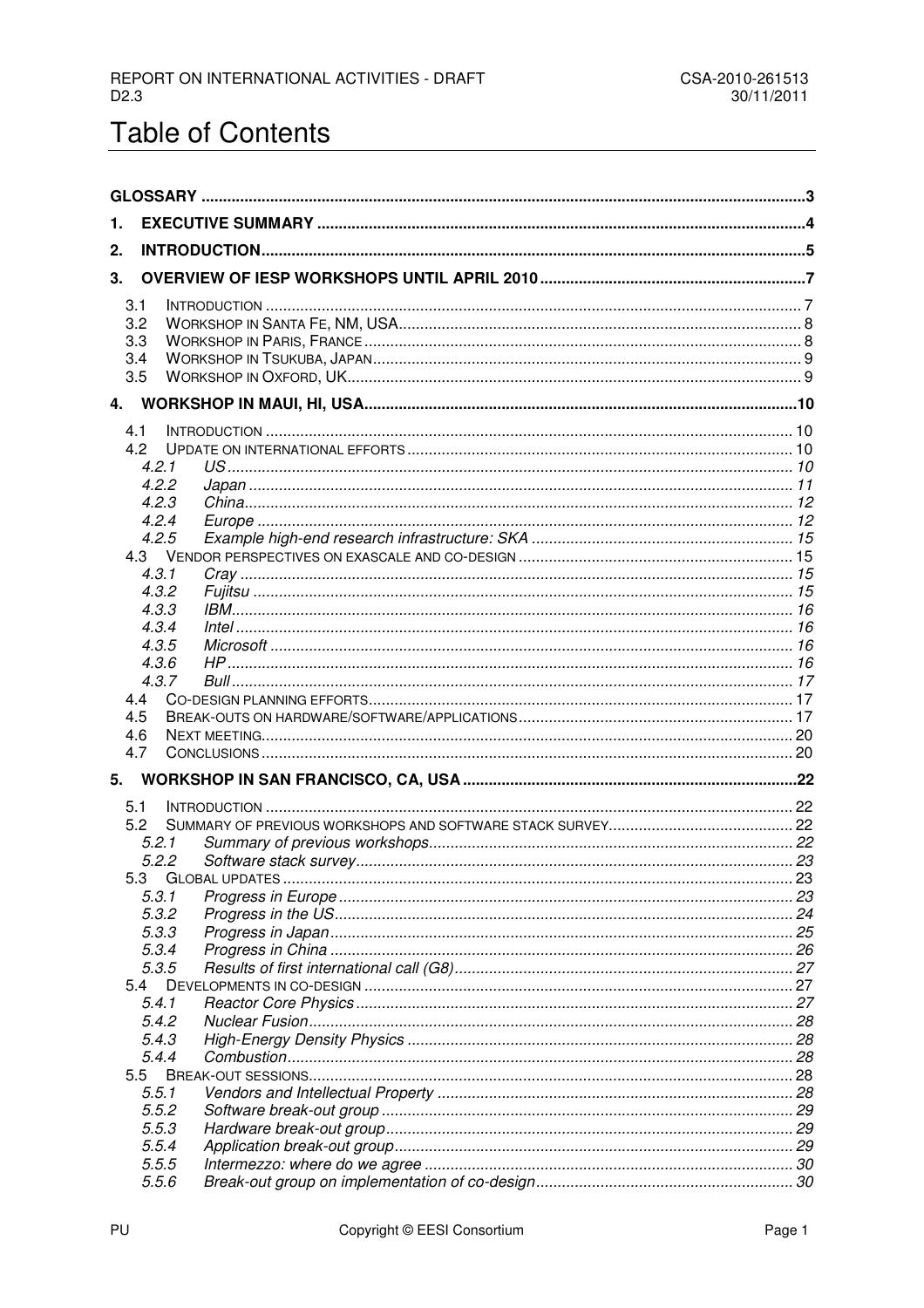|                                                                                                                   | REPORT ON INTERNATIONAL ACTIVITIES - DRAFT | CSA-2010-261513<br>30/11/2011 |
|-------------------------------------------------------------------------------------------------------------------|--------------------------------------------|-------------------------------|
| D <sub>2.3</sub><br>5.5.7<br>5.5.8                                                                                |                                            |                               |
| 5.6<br>5.7                                                                                                        |                                            |                               |
| 6.                                                                                                                |                                            |                               |
| 6.1<br>62<br>6.2.1<br>6.2.2<br>6.2.3<br>6.2.4<br>6.2.5<br>6.3.1<br>6.3.2<br>6.4.1<br>6.4.2<br>6.4.3<br>6.5<br>6.6 |                                            |                               |
| 7.                                                                                                                |                                            |                               |
| 8.                                                                                                                |                                            |                               |
| 8.1<br>8.2<br>8.3<br>8.4                                                                                          |                                            |                               |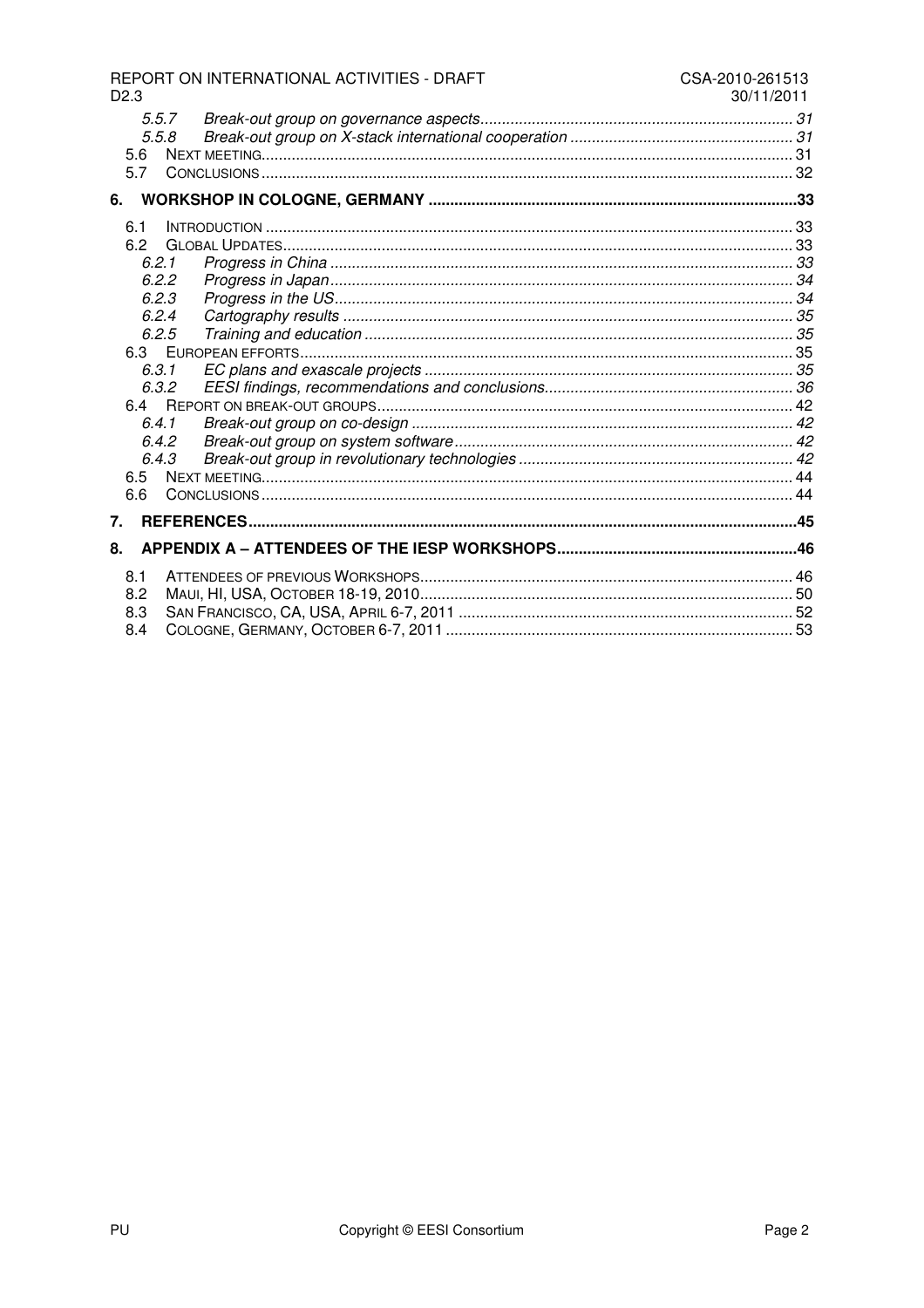# **Glossary**

| Abbreviation / acronym | <b>Description</b>                                         |
|------------------------|------------------------------------------------------------|
| <b>COTS</b>            | Commodity-of-the-shelf                                     |
| <b>DoE</b>             | Department of Energy (US)                                  |
| <b>EC</b>              | European Commission                                        |
| <b>EESI</b>            | European Exascale Software Initiative (Europe)             |
| <b>ESC</b>             | Exascale Software Centre (US)                              |
| <b>GENCI</b>           | Grand Equipement National de Calcul Intensif (France)      |
| <b>HPC</b>             | <b>High Performance Computing</b>                          |
| <b>HPCI</b>            | High Performance Computing Infrastructure (Japan)          |
| <b>IDC</b>             | International Data Corporation                             |
| <b>IESP</b>            | International Exascale Software Project                    |
| <b>IPR</b>             | <b>Intellectual Property Rights</b>                        |
| <b>JSC</b>             | Juelich Supercomputing Center                              |
| <b>LRZ</b>             | Leibniz Rechnung Zentrum                                   |
| <b>NCF</b>             | National Computing Facilities Foundation (the Netherlands) |
| <b>NNSA</b>            | National Nuclear Security Administration (US)              |
| <b>NSF</b>             | National Science Foundation (US)                           |
| <b>SKA</b>             | Square Kilometre Array                                     |
| WG                     | Working Group (in EESI)                                    |
| X-stack                | Exascale software stack                                    |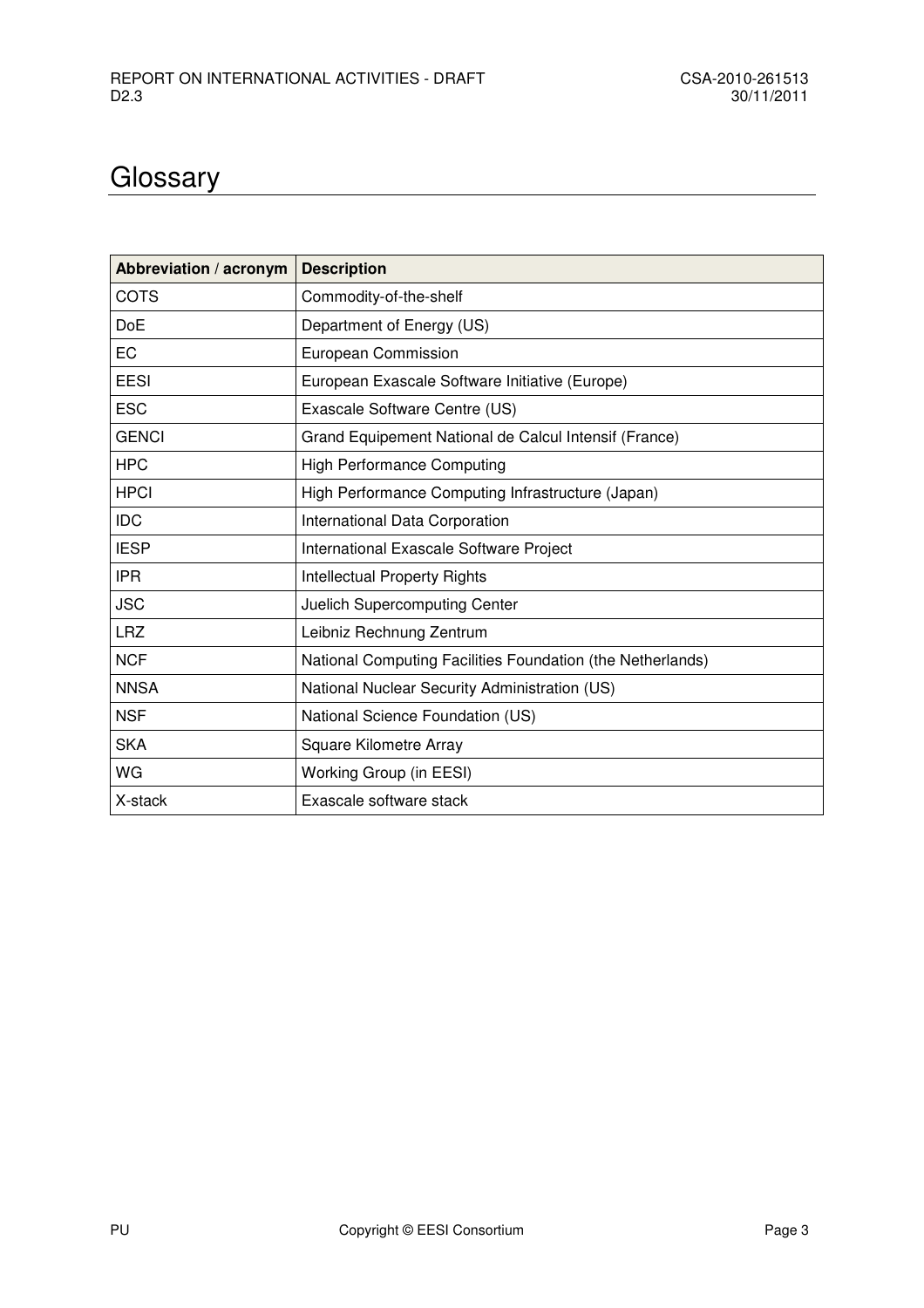## 1. Executive summary

During the lifetime of the EESI project, there have been three IESP meetings: in Maui, HI, USA, in San Francisco, CA, USA and in Cologne, Germany. During these meetings, various topics have come back. For each of these topics, we briefly state the developments so far, bullet-wise.

- The US, China and Japan have clear intentions and roadmaps on building and installing 100+ Petaflop/s and Exaflop/s systems in the decade ahead. This is not (yet) the case for Europe, as will become clear from the EESI findings and recommendations;
- Co-design is viewed as a key technique to develop hardware, X-stack software and applications in an efficient (iterative) way. The window of opportunity for influencing hardware development, however, is relatively short and is 3-5 years before actual hardware availability. Skeleton applications have been viewed as enough for the co-design process, although new views on this may lead to a combination of kernels and applications itself. The original plans for Co-design centers in the USA have been reduced, at least temporarily, so that only a few Co-design centers have been able to make a start in 2011. Japan and China will adopt co-design as well, and, as in the USA, will focus on predefined application areas;
- The USA plans for establishment of an Exascale Software Center (ESC) have been delayed, but not abandoned. New plans through the DoE for US Congress are due in February 2012, which are currently being prepared by the community in the USA. Requests-for-Information have been issued to both US hardware and software vendors, which will be taken into account when drafting the plans;
- The EESI project has been able to address a huge amount of knowledge through engaging European experts in both scientific, hardware, software, libraries and software engineering fields. This has led to findings and recommendations to the EC, including cost estimates over the period 2012-2020, as presented in Cologne and during the final EESI conference in Barcelona in October 2011. Development of exascale hardware is viewed as a serious option for Europe as well;
- The EC has granted three exascale proposals each with around 8  $M\epsilon$  funding, to develop relevant exascale technology in the hardware, software and applications area. Two of the projects aim to develop prototype hardware, which aim to set the road to exascale, with relevant software components and application vehicles to test. The third project focuses on European-developed and important applications to apply software technology to prepare for eventual exascale execution;
- The involvement of hardware vendors in the development of exascale software is viewed as crucial, but also as difficult as a result of Intellectual Property Rights and Non-Disclosure Agreements between vendors and potential Co-design centers and/or the ESC. Initial models for addressing these difficulties have been established and will need to be further developed;
- International joint governance has been discussed to make sure that X-stack development is done in a coordinated way, without duplications. Further refinement of these models will need to be done, including the addressing questions on steering, delivery and maintenance of the software products. Initial inventories have been made by each of the regions (US, Europe, China, Japan) on which software components could be addressed in which region, with varying levels of commitment. Gap analysis will be needed to cover the full range of what is needed;
- Revolutionary approaches are worthwhile to invest in several areas if possible in a controlled manner.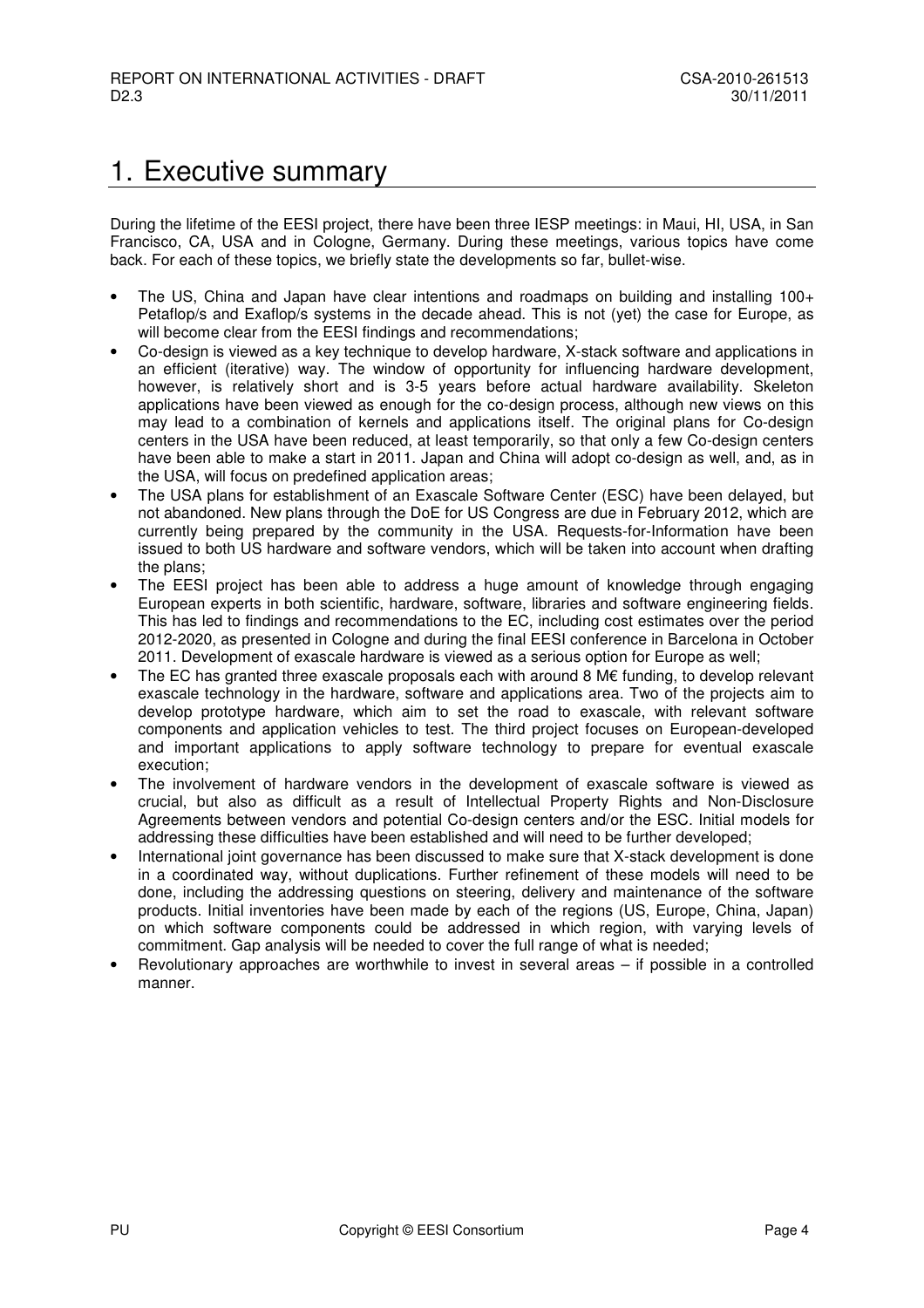## 2. Introduction

It is widely recognized that High Performance Computing (HPC) will be increasingly important to address global scientific, societal and economic challenges. Although the projected evolution of hardware is a technological challenge in itself, more and more concern is expressed on the ability of scientific software to efficiently use the future hardware architectures. In order to address the expectedly increasing gap between projected exascale-class hardware and efficient software usage, a worldwide effort has been set up at the beginning of 2009, which is known as the International Exascale Software Project (IESP), [1].

With seed funding from key government partners in the United States, European Union and Japan, as well as supplemental contributions from some industry stakeholders, IESP has been formed around the following mission:

The guiding purpose of the IESP is to empower ultra-high resolution and data-intensive science and engineering research through the year 2020 by developing a plan for (1) a common, high-quality computational environment for petascale/exascale systems and (2) catalyzing, coordinating, and sustaining the effort of the international open source software community to create that environment as quickly as possible.

As has been extensively described in [1], there exist good reasons to conclude that such a plan is urgently needed. Firstly and foremost, the scope of the technical challenges for software infrastructure that the novel architectures and extreme scale of emerging systems bring with them is daunting. These challenges, which are already apparent on the leadership-class systems of the US National Science Foundation (NSF) and Department of Energy (DOE), as well as on systems in Europe and Asia, are more than sufficient to require the complete redesign and replacement of the operating systems, programming models, libraries, and tools on which high-end computing necessarily depends. Secondly, the complex web of interdependencies and side effects that exist among such software components means that making sweeping changes to this infrastructure will require a high degree of coordination and collaboration. Failure to identify critical holes or potential conflicts in the software environment, to spot opportunities for beneficial integration, or to adequately specify component requirements will tend to retard or disrupt everyone's progress, wasting time that can not be afforded to be lost. Since creating a software environment adapted for extreme-scale systems (e.g., NSF's Blue Waters) will require the collective effort of a broad community, this community must have good mechanisms for internal coordination. Third, it seems clear that the scope of the effort must be truly international. In terms of its rationale, scientists in nearly every field now depend on the software infrastructure of high-end computing to open up new areas of inquiry (e.g., the very small, very large, very hazardous, very complex), to dramatically increase their research productivity, and to amplify the social and economic impact of their work. It serves global scientific communities who need to work together on problems of global significance and leverage distributed resources in transnational configurations. In terms of feasibility, the dimensions of the task—totally redesigning and recreating, in the period of just a few years, the massive software foundation of computational science in order to meet the new realities of extreme-scale computing—are simply too large for any one country, or small consortium of countries, to undertake on its own.

During 2009 IESP has organized a series of three international workshops, one each in the United States, Europe, and Asia in order to work out a plan. This has led to a technology roadmap to address a critical challenge that now confronts modern science and is produced by a convergence of three factors:

1. the compelling science case to be made, in both fields of deep intellectual interest and fields of vital importance to humanity, for increasing usable computing power by orders of magnitude as quickly as possible;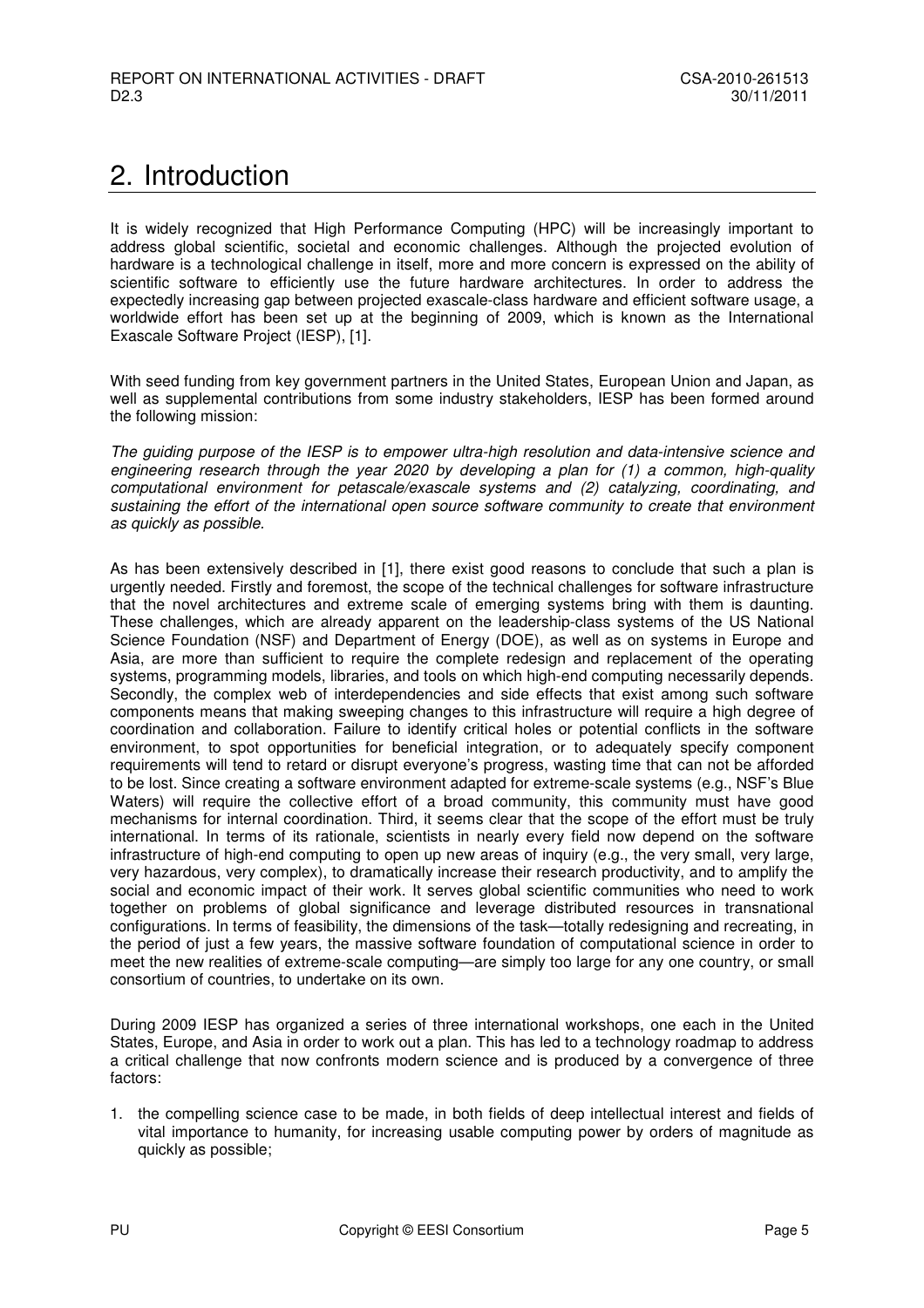- 2. the clear and widely recognized *inadequacy* of the current high end software infrastructure, in all its component areas, for supporting this essential escalation;
- 3. the near complete lack of planning and coordination in the global scientific software community in overcoming the formidable obstacles that stand in the way of replacing it.

This document is organized as follows. Section 3 will briefly document the four IESP workshops held before the start of the EESI project (three in 2009 and one in 2010). Section 4 will report on the first IESP workshop held during the actual EESI project (in October 2010 in Maui, Hawaii, USA), including a summary of the major findings and actions as a result of the workshops. Section 5 covers the IESP workshop as held in April 2011 in San Francisco, CA, USA. Section 6 covers the IESP workshop as held in October 2011 in Cologne, Germany.

This document has been updated after each IESP workshop, during the course of the EESI project.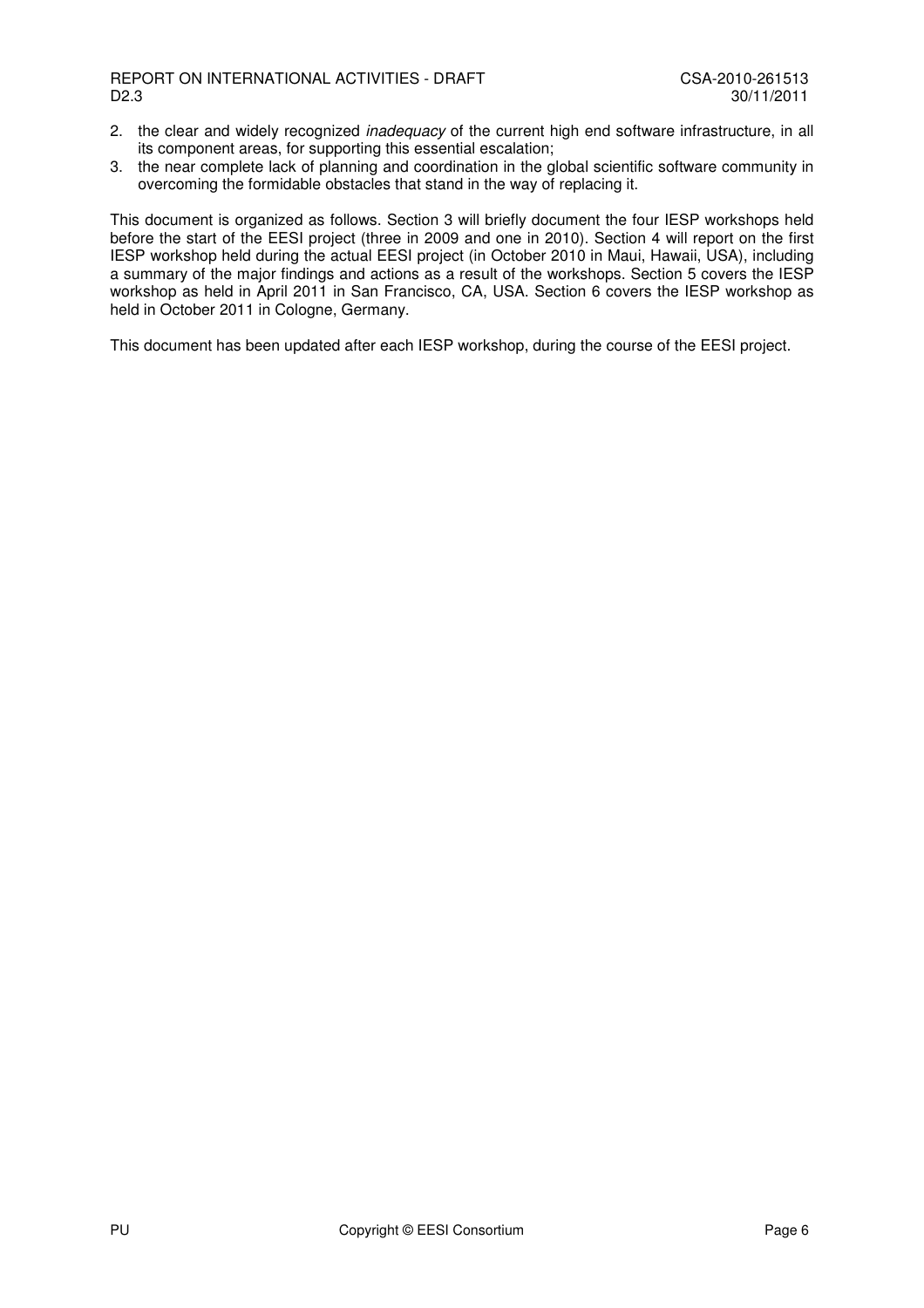## 3. Overview of IESP workshops until April 2010

## 3.1 Introduction

As has been documented in [1], IESP develops a plan for producing a new software infrastructure capable of supporting exascale applications. In order to do so, the following sequence of objectives needs to be addressed during the workshops:

- 1. Make a thorough assessment of needs, issues and strategies: A successful plan in this arena requires a thorough assessment of the technology drivers for future peta/exascale systems and of the short-term, medium-term, and long-term needs of applications that are expected to use them. The IESP workshops brought together a strong and broad-based contingent of experts in all areas of HPC software infrastructure, as well as representatives from application communities and vendors, to provide these assessments. Also, leverage has been taken of the substantial number of reports and other material on future science applications and HPC technology trends that different parts of the community have created in the past three years.
- 2. Develop a coordinated software roadmap: The results of the workshop attendees' analysis have been incorporated into a draft of a coordinated roadmap intended to help guide the open source scientific software infrastructure effort with better coordination and fewer missing components.
- 3. Provide a framework for organizing the software research community: Development of an organizational framework to enable the international software research community to work together to navigate the roadmap and reach the appointed destination—a common, high quality computational environment that can support extreme-scale science on extreme-scale systems. The framework will include elements such as initial working groups, outlines of a system of governance, alternative models for shared software development with common code repositories, and feasible schemes for selecting valuable software research and encouraging its translation into usable, production-quality software for application developers. This organization must also foster and help coordinate R&D efforts to address the emerging needs of users and application communities.
- 4. Engage and coordinate with the vendor community in cross-cutting efforts: To leverage resources and create a more capable software infrastructure for supporting exascale science, the IESP is committed to engaging and coordinating with vendors across all of its other objectives. Industry stakeholders have already made contributions to the workshops (i.e.. objectives 1 and 2 above) and IESP expects similar, if not greater participation, in the effort to create a model for cooperation as well as coordinated R&D programs for new exascale software technologies.
- 5. Encourage and facilitate collaboration in education and training: The magnitude of the changes in programming models and software infrastructure and tools brought about by the transition to peta/exascale architectures will produce tremendous challenges in the area of education and training. As it develops its model of community cooperation, the IESP plan must, therefore, also provide for cooperation in the production of education and training materials to be used in curricula, at workshops and on-line. This roadmap document, which focuses objectives 1 and 2 above, represents the main result of the first phase of the planning process. Although some work on tasks 3–5 has already begun, we plan to solicit, and expect to receive in the near future, further input on the roadmap from a much broader set of stakeholders in the computational science community. This version of the roadmap begins that process by including more extensive input from the science application community, international funding agencies, and vendor partners. The additional ideas and information we gather as the roadmap is disseminated are likely to produce changes that need to be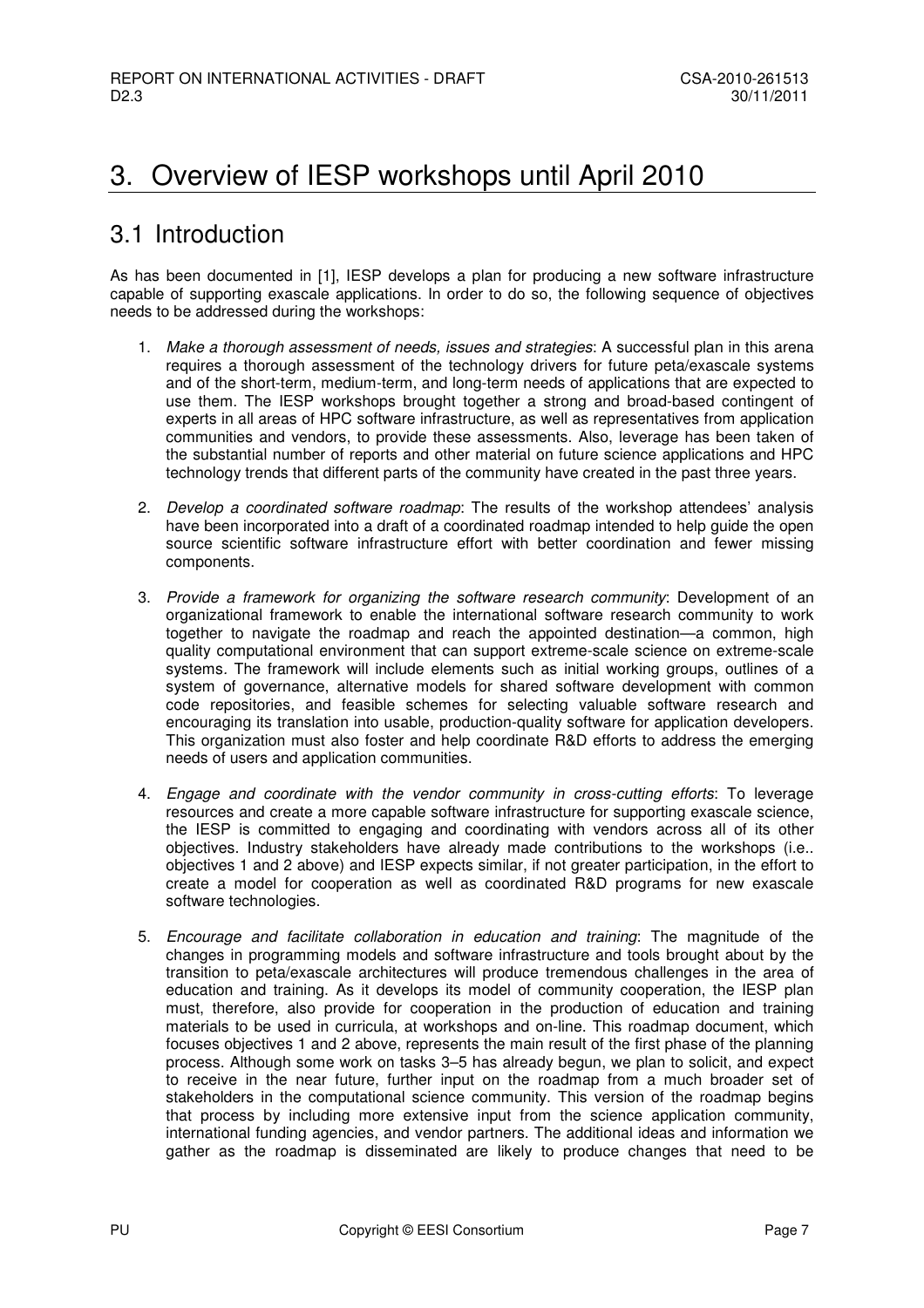incorporated into future iterations of the document as plans for objectives 3–5 develop and cooperative research and development efforts begin to take shape.

The following sections will give a brief overview of the IESP workshops, held before the start of the EESI project on June 1, 2010. All IESP meetings so far have been by invitation only.

## 3.2 Workshop in Santa Fe, NM, USA

After an initial meeting during SC08 in Austin, the first workshop has been held on April 7, 8, 2009, in Santa Fe, New Mexico, USA. This first workshop brought together an initial set of representatives from various countries, all active in the area of HPC and software development for demanding scientific applications. Appendix A lists the attendees of all workshops so far.

During this initial meeting, time has been reserved for an introduction to many topics: HPC situations in the USA, Europe and Japan, science drivers, hardware feasibility and challenges, software bottlenecks and funding and organisational issues. It was agreed to develop a version of the IESP roadmap after the third workshop, if possible before SC09 in Portland. This roadmap should consider HPC architectures and hardware, software roadmap and computational science research strategies, but also approaches to funding, on how to collaborate with vendors which also have their own commercial interests. Initial ideas have been raised, brainstorming has been done, which were planned to be developed in detail during the next two workshops in Paris and Tsukuba.

## 3.3 Workshop in Paris, France

The main goal of the Paris meeting (June 28, 29, 2009) was to initiate development of a coordinated software roadmap and get the participants fully engaged with the process of developing a draft version. Since the roadmap is intended to be a living document, used to guide and coordinate the work of the international open source software community over time, it is intended to serve as the vehicle through which progress on the other objectives in the plan are expressed. For example, the most fundamental set of inputs into the roadmap are the assessments of the short, medium and long term needs, issues, and strategies emerging from an analysis of emerging peta/exascale architectures and the scientific research agendas IESP aspires to serve. Consequently the majority of the effort at the second workshop was concentrated on those analyses and assessments. On the other hand, the other objectives of the plan can be thought of as a derived product of the roadmap, once it is created. These objectives include the following:

- Provide a framework for organizing the software research community;
- Encourage and facilitate collaboration in education and training;
- Engage and coordinate vendor community in crosscutting efforts.

After plenary sessions to establish common context, the participants at the workshop divided into four breakout groups –software, applications, vendors (industrial collaborators), and funders. The division was intended to facilitate the analysis and assessment of the underlying needs, issues and strategies that must feed into the roadmap. The software group, which was the largest, found it natural to divide again in order to attend to intra-processor and inter-processor issues separately; the results of their discussions were then consolidated at the end of the workshop.

In general, the second workshop provided the framework that the project needed to pursue in going forward. More specifically, the key components of roadmap have been identified and their content has begun to be filled in. An initial group of authors who will lead the effort to take the roadmap components forward has been identified, though it is clear many volunteers will be needed to help finish this work in or for the project to stay on schedule.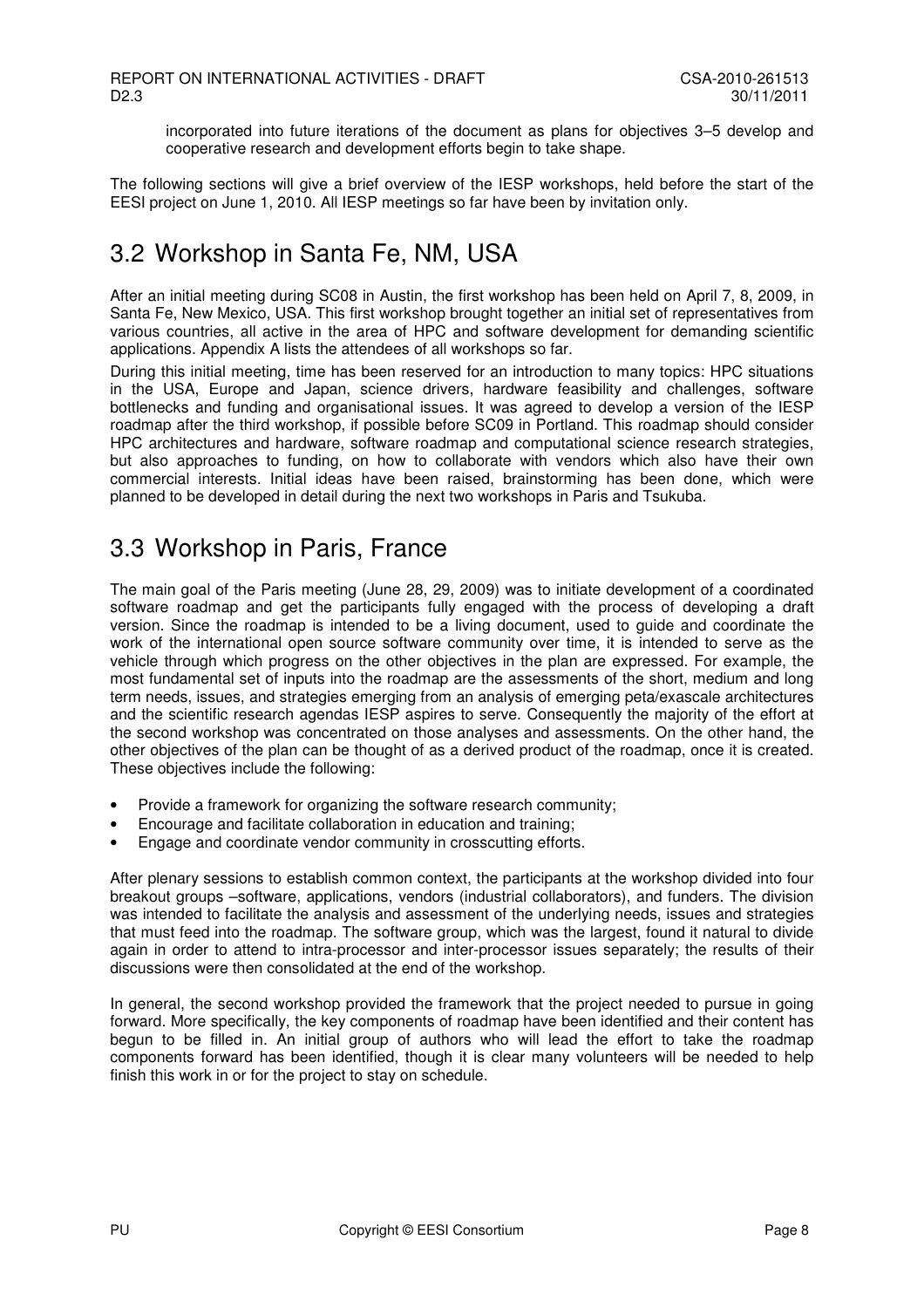## 3.4 Workshop in Tsukuba, Japan

The goal of the workshop in Tsukuba (held from October 18-20, 2009) was to prepare a draft version of the roadmap, for which the framework was set in the Paris meeting. This basically meant that during break-out groups in the workshop, many topics that were identified in the framework roadmap have been discussed in break-out groups, eventually leading to pieces of text to include in the draft roadmap. After the Tsukuba workshop, lots of effort has been put in editing the contributions, presenting a consistent document and avoiding too much overlap.

In fact, the IESP software roadmap is a planning instrument designed to enable the international HPC community to improve, coordinate and leverage their collective investments and development efforts. After the Tsukuba workshop, the software components for exascale computing (X-stack) have been described, together with the principle of co-design, in which hardware and software development will go along with application needs and perspectives.

A key aspect here is a timeline, starting now up to the end of the decade. For each X-stack component, targets and milestones have been defined, which must lead to a full-blown, tested X-stack in the 2018-2019 timeframe.

Another result of the Tsukuba workshop has been that is was recognized that organizational and planning issues need to be discussed as well. This has been an important subject of the next workshop in Oxford, UK.

## 3.5 Workshop in Oxford, UK

The workshop in Oxford, UK, has been organized from April 12-14, 2010. Important organizational aspects have been discussed, among which:

- Cooperation between IESP and HPC vendor communities;
- IESP organization and governance;

In order to address these aspects, more focused break-out groups have been set-up for the funding agencies on organizational and governance aspects and also for the vendors and facilitators on their considerations.

These discussions have eventually led to version 1.0 of the roadmap, May 30, 2010.<sup>1</sup>

l 1

International Exascale Software Project: Roadmap 1.0, www.exascale.org.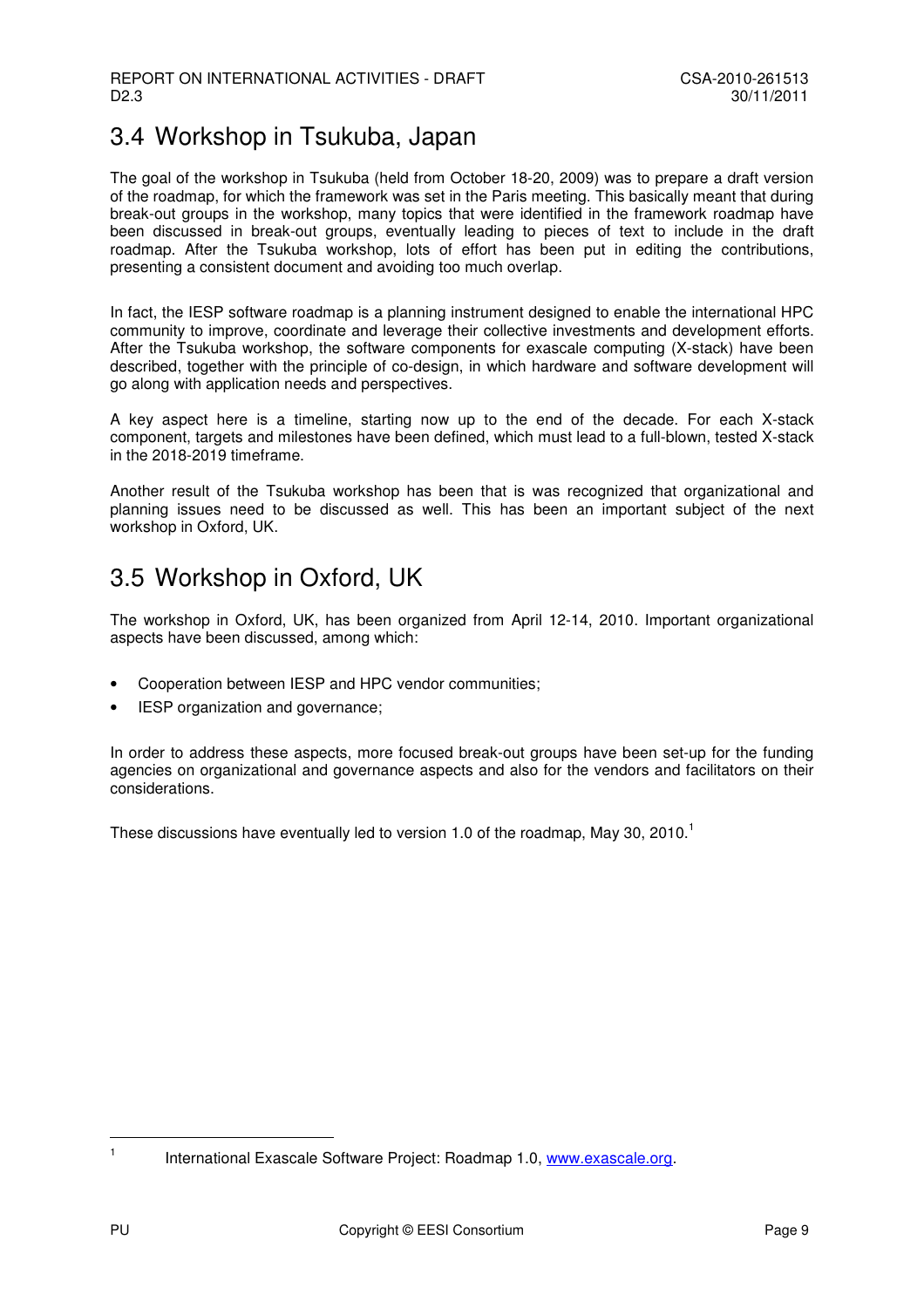## 4. Workshop in Maui, HI, USA

## 4.1 Introduction

The fifth IESP workshop has been organised in Maui, HI, USA, on October 18-19, 2010. At the start of the workshop, the goals included the following:

- Refine software roadmap for software and algorithms on extreme-scale systems based on feedback since initial release;
- Refine the prioritized list of software components for Exascale computing as outlined in the Roadmap;
- Refine the assessment of the short-term, medium-term and long-term software and algorithm needs of applications for peta/exascale systems;
- Explore how laboratories, universities, and vendors can work together on coordinated HPC software;
- Explore governance structure and management models for IESP;
- Explore IP/Open Source issues.

The morning session of the first day of the workshop was devoted to updates from the international regions: US, Japan, China and Europe. In the afternoon of the first day, focus has been on the vendor activities and on the co-design proposals the Department of Energy (DoE) in the US is currently evaluating. Sections 4.2 to 4.4 will report on these activities. The second day of the workshop has been organised in discussion sessions in break-out groups, initially focused on hardware, software and applications. Section 4.5 will report on this.

## 4.2 Update on international efforts

#### 4.2.1 US

Barbara Helland from the Office of Science of the DoE presented the current efforts of the DoE on exascale computing. With respect to the funding of Exascale initiatives in the US, the DoE is active in calls for proposals in various exascale-related areas:

- Applied Mathematics: Uncertainty Quantification (6 proposals funded at \$3M/yr);
- Computer Science: Advanced Architectures (6 funded at \$5M/yr);
- Computer Science: X-Stack (11 funded at \$8.5M/yr);
- Computational Partnerships: Co-Design (21 Proposals requesting ~ \$160M/year, decisions expected early 2011).

It has turned out that there is quite some interest in these calls, as the cumulated value of the proposals is much larger that the amount of funding available. Further calls and funding are under development, both from the X-stack perspective and the co-design perspectives. Planning efforts are underway with respect to an exascale software center and five co-design centers. The initial proposals are there, refinement will need to take place, reviewing is expected in spring 2011.

Beckman continued with presenting the planning effort for the aforementioned Exascale Software Center (ESC), with the following initial scope:

- Deliver high quality system software for exascale platforms  $\sim$  2015,  $\sim$  2018;
- Identify software gaps, research & develop solutions, test and support deployment;
- Increase the productivity and capability and reduce the risk of exascale deployments;
- Cost: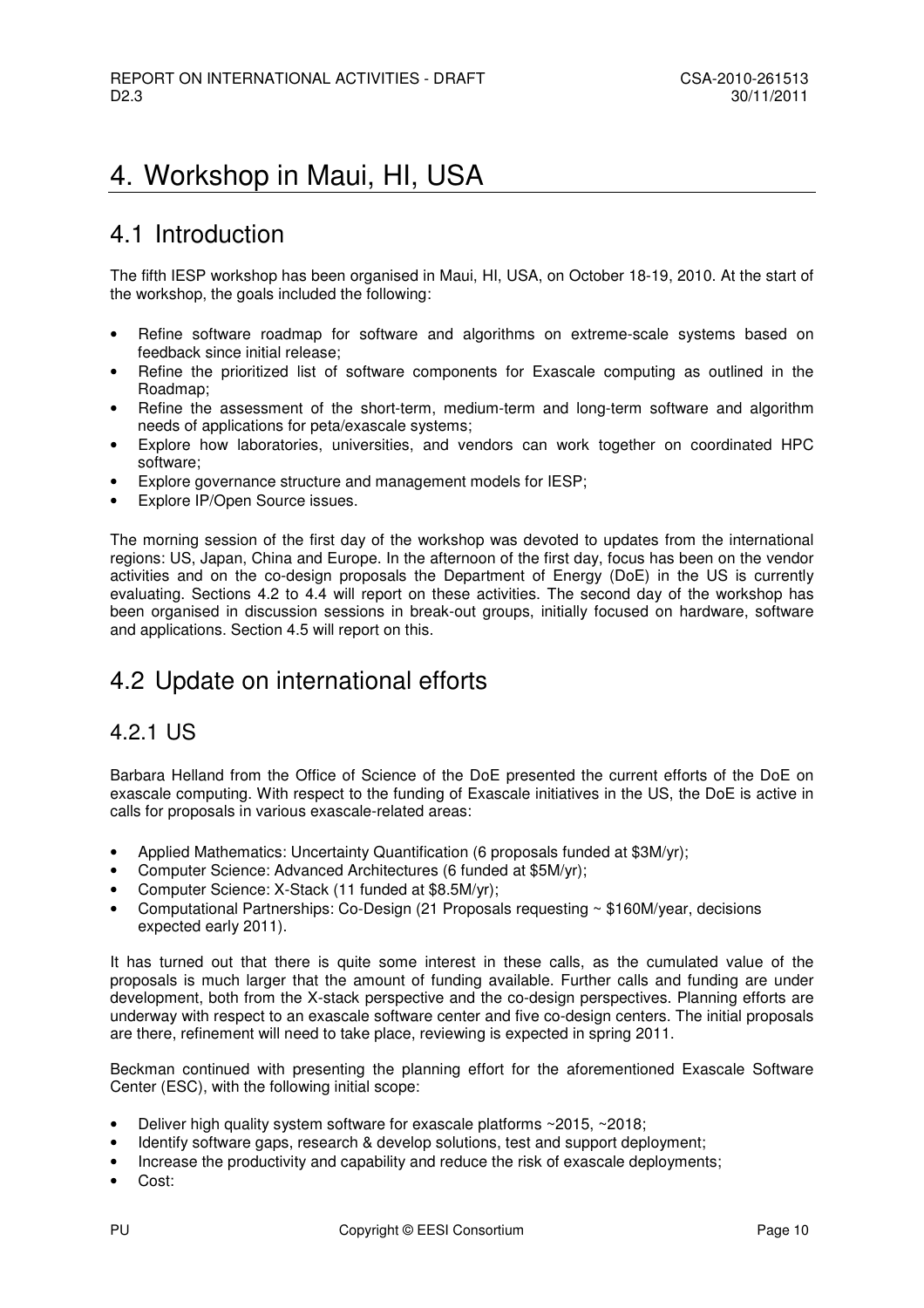- $\circ$  Applied R&D: ~10-20 distributed teams of 3 to 7 people each:
- $\circ$  Large, primarily centralized Quality Assurance, integration, and verification center;
- Schedule Overview
	- $\circ$  2010 Q1 2011: Planning and technical reviews;
	- o April 2011: Launch;
	- o 2014, 2017: SW ready for integration for 2015, 2018 systems respectively.

Apart from important organizational aspects (like quality assurance and interfacing of software components), the principle of co-design of hardware, taking applications into account during the design process, is regarded as an important way forward. As described above, the DoE is reviewing proposals that apply for co-design centres. The co-design process is where system architects, application software designers, applied mathematicians, and computer scientists work closely together to produce a computational science discovery environment that fully leverages these significant advances in computational capability.

Many important aspects have been identified already, one of the most important is the relation (to be formalized) between the software developers and the vendors, with respect to development, support, risk and acceptance.

It is also recognized that expertise on certain areas of the software stack is concentrated in certain institutes in the US, which makes distributed project staffing a sensible option. Each such "component team" must have a certain mass of development staff, but also with quality assurance and testing manpower available.

#### 4.2.2 Japan

Satoshi Matsuoka and Yutaka Ishikawa described the HPC challenges in Japan, and basically focused on two major aspects:

• The Next-Generation Supercomputer Project

After the evaluation of the Riken project, the Next-Generation Supercomputer became known as the K (KEI) computer, targeted at 10 Pflop/s to become available during the course of 2012. With more than 640k cores in 80k nodes, more than 1 PB of main memory, stored in 800+ cabinets, the system is massive. Full installation is scheduled for 2011, fine-tuning and further improvements for 2012. Processor cores are based on Fujitisu's SPARC-8FX technology. The system will be installed in Kobe, around 450 km west of Tokyo.

Apart from the K-system, other Pflop/s facilities are expected to become available, starting at end 2010, early 2011 (Tokyo Institute of Technology, University of Tsukuba, University of Tokyo and Kyoto University, together T3K alliance). The Tsukuba system will focus on (green) GPUtechnology

The strategic program to promote HPC activities in Japan

During the third Science and Technology Basic Plan (2006-2010), strategic applications for Japan have been identified for execution on the high-end systems:

- o Life sciences and drug development;
- o Materials science and energy;
- o Global climate change;
- o Engineering and manufacturing;
- o Origin of matter and universe.

In order to support these research areas, the High Performance Computing Infrastructure (HPCI) has been created. The K-facility at Kobe will act as a centerpiece for HPCI. Many organisations have already joined HPCI, ranging from research institutes to technology providers, but also to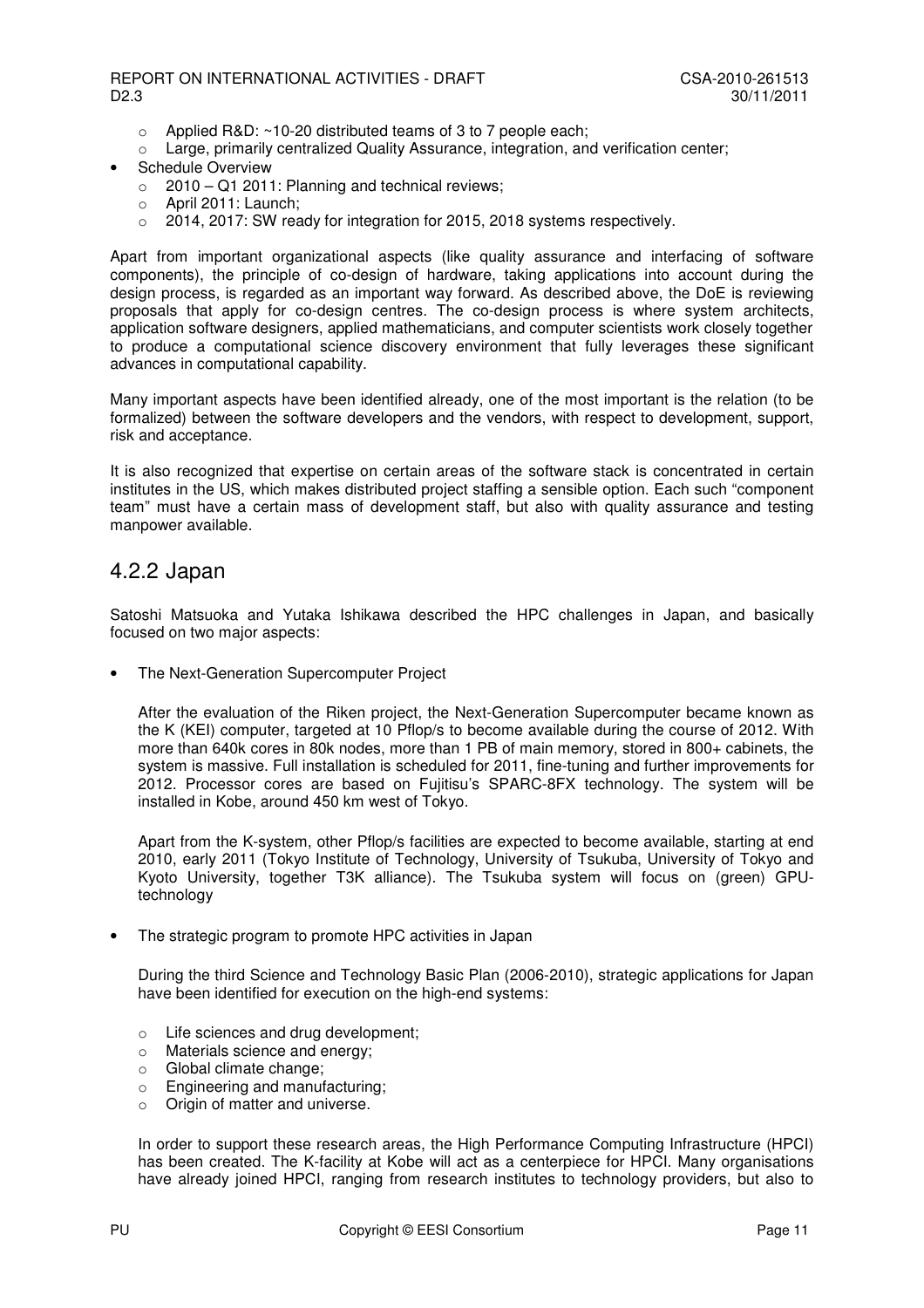industrial organisations which can apply for compute cycles on the systems. The goals for HPCI are:

- $\circ$  Move from fundamental research levels to actual applications both in academic and industrial sectors;
- $\circ$  Create new mechanisms to let experimentalists use simulations as daily research tools;
- o Enable collaboration between computational scientists and computer scientists for effective use of many-node systems.

With respect to further plans, it is expected that there will be around 30 M\$ available for system software oriented projects, which will have a runtime of 5 to 7 years. These plans towards exascale and exaflops are under discussion in the fourth Science and Technology Basic Plan (2011-2015).

Finally, Japan and France are funding collaborative calls, including software and algorithmic aspects of HPC. Japan also takes part in the G8 calls, for which many projects have been proposed and which are in the second stage of selection.

#### 4.2.3 China

Xue-bin Chi described the development of HPC in China. After a brief history of the computing resources at the SCCAS (Supercomputing Center of the Chinese Academy of Sciences), details on algorithmic development and applications were given, together with a strong increase in the amount of users of the SCCAS computing systems. Dr. Chi mentioned climate applications, radar models, cosmology, engineering applications in the car manufacturing industry. Not only emphasis is given on standard compute clusters, but also on implementation of applications on GPU-clusters. Several GPUclusters, each with several hundreds of Tflop/s peak performance are operational at SCCAS.

Since 2001, China operates the China National grid, which connects universities and scientific institutes throughout the country. Currently, the gird is mainly composed of Lenovo and Dawning systems, reaching peak performances in the Pflop/s range. As of November 2010, China currently has two systems which have a LINPACK performance of more than one Petaflop/s. The first one is located in Tianjin, the second one at the Dawning facilities in Shenzen. Both systems are equipped with dualprocessor 6-core Intel nodes, extended with Nvidia Fermi GPU cards.

For the period 2011-2015, China expects to operate many petascale systems, including a top system with 50-100 Pflop/s peak performance. In the period 2016-2020, a system in the range of 1 to 10 Exaflop/s is expected. These systems may use China's own development on its low-power processor, based on MIPS-compatible CPUs. The processor, known as Loongson, Godson or Dragon, will be developed at the Institute of Computing Technology, Chinese Academy of Sciences.

### 4.2.4 Europe

The situation in Europe was covered in three presentations: Berthou, Aerts and Johnson.

Berthou kicked off on European initiatives, the EC vision and funding. He started with an overview of the European Exascale Software Initiative (EESI), which coordinates the European participation in IESP. An important aspect is the concept of Working Groups (WG's), four of which deal with scientific application areas and four of which deal with hardware, system software, numerical algorithms and software engineering. The expected output of EESI is a roadmap and a set of recommendations to the funding agencies, shared by the European HPC community, on software (tools methods and applications) to be developed for exascale supercomputers. For the EC, such output must provide an analysis of European strengths and weaknesses, the willingness of European stakeholders to build exascale systems, in relation to the recently issued IDC report.<sup>2</sup>

<sup>2</sup> 

 <sup>&</sup>quot;Development of a Supercomputing Strategy in Europe", IDC, October 2010.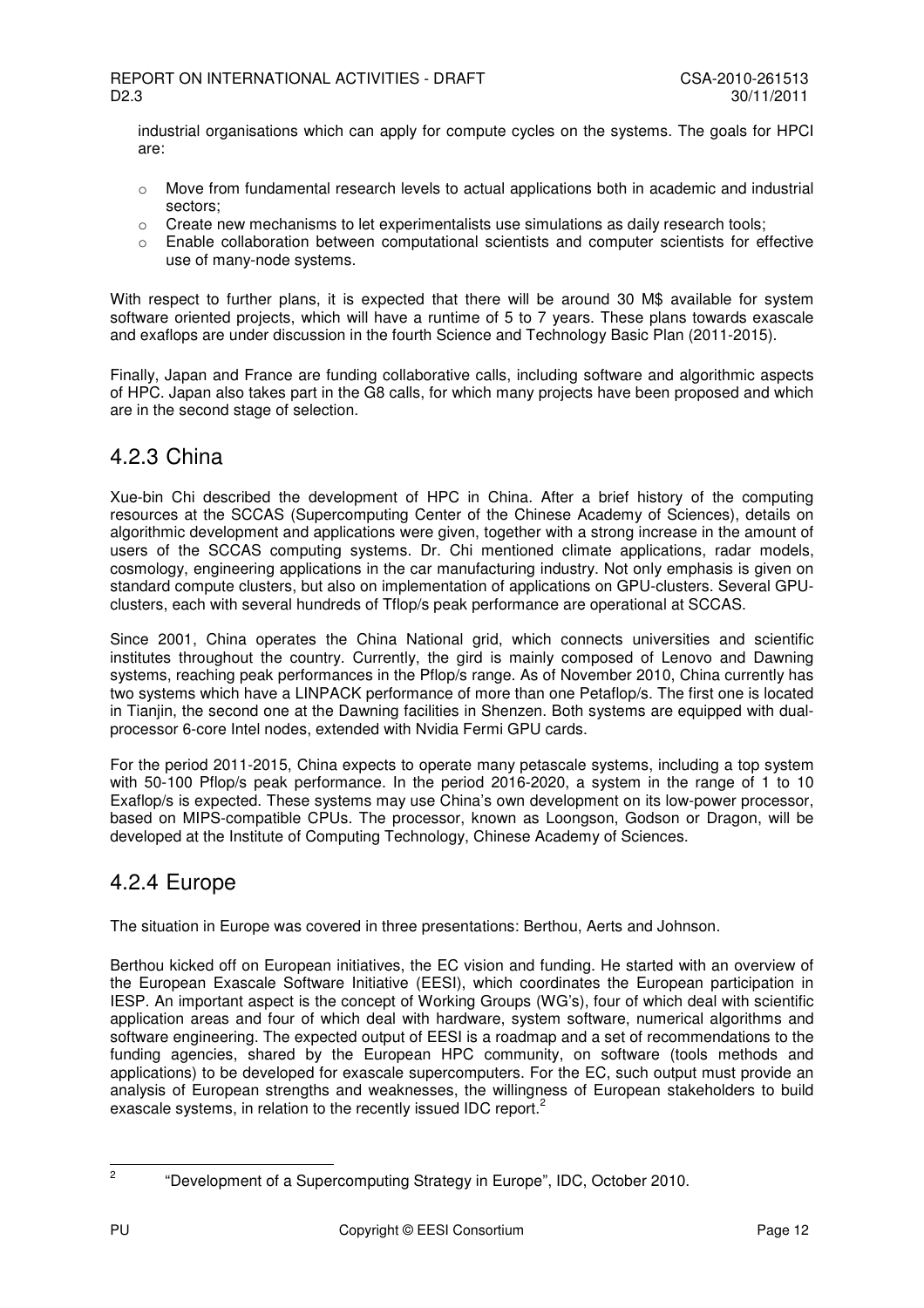Berthou mentioned the EC initiatives on exascale computing in the FP7 program (described in detail by Aerts), and the collaboration with Russia for a total of 6 M€.

With respect to exascale research (hardware and software), there are some initiatives in European countries between universities/research labs/computing centers on one side and industry on the other side. A brief overview:

- o Exascale Innovation Center, Germany, JSC (Juelich) and IBM;
- o EX@TEC, France, CEA, GENCI, UVSQ and Intel;
- o Flanders ExaScience Lab, Belgium, IMEC, five Flemish universities and Intel;
- $\circ$  Exascale Stream Computing Collaboratory, Ireland, IRCSET, four universities and IBM;
- o Exascale technology Centre, UK, EPCC and Cray

Berthou concluded with a brief overview of actual projects, installations and plans in the individual European countries.

Aerts continued with an overview of the current EC activities in the FP7 framework program. During his presentation, he raised the question on reciprocity: what should the EC expect from the international cooperations in the exascale domain ? Aerts illustrated this question with the observation that for instance processor design is not a European activity, but that details must be shared with Europe as well to design efficient software.

• Call for Computing Systems

This 45 M€ call is targeting projects to start mid 2011 and to end in 2014. Most of the call (40 M€) is dedicated to research projects, for which the research vision has been laid out in the European Network of Excellence on High Performance and Embedded Architecture and Compilation. The research topics include:

- o Parallel and concurrent computing;
- o Virtualisation;
- o Customisation;
- o Architecture and technology.

The expected impacts are:

- 
- $\circ$  Improved programmability of future systems;<br> $\circ$  Efficient and ubiquitous use of virtualisation fo Efficient and ubiquitous use of virtualisation for heterogeneous multi-core systems;
- o Accelerated system development and production;
- o Reinforced European excellence in multi-core computing architectures, system software and tools;
- o Strengthened European leadership in cross-cutting technologies.

The call closes on January 18, 2011.

• Call for exascale computing, software and simulation

This 25 M€ call is dedicated specifically to exascale computing, which marks the commitment of the EC to support research at the leading edge of HPC. Most of the  $(24 \text{ M} \epsilon)$  is dedicated to research projects, which are expected to be collaborations between one or more supercomputing centers, technology and system suppliers and industrial and academic centers. The intention of the call is:

o To develop a small number of advanced computing platforms (100 petaflop/s in 2014 with potential for exascale by 2020), platforms relying on vendors' proprietary hardware or on COTS hardware;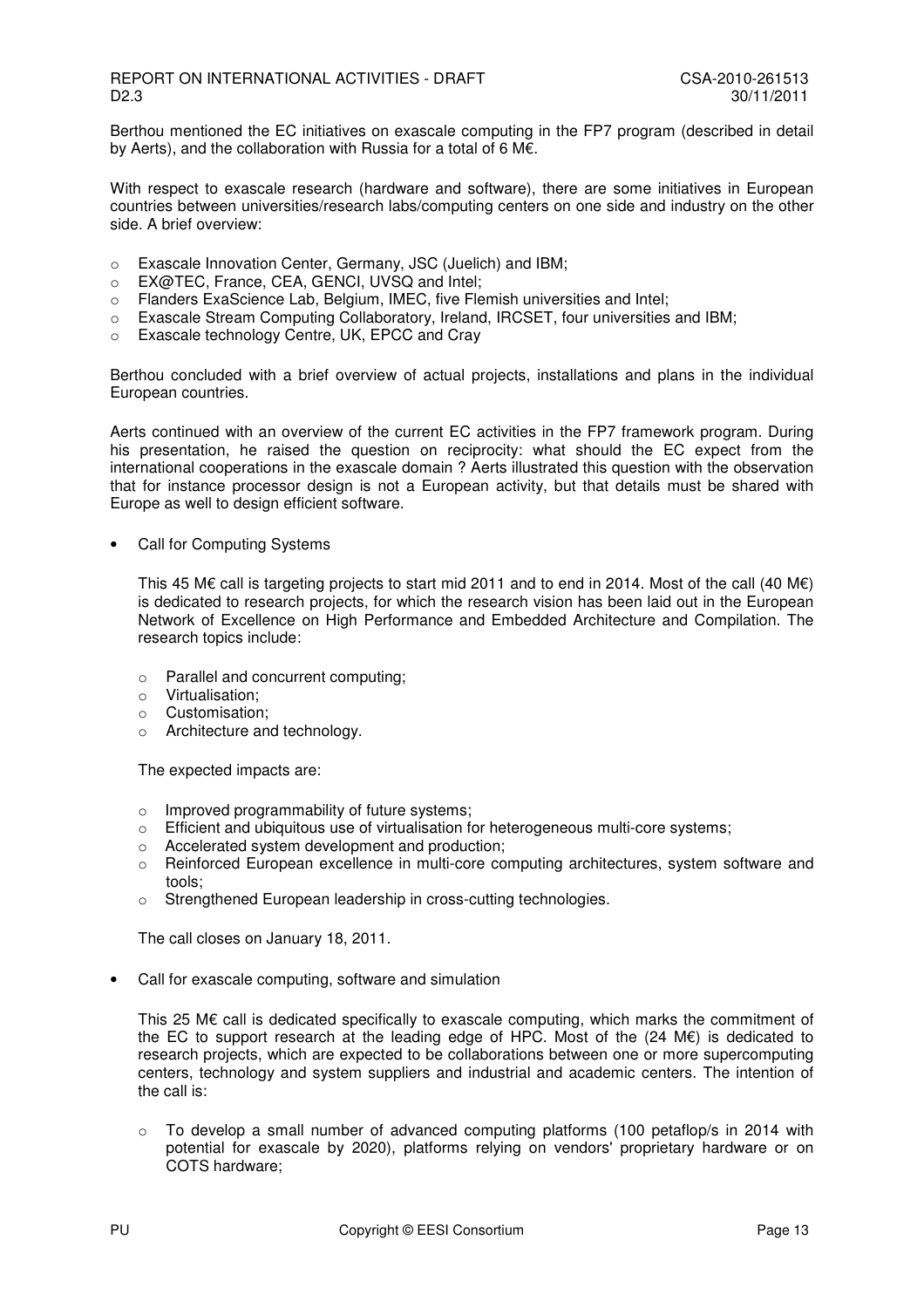- $\circ$  To develop optimised application codes driven by the computational needs of science and engineering and of today's grand challenges (e.g. climate change, energy, etc.);
- o To address major challenges of extreme parallelism with millions of cores (programming models, compilers, performance analysis, algorithms, power consumption ...).

The expected impact is:

- o Put Europe in the frontline of international efforts for the development of HPC system software and tools;
- o Strengthen European industry supplying and operating HPC systems: preparing European industry and research organisations to achieve world-leadership in this area;
- $\circ$  European excellence in exascale level simulation codes for the benefit of society, industrial competitiveness and policy making; emergence of EU top-class simulation centres for exascale systems;
- o Reinforce cooperation in international endeavours on exascale software and systems.

It is further expected that proposals:

- o develop software as open source;
- $\circ$  split the effort roughly 40/60 in applications and simulation vs. systems development;
- o demonstrate synergies with efforts under the Capacities programme on the deployment of leadership-class HPC systems;
- $\circ$  include international cooperation components that are essential and complementary to European expertise.

It is clear that international collaboration is needed for implementation of the Exascale Software Roadmap. Not only scientific issues are challenging, also organisational issues like the coordination of efforts, the governance model and the collaboration with vendors and Exascale Software Centers in the US and Asia, etc., are subject for investigation.

This call also closes on January 18, 2011.

Johnson presented the activities in the PRACE project and in the PRACE legal entity, which is responsible for granting access to the PRACE Tier-0 systems. Currently, there is one PRACE Tier-0 system (1 Pflop/s IBM BlueGene/P at JSC in Juelich, Germany). An interim Board of Directors, representing the hosting partners (Germany, France, Spain and Italy), with one representative of the non-hosting partners, has organised the first access calls, including the peer review. The legal entity (AISBL in Belgium) is governed by a council, consisting of all partners (currently 20 countries). A Scientific Steering Committee (SSC) advises the council, an Access Committee (AC) will be recruited from the SSC and will lead the process of assignment of computing time on the Tier-0 system(s). The following schedule of Tier-0 systems is foreseen:

- IBM BlueGene/P at Gauss Center for Supercomputing (GCS), Juelich, Germany;
- Bull system, Intel-based, GENCI, France (initial installation by end 2010, full installation by end 2011);
- $3<sup>rd</sup>$  PRACE system at HLRS, Stuttgart, Germany, 2011;
- 4<sup>th</sup> PRACE system at LRZ, Munich, Germany, 2012;
- 5<sup>th</sup> and 6<sup>th</sup> PRACE systems in Italy and Spain, 2013.

The EC intends to finance four PRACE projects: one preparatory phase (has run from January 2008 until June 2010), and three implementation phases (first has started on July 1, 2010). The EC is expected to contribute 70 M€ in total. Partners will match the EC contributions up to 100% maximum. The PRACE projects focus on several aspects:

- Set-up and operational model of the Research Infrastructure;
- Operational aspects, best practices;
- Application usage, optimisation, parallelisation and scalability;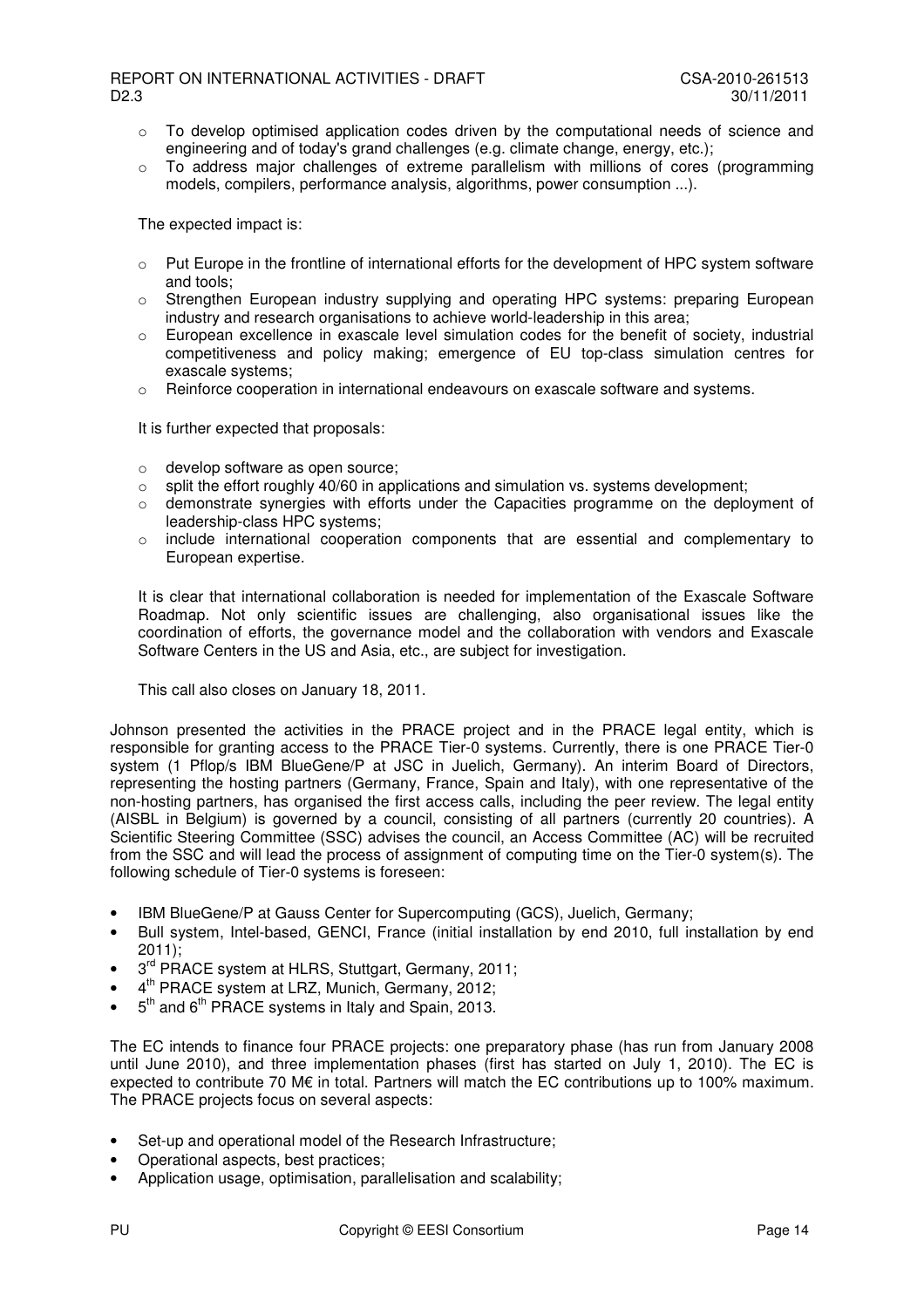- Benchmarking;
- Future hardware and software developments, including prototyping and novel programming languages:
- Dissemination, education and training;

An important aspect for PRACE is to watch technology and component developments. Since this may interfere with procurement cycles of Tier-0 systems, STRATOS (STRAtegic TechnOlogieS) has been established, which will be able to communicate with vendors on these aspects without being hindered by procurement rules.

#### 4.2.5 Example high-end research infrastructure: SKA

Tim Cornwell presented the Square Kilometre Array (SKA) as an interesting project for co-design of future hardware and software environments. SKA is a 2020 era radio telescope, based on the principle of the Lofar telescope in the Netherlands. SKA will be sited in Australia or South Africa, and will contain 3600 antennas. The Lofar project already uses huge amounts of compute cycles to interpret the received signals, which will need to be order of magnitude more for SKA. It is for this reason that co-design of hardware and software, given the requirements and technical specifications of SKA, could be beneficial.

SKA is expected to need around 100 Tflop/s compute capacity and 100 PB storage capaity a year by 2012, increasing to 1 Pflop/s by 2014. requirements are expected to grow into the exascale area before 2020.

### 4.3 Vendor perspectives on exascale and co-design

#### 4.3.1 Cray

Peg Williams (Cray) mentioned the key challenges for exascale, together with the focus areas for Cray:

- Power (system infrastructure, network, heterogeneous processors);
- System software (OS, file system scalability, jitter reduction);
- Programming systems (libraries, locality, compilers, tools, languages);
- Resiliency (system, application).

Cray has currently two exascale research initiatives in Europe: at EPCC in Edinburgh, UK, and at CSCS in Lugano, Switzerland. Apart from software life cycle management and the availability of test platforms and test strategies, an important topic for collaboration between vendors and the open source community is the topic of vendor differentiation and IP protection. Definition of Application Programming Interfaces (APIs) could be a valuable vehicle to enable vendors to differentiate without giving full details on their plans.

#### 4.3.2 Fujitsu

Ross Nobes (Fujitsu Laboratories in Europe) presented Fujitsu's activities in capability computing. Fujitsu works with RIKEN on the K-computer in Kobe, Japan. Fujitist looks at:

- SPARC64 processor development:
- 6D mesh/torus interconnects;
- Direct water cooling packaging;
- Programming model: users should not worry on multiple cores on a single chip, Fujitsu's vectorisation experience in compilers will solve that;
- Hybrid task/thread model.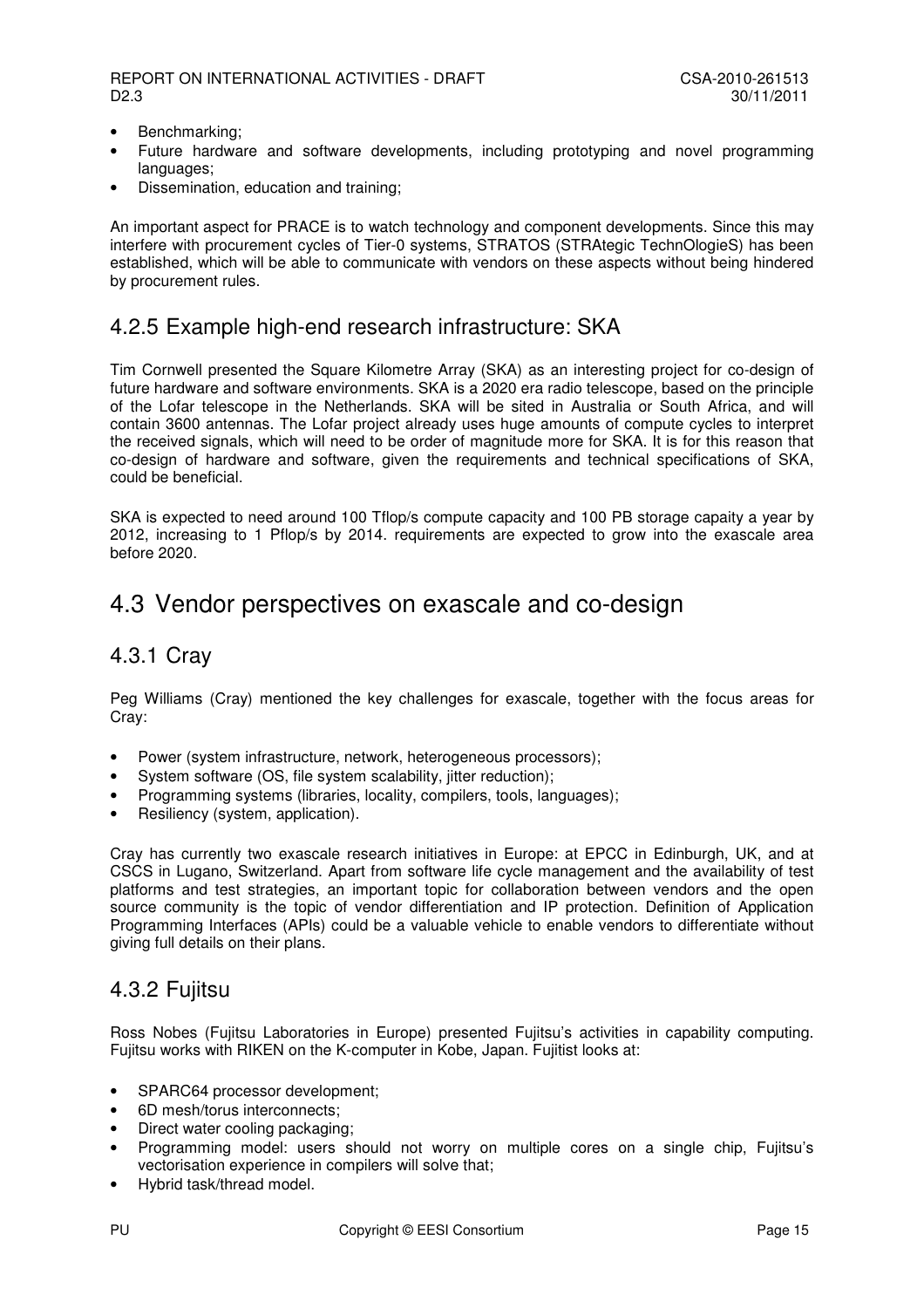Open initiatives:

- Exascale Application and Data Initiative XcalableMP: directive-based language extension to avoid using MPI;
- Open Petascale Libraries Project global collaboration to develop advanced numerical software for supercomputing.

### 4.3.3 IBM

Robert Wisniewski (IBM) explained IBM's activities on exascale. Internally, there are a lot of projects going on for a few years already, covering both hardware and software developments. Full software ecosystem should be addressed: programming models, performance tools, OS. All aspects need to be re-designed with scalability in mind. A typical example are atomic operations, for which the time to synchronize all threads increases with the number of threads. General messages:

- Exascale software delivery will have challenges, but is tractable;
- Co-design and collaborative development are key components;
- Existing programming models will need to migrate;
	- Open Source and community provided software will play a significant role find models for:
		- o Vendor product schedules and delivery;
			- o Platform-enabling software must remain proprietary;
			- o Define Open Source contributions

#### 4.3.4 Intel

David Lombard (Intel) explains the investments Intel has done in various collaborations on exascale software (Juelich, Leuven, Paris). Various aspects will be covered in these labs. As Intel is a hardware vendor, focus is on hardware enhancements:

- Extreme voltage scaling to reduce core power;
- More parallelism  $10x 100x$  to achieve speed;
- Re-architecting DRAM to reduce memory power;
- New interconnect to lower power and distance;
- Non-volatile memory to rduce disk power and accesses;
- Resilient design to manage unreliable transistors.

Co-design is viewed as essential, just as collaboration with the Open Source Community, although new approaches will likely be required.

#### 4.3.5 Microsoft

Dan Reed (Microsoft) did not focus on technical challenges, but much more on challenges in business model. Computing is already everywhere, and will increasingly be important in everyday life. Think of all kinds of devices, data and information, but also more and more natural user interfaces. The key question is whether exascale software development for HPC-type of applications will be such that it can be leveraged by the much broader and commercially much more attractive commodity, everyday software environments.

#### 4.3.6 HP

Rob Schreiber (Hewlett-Packard) confirmed that HP is committed to pursue exascale systems for HPC. He mentioned the fact that HP labs is investigating several new technologies, which will be crucial to get to exascale systems: photonics, memory technology (non-volatile, memristor). In the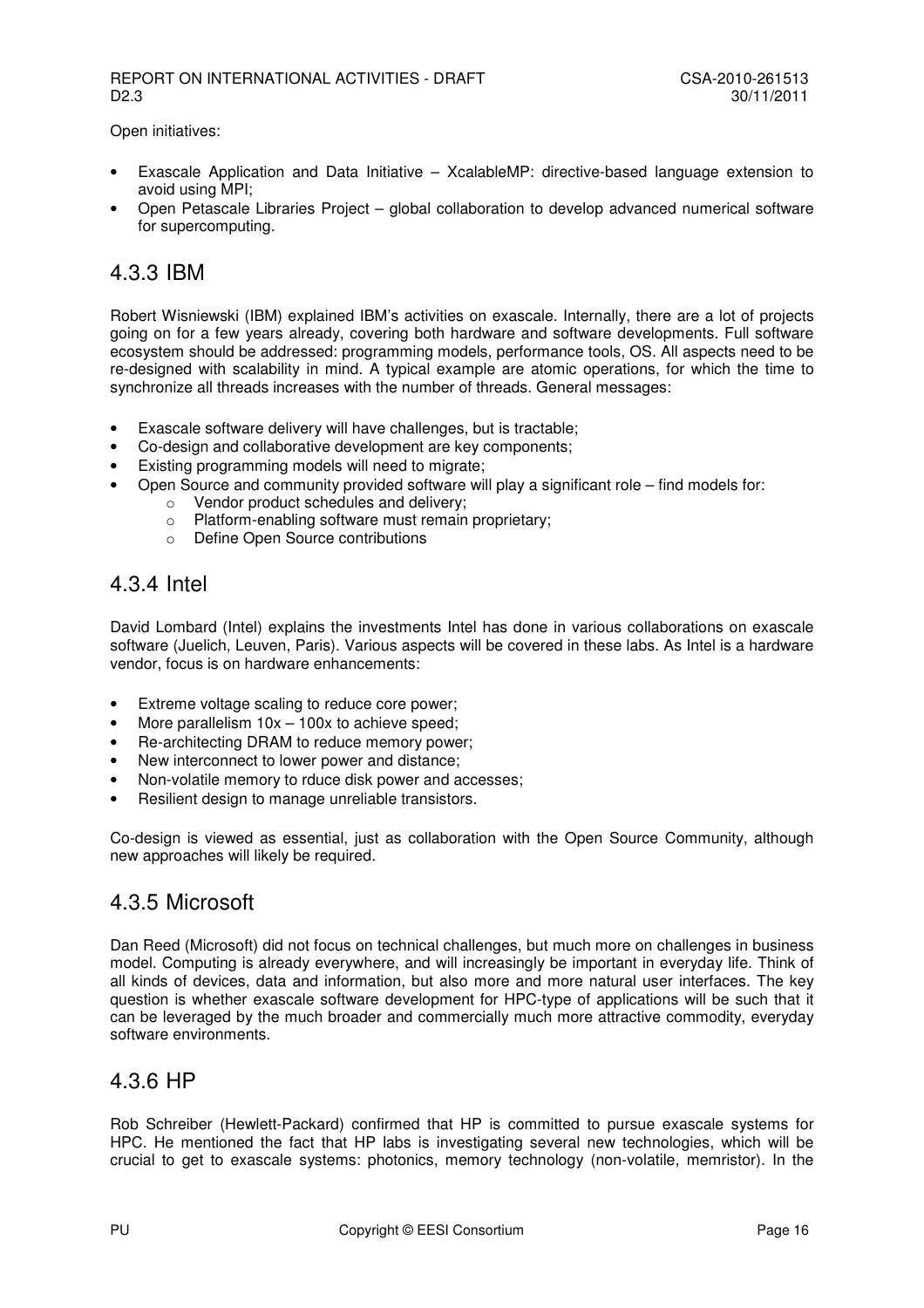software area. HP predicts a huge growth of the needs in the commercial arena. Various exascale aspects will need to be solved there as well.

#### 4.3.7 Bull

Jean-Francois Lavignon (Bull) stated that the road to exascale is more of a journey than of a real roadmap, given all challenges to be solved underway. These challenges are not only technological, but also from a business point of view, for instance how to reuse or apply HPC developments for exascale in the more commodity areas. Co-design as a hardware, application, algorithm and software collaboration may help (an example is Bull's Extreme Computing lab, with CEA and others), but no valid business model yet seen for doing this based on a single (set of) application(s). Bull's software strategy is based on Open Source plus added value provided by Bull experts.

## 4.4 Co-design planning efforts

The Office of Advanced Scientific Computing Research (ASCR) of the Office of Science (SC), U.S. Department of Energy (DoE) has announced a call for proposals from integrated teams of scientific researchers, applied mathematicians, computer scientists and computer architects with the goal of setting up so-called Exascale Co-Design Centers. Co-design refers to a computer system design process where scientific problem requirements influence architecture design and technology and constraints inform formulation and design of algorithms and software. To ensure that future architectures are well-suited for DoE target applications and that major DoE scientific problems can take advantage of the emerging computer architectures, major ongoing research and development centers of computational science need to be formally engaged in the hardware, software, numeric methods, algorithms, and applications co-design process that will be responsible for making key tradeoffs in the design of exascale systems.

At the time of the Maui meeting, the DoE was in the process of evaluating and ranking the received proposals. As said in section 4.2.1, 21 proposals for a total of 160 M\$ had been received.

During the Maui meeting, five co-design centers presented themselves. Their presentations have not been made publicly available, as a result of the fact that the DoE is still evaluating the proposals. The presenters have been:

- Robert Harrison, Oak Ridge National Laboratory (ORNL), on the proposal for "Chemistry Exascale Co-design Center" (CECC);
- Andrew Siegel, Argonne National Laboratory (ANL), on the proposal for "Center for Exascale Simulation of Advanced Reactors" (CESAR);
- Alice Koniges, NERSC/Lawrence Berkeley Laboratory, on the co-design proposal for fusion;
- Sriram Swaminarayan, Los Alamos National Laboratory (LANL), on the co-design proposal for materials science;
- Carlo Graziani, The University of Chicago, on the co-desihn proposal for high energy density physics.

## 4.5 Break-outs on hardware/software/applications

The second day of the workshop focused on the three pillars to get to efficient exascale computing: hardware, software and applications. The discussions have been set up around the following questions:

- What do the software people need from the application and hardware groups ?
- What do the applications people need from the hardware and software groups ?
- What do the hardware people need from the software and application groups ?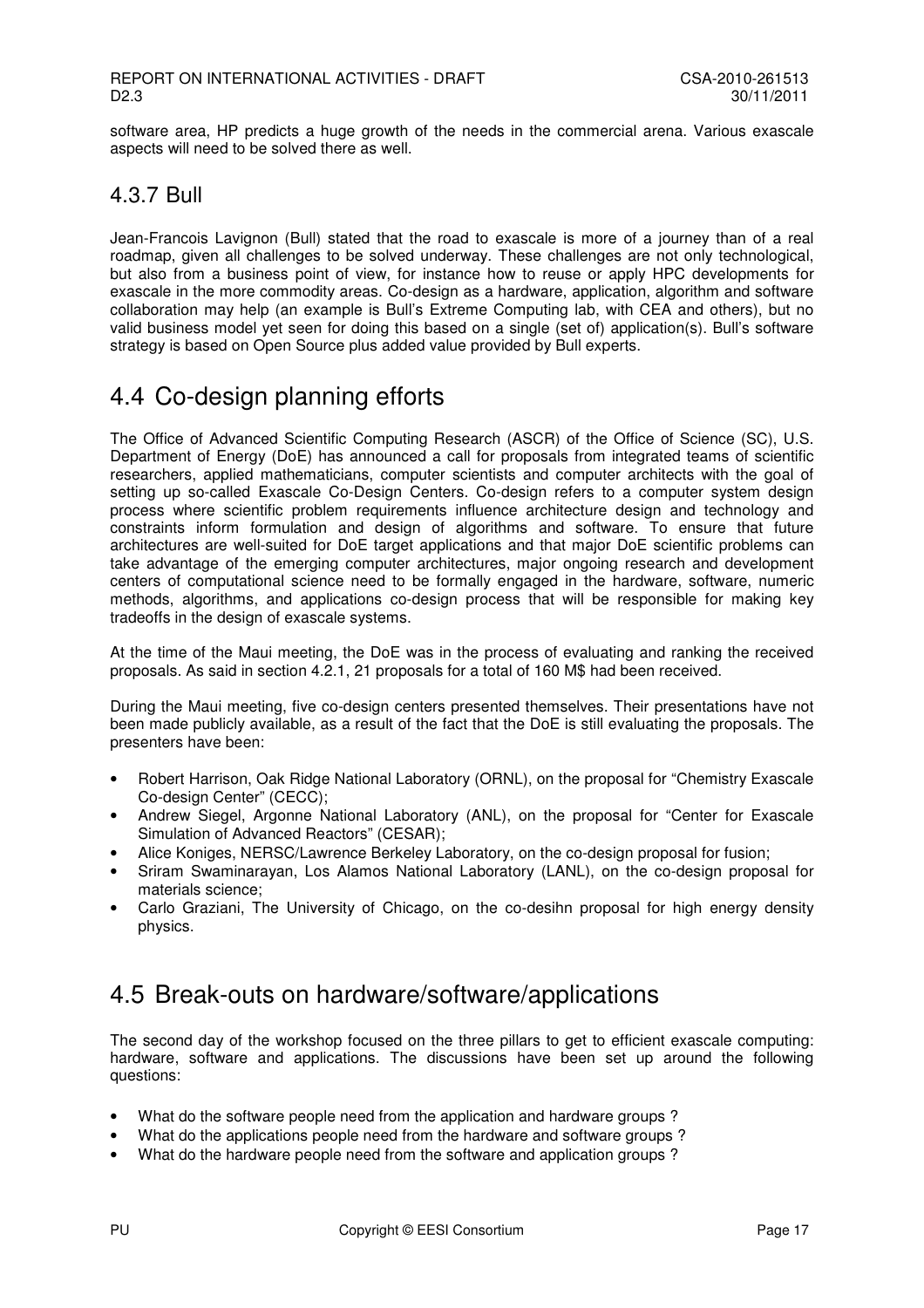In practice, the software and applications group merged, so there were two parallel sessions: hardware and software/applications.

#### **Summary of hardware break-out group**

Key question: What do the hardware people need from the software/applications group ?

The key constraints for hardware development and production for exascale computing are power budget, procurement budget and delivery schedules. These constraints get back when considering design trade-offs for the nodes, interconnect, I/O and accelerator hardware. Needed from the software/applications group are answers/insights:

- With respect to node design:
	- o Heterogeneous nodes: ratio heavy-weight nodes and light-weight nodes;
	- $\circ$  Threads: importance of single-thread performance and the amount of threads effectively used per coherence domain;
	- o Data movement: separate data mover development;
	- o Memory hierarchy (cache sizes and hierarchy);
	- o Memory design (non-volatile): what about capacity versus latency;
	- o Power management of cores, memory, …;
	- o Hardware features for resiliency;
- With respect to interconnect:
	- o Relative importance of bandwidth, latency and messaging rate;
	- o Evaluation of network technologies how;
	- o Importance of inter-node communication with respect to performance;
- With respect to I/O:
	- $\circ$  What I/O rates do we need;
	- o New approaches to data analysis and resiliency.

General questions include:

- What types of acceleration can be put in hardware ?
- What hierarchical and hybrid programming models need to be supported ?
- Will there be a standard and stable API to access new features ? Who is responsible ?
- Van HW development use simulation/emulation tools to rapidly characterize application behavior ?

#### **Summary of applications break-out group**

Key question: What do the software/applications people need from the hardware group ?

This summary is structured through the question "What Co-Design Vehicles want". The break-out group not only discussed what answers were needed form the hardware group, but also posed questions to themselves. There have been 21 candidate CDV's identified, which probably do not represent yet all computing areas, but are a good starting point.

Current dominant findings on applications:

- Most applications are bulk synchronous, MPI-based, some kind of decomposition (domain, particle, …), but not all of them (e.g. electronic structure codes);
- Already running hybrid MPI/OpenMP, OpenMP to several tens of cores;
- Weak-scalability can be done efficiently on current largest systems (300k cores);
- Majority of CDV's memory bandwidth limited;
- Flop/s per bye of storage is linear or log-linear in weak scaling;
- Intensive I/O in most cases only during start-up and finish, although check-pointing may become more important;
- Global collectives on synchronisation required (time steps, implicit linear algebra);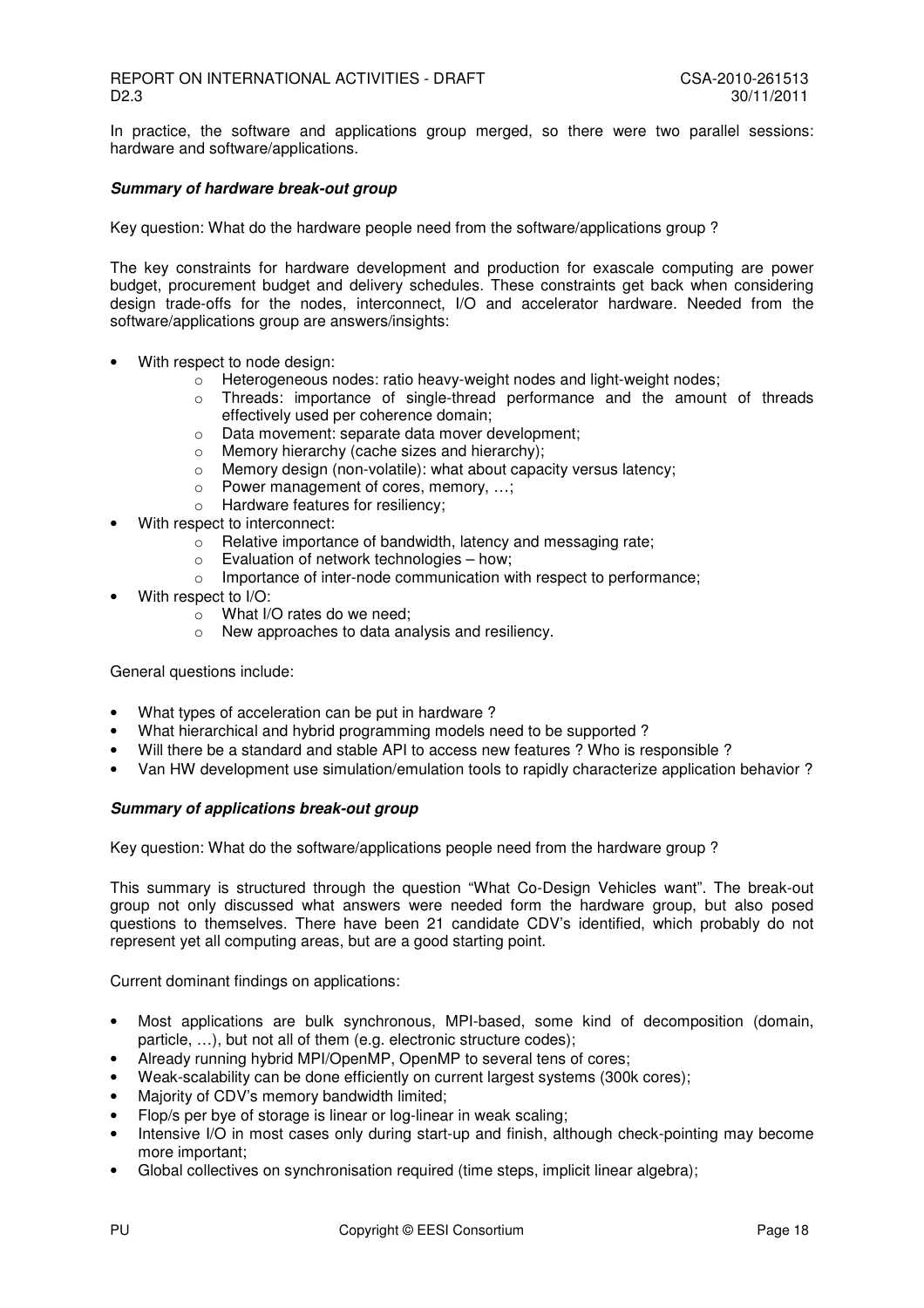Algorithms and library dependencies:

- PDEs: equilibrium (implicit) and evolution (explicit);
- FFT;
- FMM;
- Particles pushing;
- Adaptive mesh refinement;
- Sparse and dense linear algebra:
- ODE integrators;
- MPI, GlobalArrays, GasNet;
- ParMetis;
- BLAS, ScaLAPACK;
- UMFPACK, SuperLU, MUMPS;
- PETSc, hypre, Trilinos, SUNDIASL;
- Chombo, SAMRA;
- FFTW;
- GraphLib;
- Vislt, VTK;
- Triangle;
- PALM;
- SILO, ADIOS, HDF5;
- BOOST.

Applications wish list for hardware/software:

- Programming models that optionally expose machine characteristics such as memory hierarchy, cores, etc.
- Memory related
	- o Exposure of memory hierarchy;
	- o Hardware gather-scatter operations;
	- $\circ$  Programmable caches (not just DMA engines: it would be nice to specify a memory
		- access pattern or to mark regions of memory as write rarely/read often;
	- o Access to DMA;
- Compiler related:
	- o Single source across different implementations of exascale;
	- o Auto vectorisation;
	- o Masked SIMD operations;
- Power related:
	- o Ability to power on/off pieces of hardware;
	- o Ability to hint on power patterns to hardware;
- Tools:
- o Tools for early adopters vs. Tools for general use;
- o Tools for hot spot analysis and bottleneck identification;
- o Hardware counters available to users.
- Implementations of exascale:
	- o Just GigaHertz\*MegaNode\*KiloCore ?
	- o Or also other implementations: heterogeneous, GPU, accelerators.

Questions to the software/application group themselves:

- Size of the coherence domain;
- Exploring new programming models on the following aspects: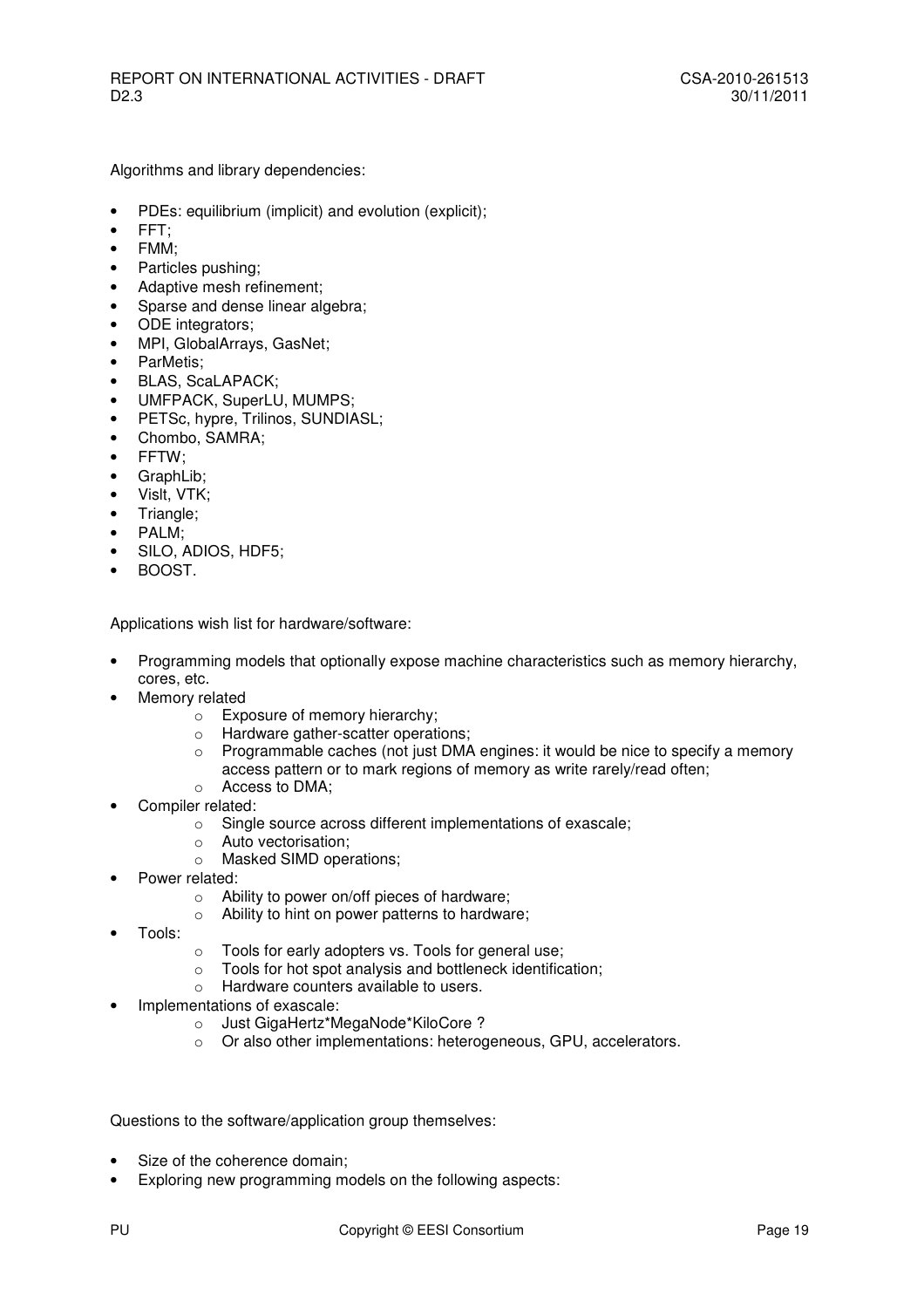- o Manycore and heterogeneous nodes;
- o Data locality enhancements;
- o More loose synchronisation models;
- $\circ$  Data movement becomes relatively more expensive compared to computing;
- $\circ$  Mixed-precision algorithms:
- Fault tolerance:
	- o Categorise type of faults, and identify there severity;
- Reproducibility:
	- o Is bit-level reproducibility required for applications results ?
	- o What would be the hardware/power advantages when bit-level reproducibility would be relaxed ?
- Big Data:
	- $\circ$  What would the availability of hundreds of TB to tens of PB main memory mean for application design ?

Other aspects:

- Investigate scalability on three levels: weak (one instance of application), strong (one instance of application), workflow scalability (across instances);
- Load balancing becomes extremely critical when using exascale sizes;
- Collective communication aspects;
- Hierarchical algorithms (like multigrid) may suffer on coarse levels.

## 4.6 Next meeting

The next IESP workshop meeting has been planned in Kyoto, Japan, April 6-7, 2011.

## 4.7 Conclusions

The Maui IESP meeting was the fifth workshop in a row which started in Santa Fe in April 2009. Building on the findings of the earlier workshops, the discussions during the meeting in Maui focused on the start of the practical implementation of Co-Design Vehicles (CDV's). The main part of the second day has been used for trying to identify as clearly as possible which kind of information was needed for the successful collaboration between application, hardware and software groups. This information has been characterized and should be used for the implementation of Co-Design Centers.

With respect to these Co-Design Centers, the DoE in the US has taken steps forward in selecting Co-Design Centers. Calls for proposals have been made, leading to 21 candidates, which are in the process of being reviewed. It seems that the US has taken the lead here.

With respect to setting up an Exascale Software Center (ESC), there are planning efforts underway, which foresee in delivering high quality system software for exascale platforms in the 2015-2018 range, to enable increased productivity and capability and reduce the risk of exascale deployments. The initial staffing effort of the ESC is anticipated as 10-20 distributed teams of 3 to 7 people each for applied Research & Development, and additional staff to ensure quality assurance and verification. The launch is foreseen in the first half of 2011.

Another important topic which has not been discussed yet in detail is the relationship between vendors on one side and applications/software groups on the other side. There must be a model in which applications/software groups are able to anticipate on new technology developments at vendors, which may be confidential and/or strategic for those vendors. A clearly defined Application Programming Interface (API), including responsibilities on maintaining will be required. An additional dimension to this issue may be the aspect of national security: many vendors are US-based, which could mean limited access to application/software groups outside the US.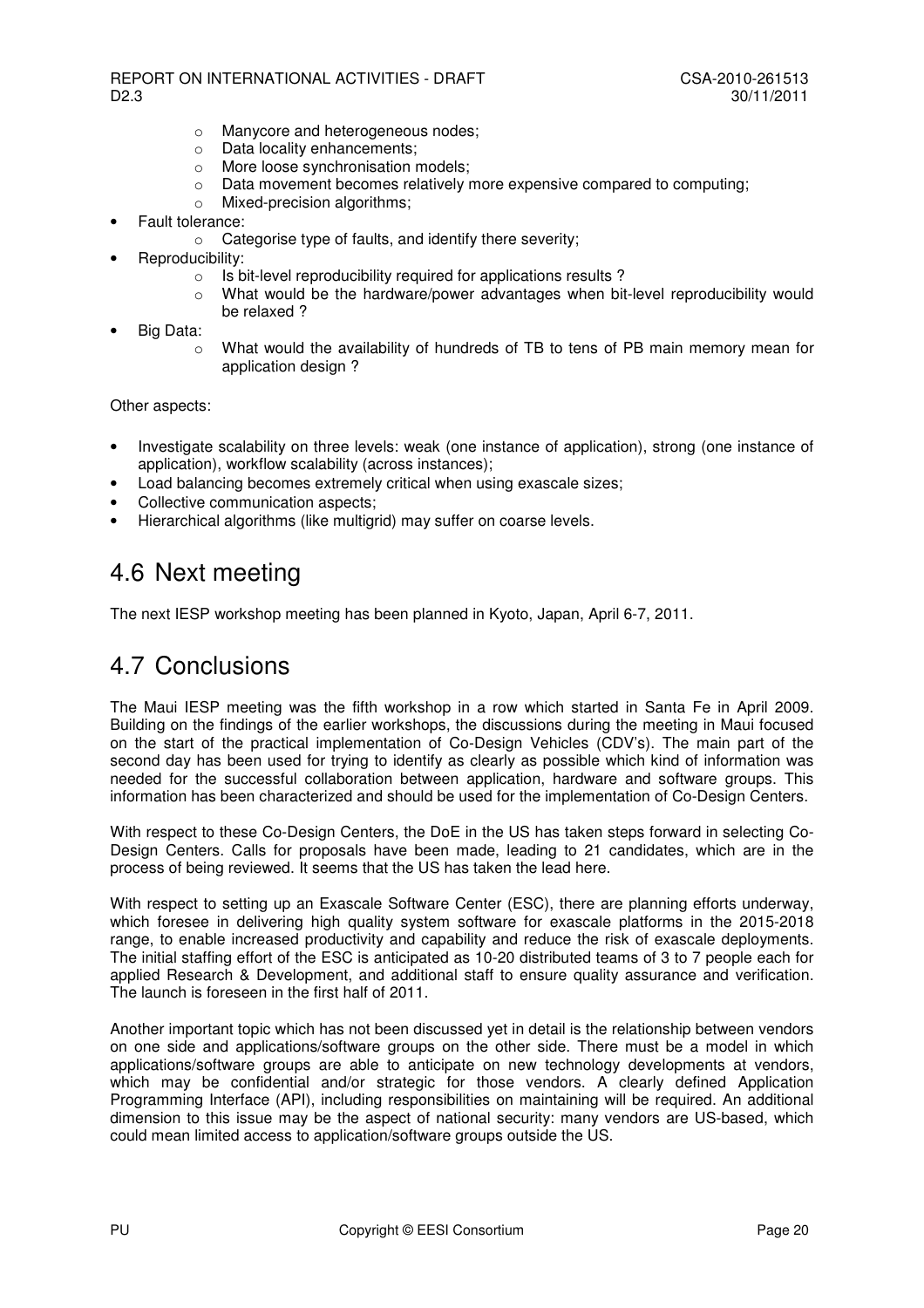After this fifth workshop it has become apparent that IESP is able to build a broad community that is prepared and able to mobilize the stakeholders and others concerned to achieve the goals set forth by the IESP and prepare for a large scale redesign effort for software/applications in close cooperation with technology developers. It is also clear that the US strongly will go ahead whatever happens outside of the US. Only if the EC realises its own stakes in this matter (as up to now seems to be the case if one looks at the present FP7 and IDC efforts), Europe will be ready to deploy next generation HPC tools and equipment to Europe's own case and advantage.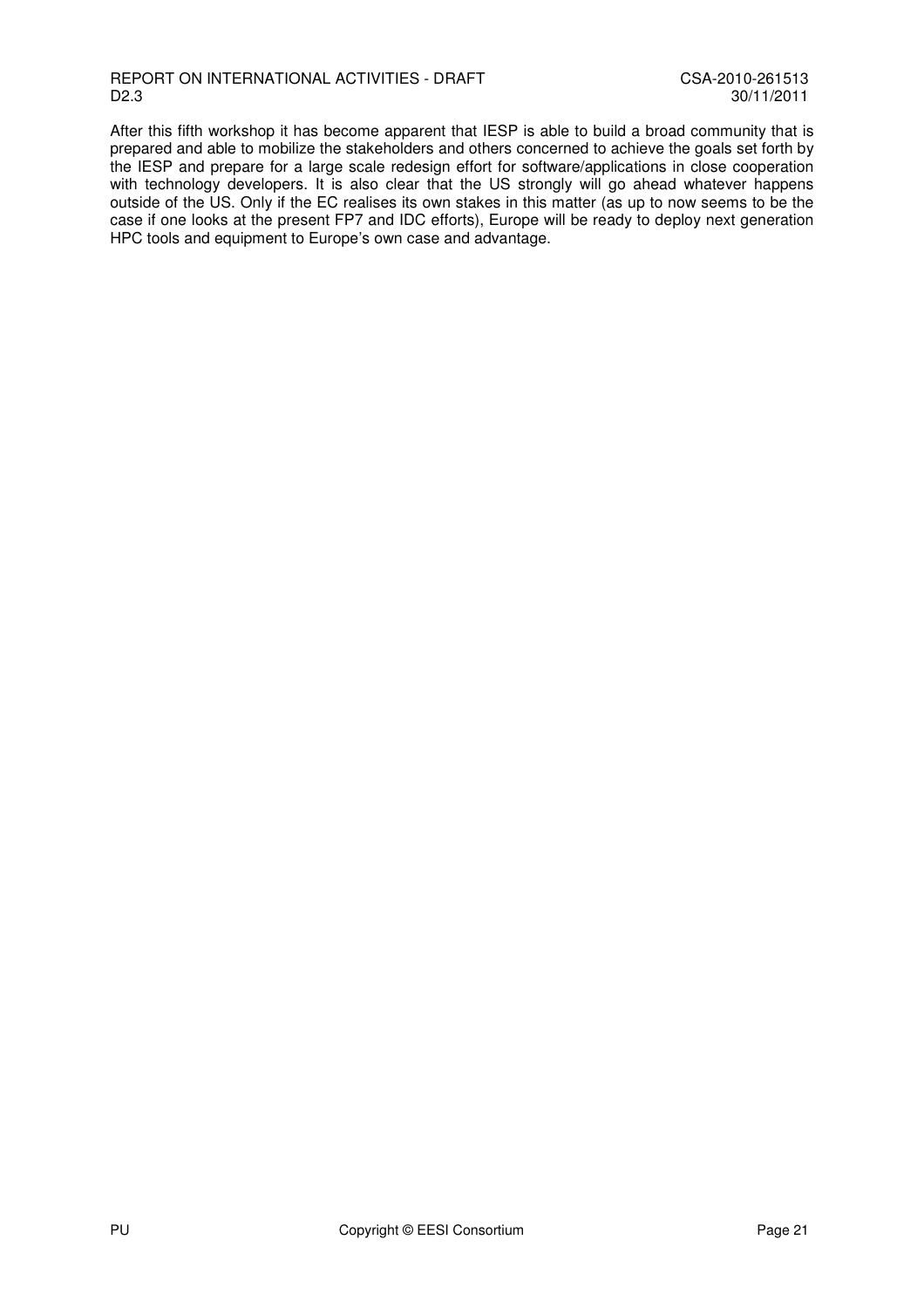## 5. Workshop in San Francisco, CA, USA

## 5.1 Introduction

The sixth IESP workshop has been organised in San Francisco, USA, on April 6-7, 2011. The original plan was to organise the workshop in Kyoto in Japan, but due to the severe earth quake and its consequences, the organisers have concluded to move the meeting. Hopefully, one of the next workshops can be held in Kyoto. At the start of this workshop, the goals included the following:

- Refine software roadmap for software and algorithms on extreme-scale systems based on feedback since initial release;
- Refine the prioritized list of software components for Exascale computing as outlined in the Roadmap;
- Refine the assessment of the short-term, medium-term and long-term software and algorithm needs of applications for peta/exascale systems;
- Explore how laboratories, universities, and vendors can work together on coordinated HPC software;
- Continue to develop co-design process with participating application leaders;
- Explore governance structure and management models for IESP;
- Explore IP/Open Source issues.

The first day of the workshop started with a summary of the previous workshops until now and a summary of a global software stack survey, both reported on in section 5.2. These were followed by updates by Europe on EESI, by the US on the planning of the Exascale Software Center (ESC), by Japan and China on their activities, reported on in section 5.3. The second day of the workshop has started with an update on the US co-design centers (section 5.4), after which break-out sessions continued on earlier break-out sessions in the Maui workshop on the areas of hardware, software an applications, in particular with respect to the information one area needs from the others.

After that, break-out sessions on the following topics were organised:

- Software demands from hardware and applications;
- Hardware demands from software and applications:
- Application demands from hardware and software;
- Actual implementation of co-design;
- Global governance aspects:
- X-stack components and coordinated workplan.

Apart from these, Intellectual Property from a vendor's view was presented as well. Section 5.5 will report on this and on those break-out sessions.

## 5.2 Summary of previous workshops and software stack survey

#### 5.2.1 Summary of previous workshops

In the EESI project, one of the activities is to report on international efforts with respect to exascale computing. Peter Michielse and Patrick Aerts, both of NCF in the Netherlands, are responsible for this activity in EESI. In this role, Peter Michielse presented a summary on the five earlier IESP workshops so far. Key findings are:

• Attendee statistics: ca. 70% universities/research institutes, ca. 15% vendors/industry, ca. 15% government/funding agencies;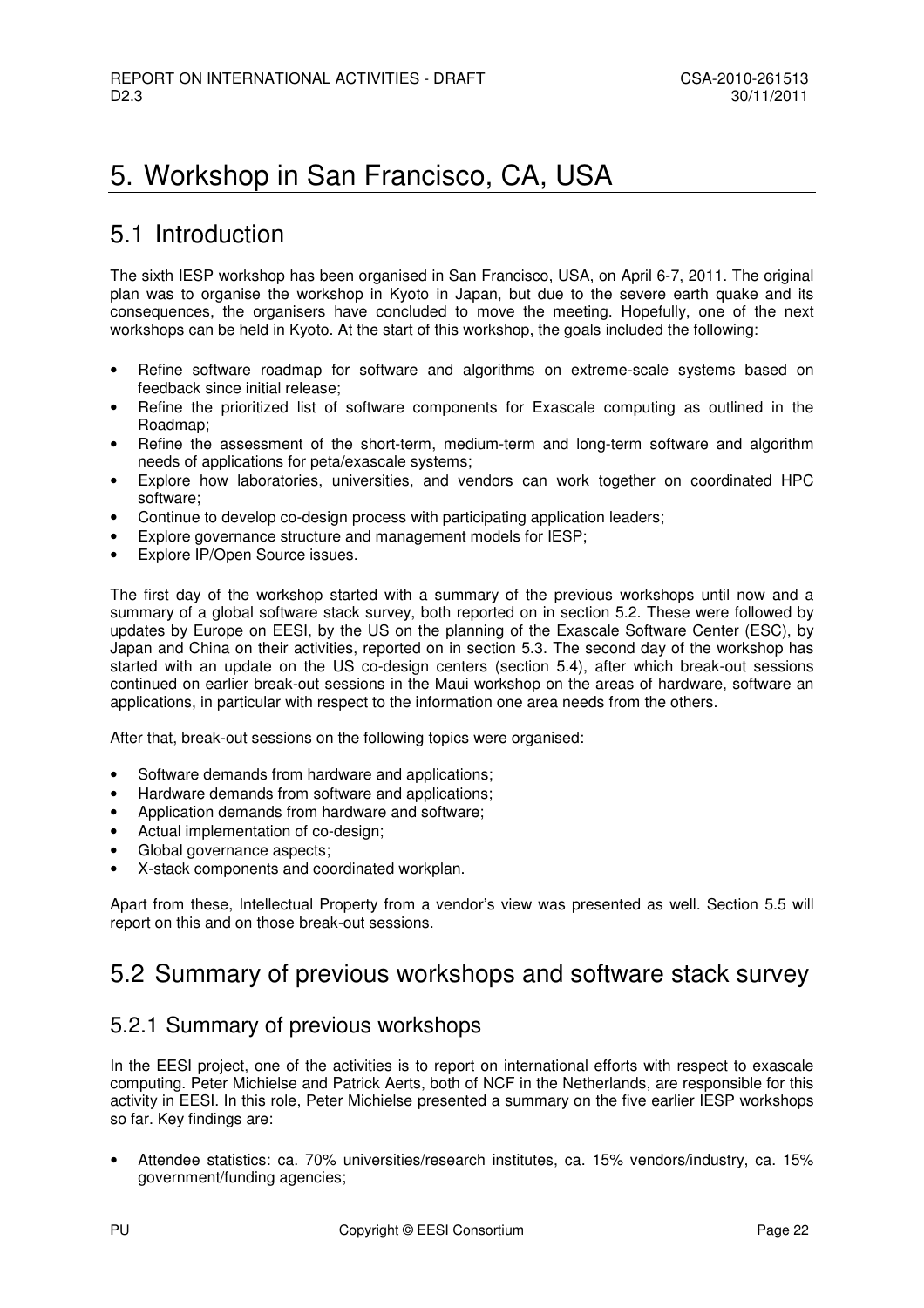- Main achievements of IESP so far: software roadmap and awareness:
- Current status/approach in IESP:
	- o Maintain science drivers;
	- o Investigate software stack and prioritise;
	- o Set-up co-design centers per application area;
	- o Find a proper model to include vendor participation;
	- $\circ$  Pose questions and supply answers on hardware, software and applications aspects;
	- $\circ$  Find a proper funding and organisational model:
	- $\circ$  Timeline: 2010 software roadmap, 2012 budgets, 2015 early technology deliveries, 2018 initial delivery and full X-stack, 2020 production systems.

For more information, check http://www.exascale.org/mediawiki/images/2/2c/EESI-D2\_3-report-oninternational-activities-05-01-2011.pdf.

#### 5.2.2 Software stack survey

As a preparation to this IESP workshop, a survey on the system software stack in use at the large HPC centers around the globe has been performed. Bernd Mohr has reported on the findings:

- Survey sent to 28 HPC centers around the world, response from 23;
- Not entirely clear how centers filled the survey: wishlist for software, or what is installed, or what is frequently used;
- Not so easy to draw firm conclusions, although some trends can be spotted:
	- o Linux as an OS seems clear;
	- o GPFS, Lustre, NFS as filesystems;
	- o NetCDF, HDF5 and MPI-IO as I/O libraries;
	- o Range of batch systems, with LoadLeveler popular in Europe;
	- o Programming models: MPI variants with OpenMP;
	- $\circ$  Programming Languages seem to focus on C/C++, F77, F90/95, Python, CAF, UPC and Java;
- Viewed as critical for exascale:
	- o Definition of base OS, with APIs for resilience, energy management, performance monitoring and debugging, explicit memory management (including data placement);
	- $\circ$  Customization within I/O:
	- o Scalable and fault-tolerant MPI;
	- o Heterogeneous node programming model;
	- o Load balancing which can deal with faults and lack of resources;
	- o Compilers to include these demands;
	- o Numerical libraries that include error-tolerance, hierarchical algorithms.

## 5.3 Global updates

#### 5.3.1 Progress in Europe

As the coordinator of the European Exascale Software Initiative (EESI), Jean-Yves Berthou opened the session on progress in Europe, by providing a quick overview of EESI. The core of the EESI project consists of Work Packages 3 and 4, which deal with the demands of application grand challenges (WP3, led by Stephane Requena) and the enabling technologies for exaflop computing (WP4, led by Bernd Mohr). In some sense, WP3 can be viewed as similar to the applications group in IESP, while WP4 can be viewed as similar to the hardware/software group in IESP.

Requena presented the structure of the applications group in EESI: split in four working groups (WGs: industrial & engineering apps, weather/climatology/earth sciences, fundamental sciences, life sciences & health). The four subgroups in WP3 cover the following aspects: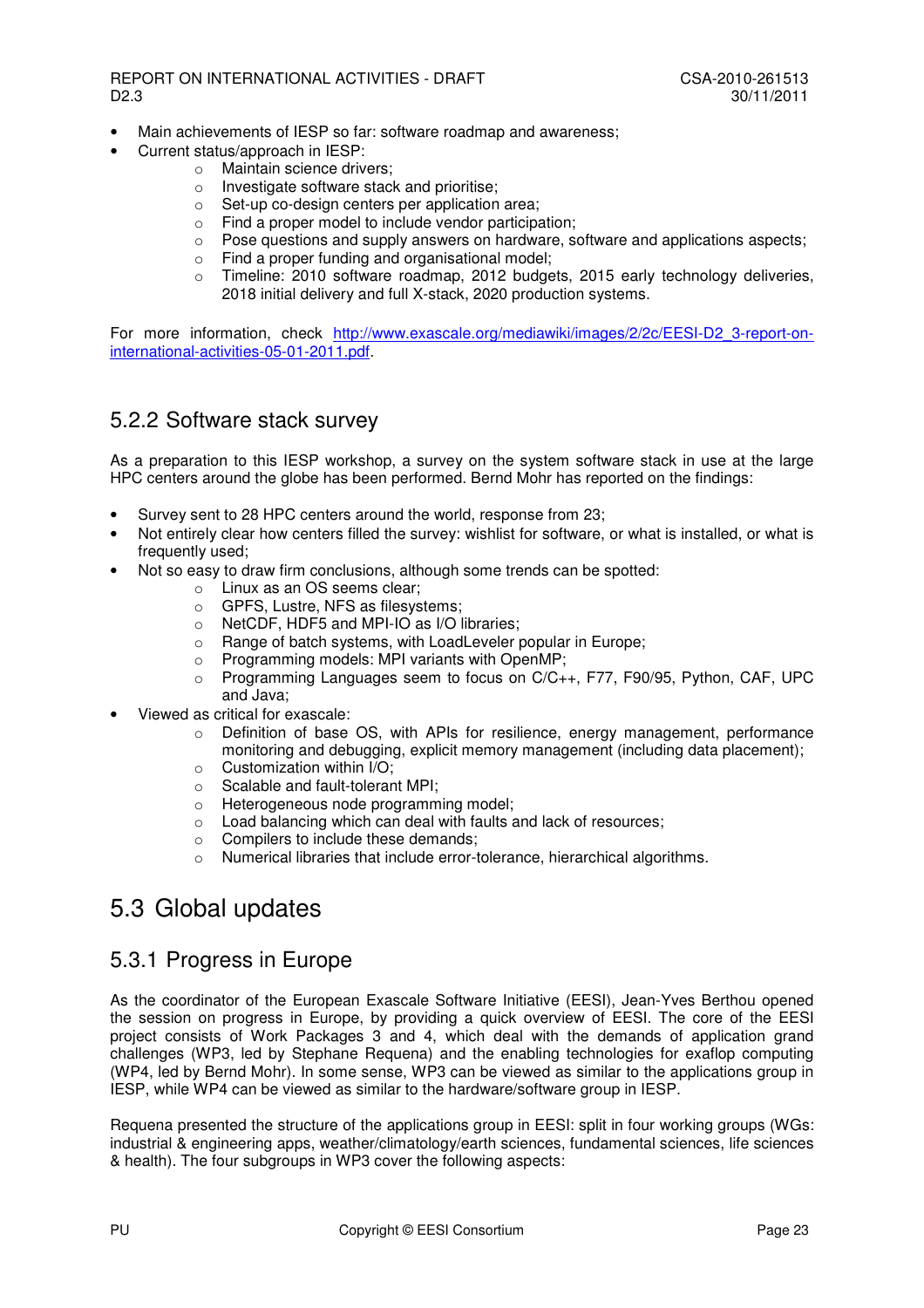- Apps drivers for peta and exascale;
- Needs and expectations of scientific applications:
- Economic impact and European competitiveness;
- European vision and roadmap.

Each WG consists of around 15 experts. Meetings are scheduled, working towards an end report by September 2011.

The situation with respect to WP4 is comparable to WP3, as presented by Bernd Mohr. The four WGs in WP4 are: hardware roadmap & links with vendors, software eco-systems, numerical libraries & solvers & algorithms, scientific software engineering. The end reports are scheduled for September 2011.

Both WP3 and WP4 have identified common key issues to structure their research. These are:

- Scientific and technical hurdles:
- Cross cutting issues: Resilience, Power Management, Programmability, Performance and Reproducibility of the results;
- European strengths and weaknesses in the worldwide competition;
- Sources of competitiveness for Europe;
- Needs of education and training;
- Potential collaborations outside Europe;
- Existing funded projects and funding agencies;
- Timeline, needs of HR, provisional costs, ...;
- Building an (or several) exascale prototype(s) in Europe? By when?

For WP3 (application grand challenges), two additional key issues are:

- Description of the scientific and technical perimeters;
- Social benefits, societal, environmental and economical impact.

In subsequent presentations, representatives of the WGs presented the actual status in their WG. These were:

- Jean-Claude Andre, WG3.1 (industrial & engineering apps);
- Giovanni Aloisio, WG3.2 (weather/climatology/earth sciences);
- Godehard Sutmann, WG3.3 (fundamental sciences);
- Ramon Goni, WG3.4 (life sciences & health);
- Riccardo Brunino, WG4,1 (hardware roadmap & links with vendors);
- Franck Capello, WG4.2 (software eco-systems).

#### 5.3.2 Progress in the US

Pete Beckman presented the current status of the Exascale Software Center (ESC), for which a final funding decision will be taken soon. Three main topics were addressed, in the context of operations within the ESC.

1. How to identify which software to work on:

Together with the inventory of the software stack, as presented earlier by Bernd Mohr, a survey has been carried out on various applications for their expected software needs when preparing for exascale systems. This has led to field guides, which typically describe the breadth of the software involved. Apart from the application inventory (bottom up approach), there can also be applied a top down approach, which has science, architecture design and algorithms as starting points to get to software requirements. There will need to be a continuous dialogue between applications, co-design centers, research communities and vendors to identify the right software to work on, and to identify the depth needed.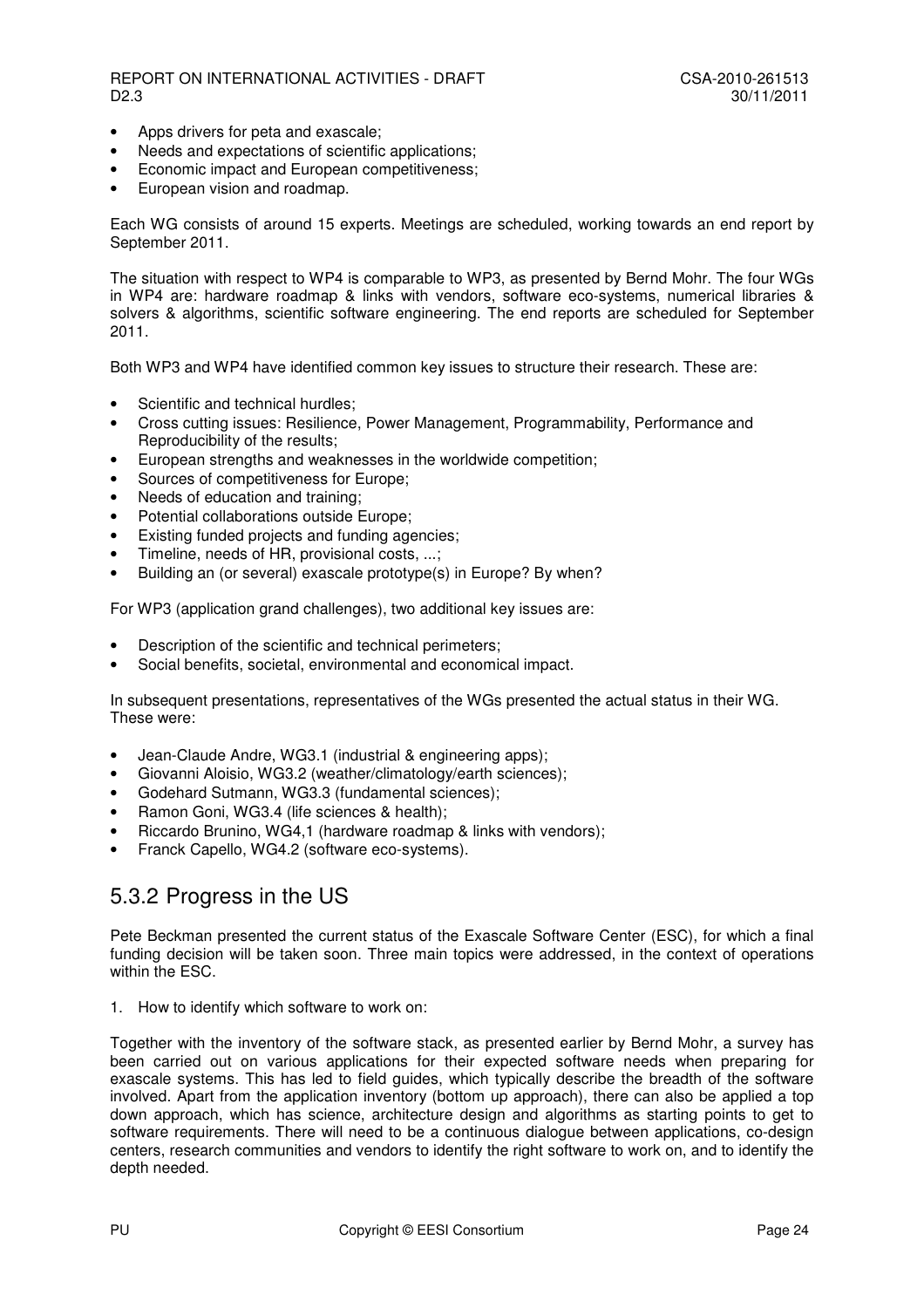#### 2. How to organise the work:

Based on the identification of software, work will need to be done to get the software exascale ready. Research will be required for this, which starts the cycle of prototype building, testing and quality assurance, integration, deployment and support on hardware platforms. In the co-design centers and the broader software community, further needs will be identified, which will re-start the cycle again. Within the ESC, the organisation will be split in two: software research and development activities in distributed teams and quality assurance, integration and support activities in centralized teams. Resulting software modules will be deployed on DOE exascale systems. A related aspect here is the status of developed software:

- Open Source Community developed and ESC tested;
- ESC developed and supported software;
- ESC developed and vendor supported software.
- 3. Tasks and scope of the ESC

Based on items 1 and 2, the following tasks for the ESC can be identified:

- Design and develop open-source software:
- Ensure functionality, stability and performance;
- Partner with platform and software vendors;
- Coordinate outreach.

The ultimate goal is to ensure successful deployment of coordinated exascale software stack on exascale initiative platforms. The current planning is to deliver high quality software for 2015/2016 platforms (100 Pflop/s) and 2018/2019 platforms (1 Eflop/s).

Subsequently, components of the software stack were discussed:

- Operating systems and runtime environment (Ron Brightwell);
- Programming models (Barbara Chapman);
- Tools (Bronis R. de Supinski);
- Mathematical libraries and frameworks (Jack Dongarra);
- Data storage and analysis (Rob Ross);
- Applications inventory (Al Geist).

#### 5.3.3 Progress in Japan

Mitsuhisa Sato presented the Next Generation Supercomputer (NGS) project (the K computer) which is underway to deliver 10 Pflop/s on Linpack in 2012. The system will be manufactured by Fujitsu and the installation at Riken in Kobe of the first out of 800 racks has started late September 2010. The strategic computational science program in Japan has identified five application areas that are expected to create breakthroughs on the K system. These are:

- Life sciences and drug manufacturing
- New materials and energy creation
- Global change prediction for disaster prevention and mitigation
- Manufacturing technology
- Origin of matters and the universe

At Riken, apart from being responsible for running the K computer, research teams in computer science and computational science have been established. For computer science these are:

- System software: OS, communication libraries, runtime environment;
- Programming environment: languages and compiler, runtime aspects, performance tools;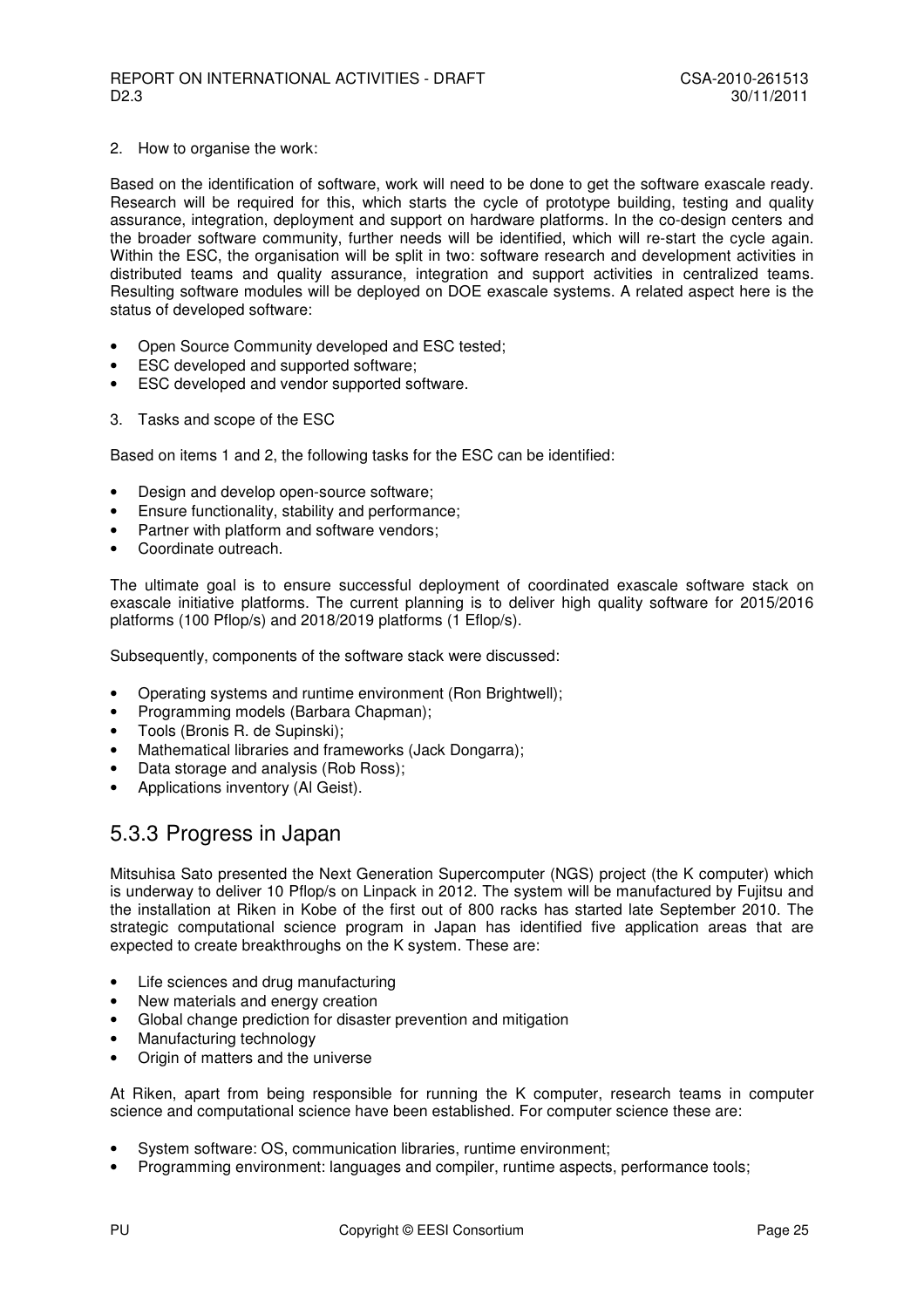- Processor research: many-core, heterogeneous accelerators;
- Planned: numerical algorithms design, system architectures and interconnects, data-intensive computing and visualization.

For computational sciences, these teams reflect the five application areas, as mentioned before.

Yutaka Ishikawa described the High Performance Computing Infrastructure (HPCI) in Japan, and its key resources: computational, storage, internet and human. Ten universities and research institutes are involved in HPCI, interconnected through a fast network (SINET4). It has been recognised that development of human resources is key to the success of the supercomputing infrastructure in Japan. HPCI has an important role in developing these human resources.

Another aspect that has drawn attention since the earthquake and tsunami disaster, and its consequences for nuclear power installations in Japan, is the power consumption in the greater Tokyo area. This affects the nation's supercomputer installations, which are likely forced to use 30% less peak power consumption.

Satoshi Matsuoka presented the plans Japan has beyond NGS: Post Petascale Computing. More petascale systems will arrive in 2012 or perhaps earlier, with >20 Pflop/s expected in the 2014-2015 timeframe, based on many-core/multi-core architectures. Current system software initiatives have started for post petascale architectures for around 40 M\$. Projects consist of:

- Parallel system software for multi-core and many-core (OS oriented);
- System software for post petascale data intensive science (data, filesystems);
- Highly productive high performance application frameworks for post petascale computing (programming, frameworks);
- ppOpen-HPC (open source numerical libraries)
- Development of Eigen-Supercomputing Engine using a post-petascale hierarchical model (numerical library).

Other projects:

- XscalableMP;
- Ultra low power HPC and green supercomputing;
- International collaborations (France, G8, ..).

#### 5.3.4 Progress in China

Zhong Jin presented recent advances in Chinese HPC efforts. Funding of HPC in China is distributed over various agencies, of which CAS is one. The roadmap at CAS continues toward 2015 with 10+ Pflop/s systems. The model in China implements a pyramid model with on top national facilities, supported underneath by regional and local facilities. ScGrid (China Scientific Computing Grid interconnects these facilities. Application areas include drug design, earth science, earthquake, fluid dynamics, astrophysics, high energy physics, oil exploration and material science.

Future plans with respect to hardware are as follows:

- 2012: Pflop/s system and applications, focus on scientific computing, new facility in Beijing, budget 250 MCNY (ca. 40 M\$);
- 2015: 10 Pflop/s system, also industry involvement, budget 700 MCNY (ca. 110 M\$);

Another funding agency is MOST, which is involved in the five-year plans of the Chinese government:

- $12<sup>th</sup>$  five-year plan (2011-2015): several petascale systems, at least one 50-100 Pflop/s system, budget around 4 BCNY (ca. 600 M\$);
- 13<sup>th</sup> five-year plan (2016-2020): 1-10 Eflop/s systems, budget yet unknown.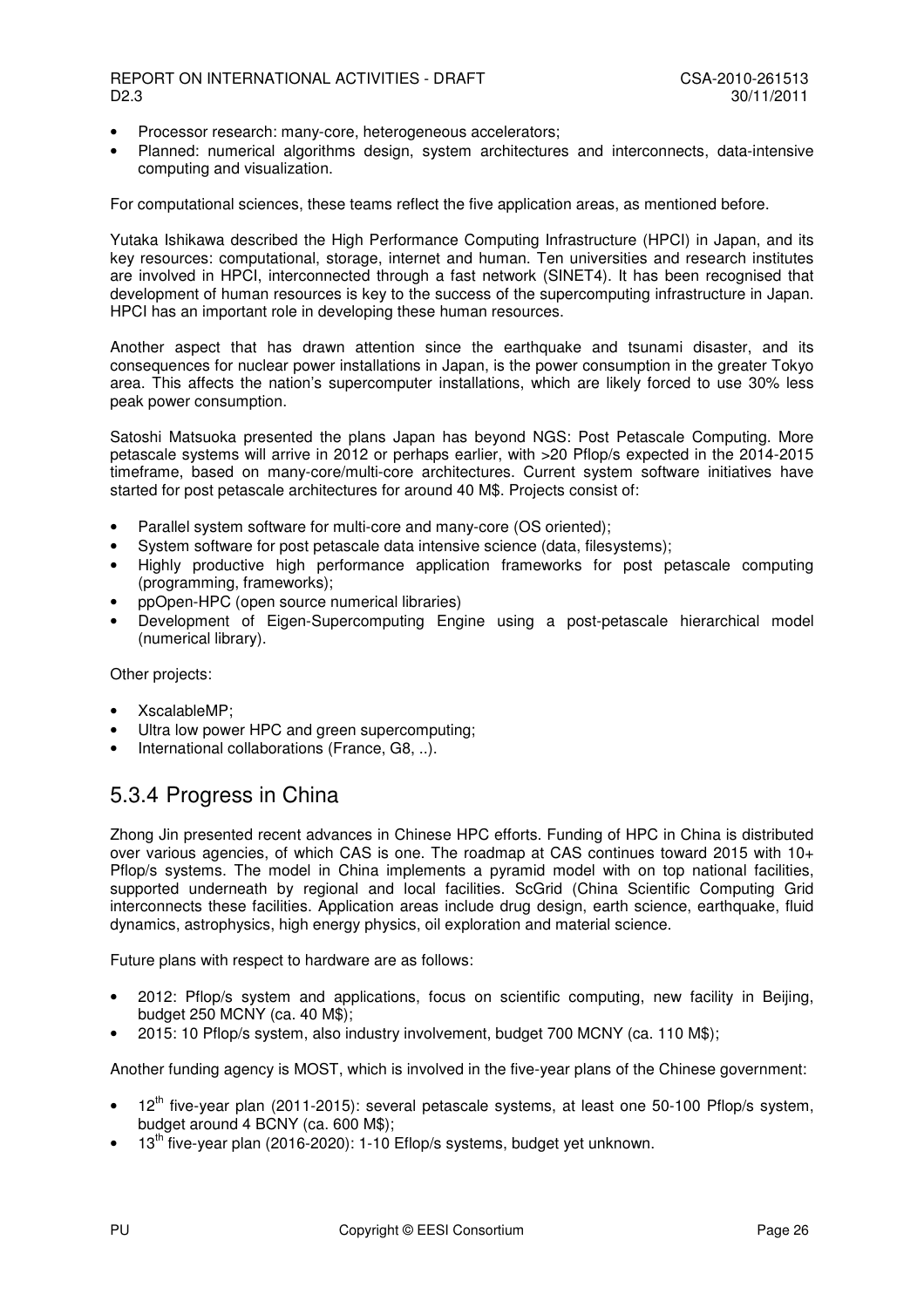International collaborations include NCSA/UIUC in the US and Juelich in Germany, while more are under consideration (GENCI in France and Riken in Japan).

Lu Yutong presented the Tianhe-1A system at the National University of Defense Technology (NUDT) in China. The Tianhe-1A system is a heterogeneous system with a proprietary interconnect, delivering a Linpack number of 2.57 Pflop/s. Peak performance is 4.7 Pflop/s, power consumption around 4 MW.

### 5.3.5 Results of first international call (G8)

A total of 6 proposals have been funded in the G8 call for Exascale Software Applications. These are:

- "Enabling Climate Simulation @ Extreme Scale" US, Japan, France, Canada, Spain;
- "Icosahedral-Grid Models for Exascale Earth System Simulations" Japan, UK, France, Germany, Russia;
- "Nuclear Fusion Simulations @ Exascale" UK, US, Germany, Japan, France, Russia;
- "Using Next-Generation Computers & Algorithms for Modelling Dynamics of Large Biomolecular Systems" -- Japan, UK, France, Germany, Russia;
- "Modeling Earthquakes and Earth's Interior based upon Exascale Simulations of Seismic Wave Propagation" – US, Canada, France;
- "ExArch: Climate Analytics on Distributed Exascale Data Archives" UK, US, France, Germany, Canada, Italy.

William Tang presented details of the proposal on Nuclear Fusion Simulations. The goal of the project is predictive simulation of fusion experiments at all time and spatial scales. The real experiments will take place at the ITER facility. This is an extremely complex problem, which requires exascale systems to perform large future simulations of more than 10 billion grid points.

## 5.4 Developments in co-design

Four US Co-design centers (CDC) were presented, for which details follow in the next subsections. All CDCs have a more or less similar iterative approach to co-design. Some important aspects in the codesign process are:

- Development of co-design vehicles (CDV). These cover kernels, skeletons and compact applications which enable fast testing, both on node level and on large-scale behavior. CDVs should reflect a representative workload and include key code components;
- Hardware-based simulation for rapid turnaround of node designs;
- Time management: typically, the window of opportunity for hardware changes is early in the process, while (system) software changes may be implemented during a larger period;
- How to deal with Intellectual Property (IP) in relation to vendors (hardware and software). This may prevent actual co-design, as vendor architectures may be closely guarded secrets.

In the subsequent sections we will briefly list the issues which the CDCs view as the most challenging for their application area.

### 5.4.1 Reactor Core Physics

Andrew Siegel (ANL) presented CESAR: Center for Exascale Simulation of Advanced Reactors. CESAR deals with three building blocks for which the performance and success for all three depends on:

- Sufficient memory per MPI process;
- Highly efficient MPI collectives;
- Sufficient memory bandwidth;
- Optimized matrix-vector products;
- Performance analysis tools;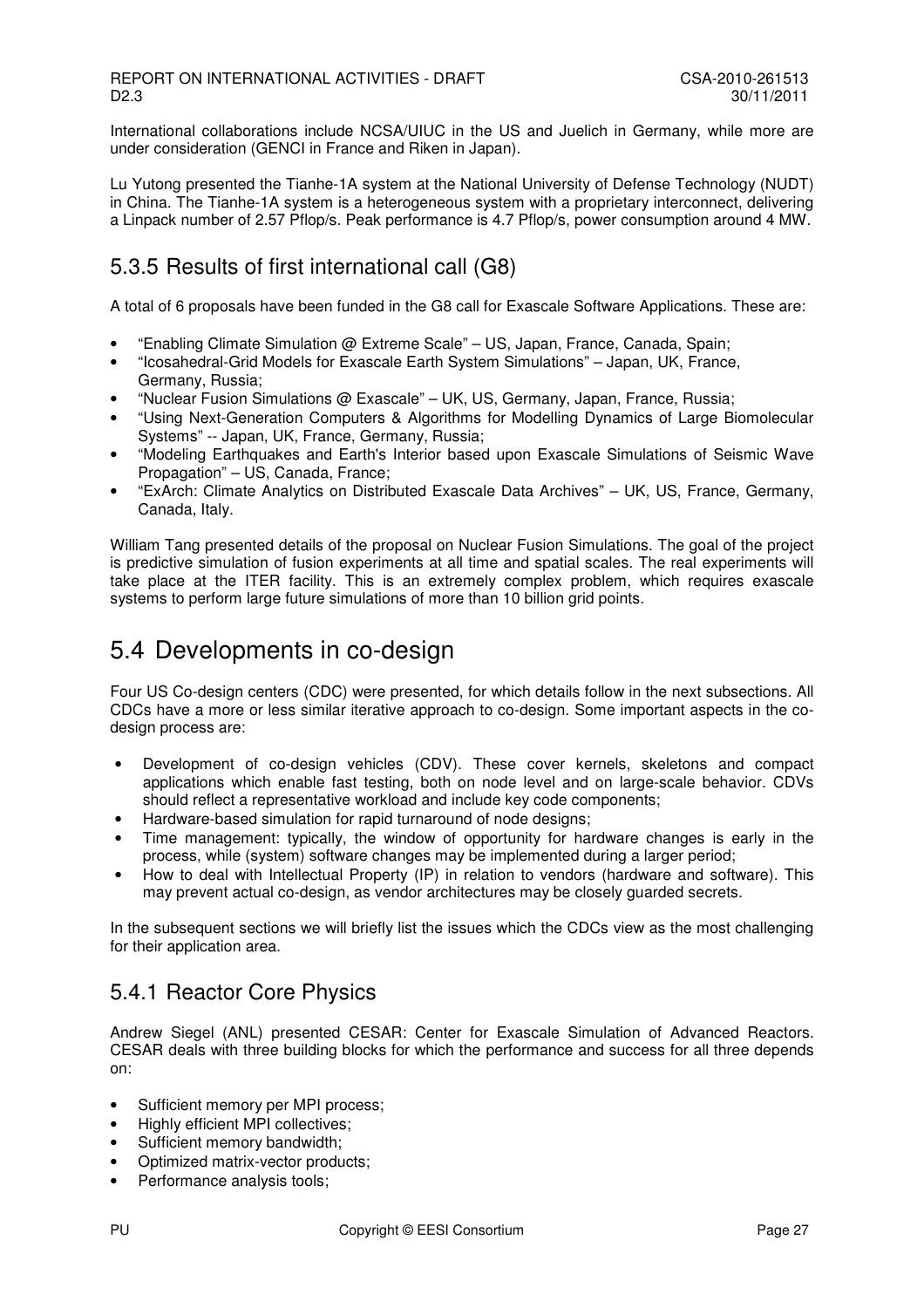- Reproducibility of results;
- Data storage and analysis for massive amounts of data.

### 5.4.2 Nuclear Fusion

Alice Koniges (LBNL) presented CERF: Co-design for Exascale Research in Fusion. Also here, three building blocks need to be glued together to allow for full simulations. With respect to fusion codes, the following aspects to reach exascale are of highest priority:

- Application coupling;
- Mathematics research (solvers, libraries, algorithms);
- Programming model research;
- Enabling and performance tools;
- Uncertainty quantification.

### 5.4.3 High-Energy Density Physics

Anshu Dubey (ANL) presented FLASH High-Energy Density Physics Co-Design Center. Instead of discussing the main challenges for HEDP applications, Dubey translated the exascale challenges in co-design opportunities, which offered a useful other angle into the exascale aspects:

| Challenge                       | Co-design opportunity                                                                 |
|---------------------------------|---------------------------------------------------------------------------------------|
| Parallel I/O                    | Data staging (critical vs. non-critical data and combination with in-situ<br>analysis |
| More macro-parallelism          | New parallel algorithms                                                               |
| Coupling for better physics     | Different class of numerical algorithms                                               |
| Intra-node memory limitations   | Aggressive reuse of memory, other programming models                                  |
| Faults, failures, silent errors | Redundancy and stochastic algorithms                                                  |

### 5.4.4 Combustion

Jacqueline Chen (SNL) presented the Combustion Exascale Co-Design Center. Apart from the aspects as mentioned by the other CDCs, the aspect of data management was given attention. In order to minimize data movement, storage requirements and power, in situ data management is considered as a technique to reach these goals.

## 5.5 Break-out sessions

#### 5.5.1 Vendors and Intellectual Property

Before the break-out sessions got kicked off, Robert Wisniewski (IBM) presented some thoughts on Co-Design and Intellectual Property (IP).

Co-Design and community development seen from a vendor:

- Community development rather than open source;
- Find largest common denominator on bottlenecks across applications;
- Application development by customers and model development by vendors is chicken-egg problem;
- Customers want vendor support, but need to be involved as well;

#### IP seen from a vendor:

• Some areas will remain proprietary for competitive differentiation;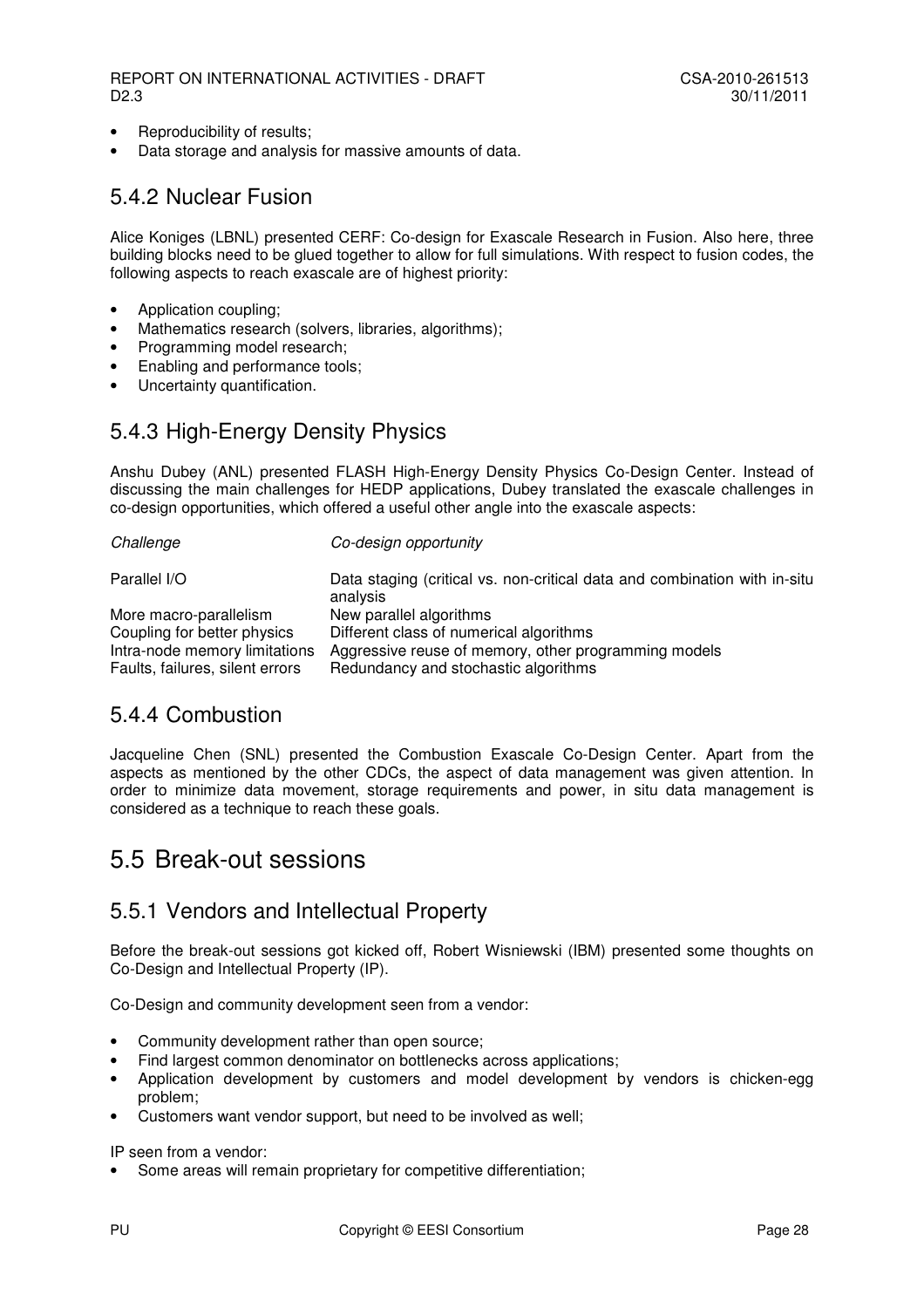- Specification of requirements, not solutions;
- Vendors most concerned about contamination;
- Open Source license must be vendor friendly;
- Takes a lot of time to resolve;

How to work together:

- General broad co-design team without NDA;
- Co-design performance teams are vendor specific with full NDA;
- Firewall between co-design performance teams;
- Generalized APIs between general broad design and co-design performance team,
- Make working agreements on this model;
- Vendors need to be fully engaged.

#### 5.5.2 Software break-out group

Software needs application survey results based on actual usage, not on just installation. This should result in:

- Compact/skeleton applications with instructions on usage;
- Programming model details on performance, failures and reproducibility and correctness;
- Taxonomy of main algorithms

Software needs the following details from hardware:

- Fault model, detection, probabilities;
- Parallelism management;
- Relation between usage and power:
- Resource management knobs:
- Plans on solid state devices.

#### 5.5.3 Hardware break-out group

Currently, hardware can provide:

- Abstract machine model, with various levels of information:
	- o Hardware specifications, e.g. cache characteristics;
	- o Scaling trends, sensitivity to different design parameters;
	- o Models with the possibility to trade-off various parameters;
	- o Simulators.

Information needed in the exascale hardware design process:

- Detailed specification of application bottlenecks;
- Computational characteristics;
- Memory details (minimum, bandwidth for what ?, NUMA sensitivity);
- Branch prediction, out-of-order execution, etc.
- Communication details, MPI usage;
- Utilization of exascale systems:
- The level/kind of resilience

### 5.5.4 Application break-out group

Current observations on hardware and software by applications:

- 100-1000 threads per node;
- 1 or 2 orders of magnitude less memory per thread and less memory bandwidth per thread;
- Weak scaling through MPI, strong scaling through threads.

So, applications think of MPI+X as programming model:

Still huge amount of recoding required;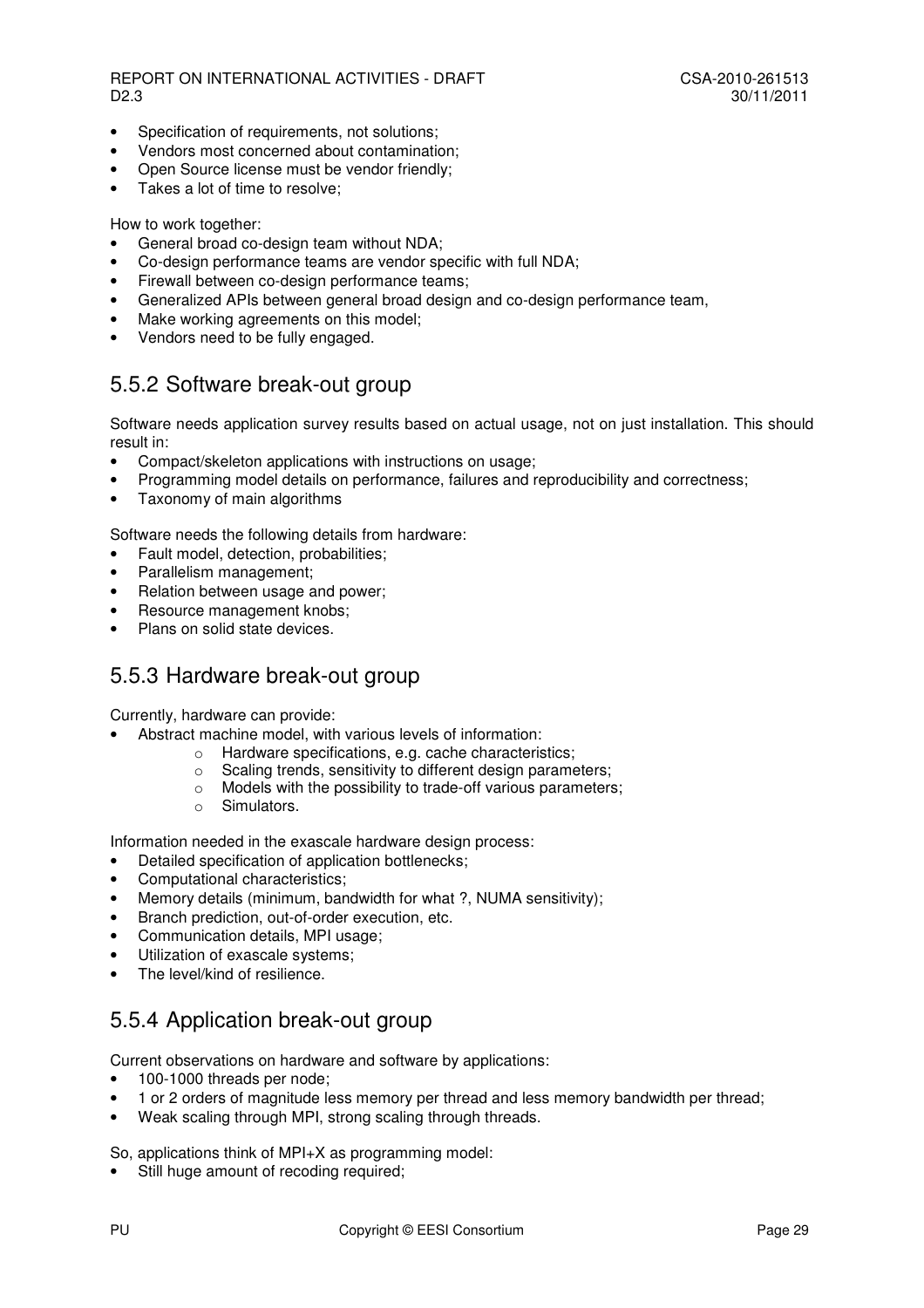• But in a familiar hybrid programming model.

Applications need to provide so-called exaskeletons to hardware and software teams. Exaskeletons should stress the hardware and software in a representative way:

- Quantitative ideas about relative rates, sizes, frequencies and granularities;
- Not just flops and loads/stores, but also branching frequency and sorts of random accesses.

Applications need to gain more insight in:

- Synchronization issues;
- Data locality;
- Arithmetic intensity;
- Precision:
- $I/\Omega$

Applications would like to hear more about:

- Also tools for development:
- Tools for dynamic processor allocation;
- Development environment.

#### 5.5.5 Intermezzo: where do we agree

Considering the outcomes of sections 5.5.2 to 5.5.4, we can identify some areas where it is agreed what should be supplied by one and required by the other. These are:

- Application skeletons ("exaskeletons"), to be provided by applications and used by software and hardware;
- Details on "code flow details" (synchronization, data locality, branching, precision, …). Insight to be gained by applications, to be supplied to hardware and software;
- Based on "MPI+X" as the programming model, hardware to supply an abstract machine model with trade-off models on various parameters, to be used by software and applications with their exaskeletons.

#### 5.5.6 Break-out group on implementation of co-design

The break-out group on co-design reconsidered the presented CDC approaches (sections 5.4.1 to 5.4.4). The common approach is:

- Establish common terminology between CDCs;
- If needed, bring coupled codes to the same level of quality;
- Design skeleton applications (repository and usage of new programming models, to be able to experiment with it). If possible, create skeleton codes with tools (ROSE);
- Design a communication structure, to advance in terminology and skeleton applications.

#### Challenges seen:

- Limited resources, so not all paths can be explored;
- Impact on hardware only during limited timeframe;
- Manage code stack for reproducibility and verification;
- Interaction with programming models people required.

Foreseen time schedule:

- 2012:
- o Common terminology in place;
- o Create skeleton applications and repository;
- To 2015:
	- o Evaluate choices using skeletons;
	- o Create performance and complexity models;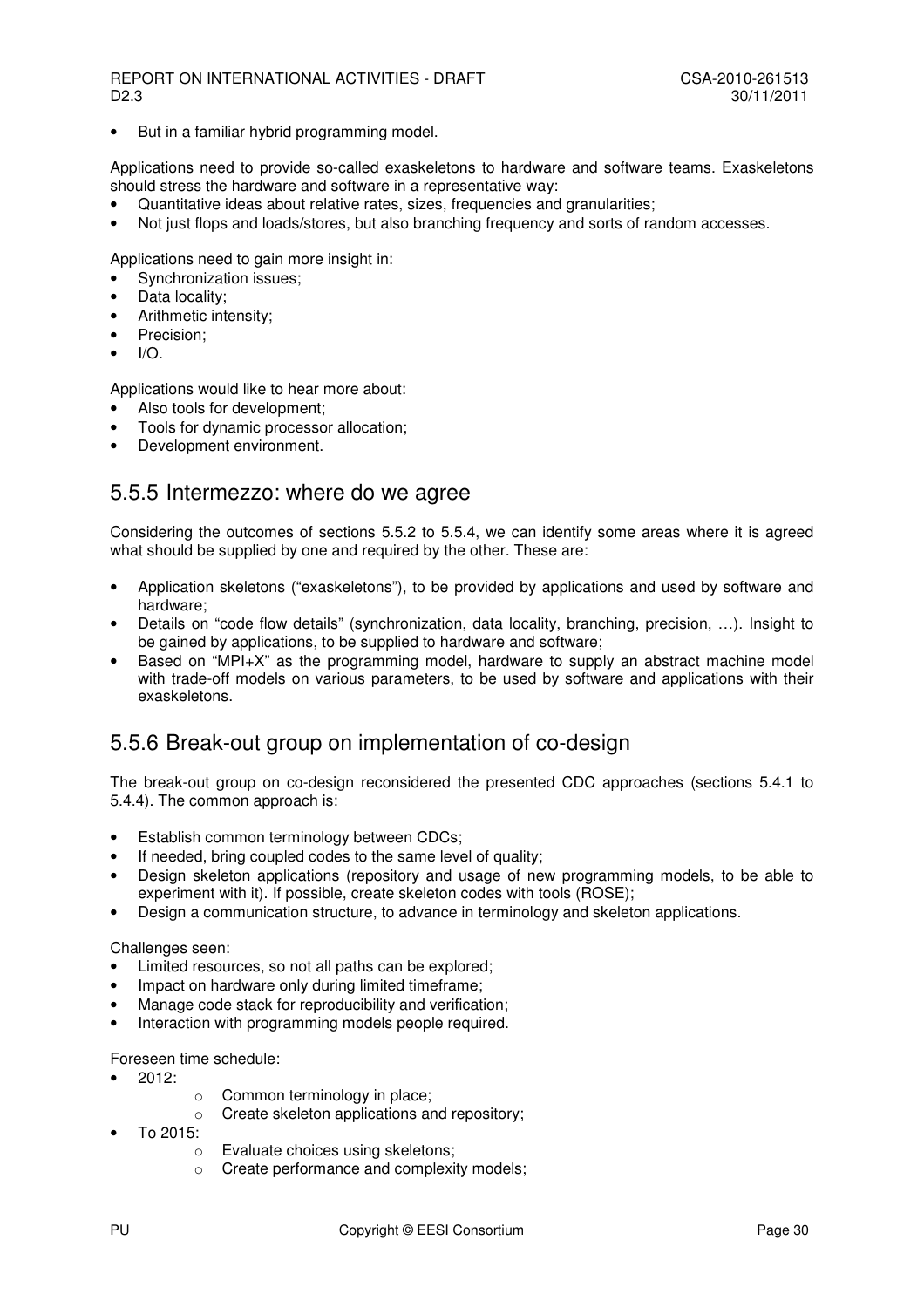- $\bullet$  To 2018:
	- o Rewrite production codes based on experiences gained.

#### 5.5.7 Break-out group on governance aspects

This break-out group first tried to define for what aspects international governance would be required:

- Exascale roadmap updates;
- Monitoring progress in roadmap implementation (review proposals to work and evaluate projects that implement software components);
- Share information, e.g. on co-design progress;
- Contribute to calls from funding agencies;
- Training, education and dissemination;

Open questions (some of those to be answered through the break-out group on international X-stack cooperation (section 5.5.8)):

- Should IESP involve industry ? To what level ?
- Should IESP actually deliver the software stack (which includes QA aspects) ?
- Should IESP steer on what software component is developed where and when ?
- Should IESP facilitate an international testbed for the software stack ?

This break-out group proposed a possible international governance model, for which the key words "joint" and "coordinated" should hold. In this model, there is an IESP-like Executive Committee, which oversees the aspects as defined above. To do this, each geographical region (Asia, Europe, US) sets up its own steering committee, which reports back to the Executive Committee.

### 5.5.8 Break-out group on X-stack international cooperation

This break-out group started with reporting on the European, Japanese and Chinese projects and funding models with respect to HPC and exascale computing. In Europe, lots of discussion is about the concept of "European IP", as there is not a European hardware industry at large. Further, Europe has to balance between European Framework funding and national initiatives. Japan has issued its first Post-Peta HPC initiatives, while China is currently finalising its next 5-year plan, which includes HPC and computational science developments.

With respect to international cooperation, the following recommendations were made:

- Formalise IESP (for instance through contents of section 5.5.7):
	- Exchange information in a standardized way;
- Exascale roadmap:
	- o Identify topics for incremental progress and for (expected) disruptive methodologies;
	- o Set up a master plan;
	- o Define specific exascale challenges to be tackled on national levels;
	- Define working groups which become problem owners of specific topics;
- Use gap analysis to inspire (or steer?) national funding initiatives;
- Open Source preferred by China, Japan and Europe;
- Broaden up G8-type of initiatives.

Together with governance aspects, a realistic operational model could be formulated.

## 5.6 Next meeting

The next meeting will be organised in Europe: Cologne, Germany, October 5-7, 2011.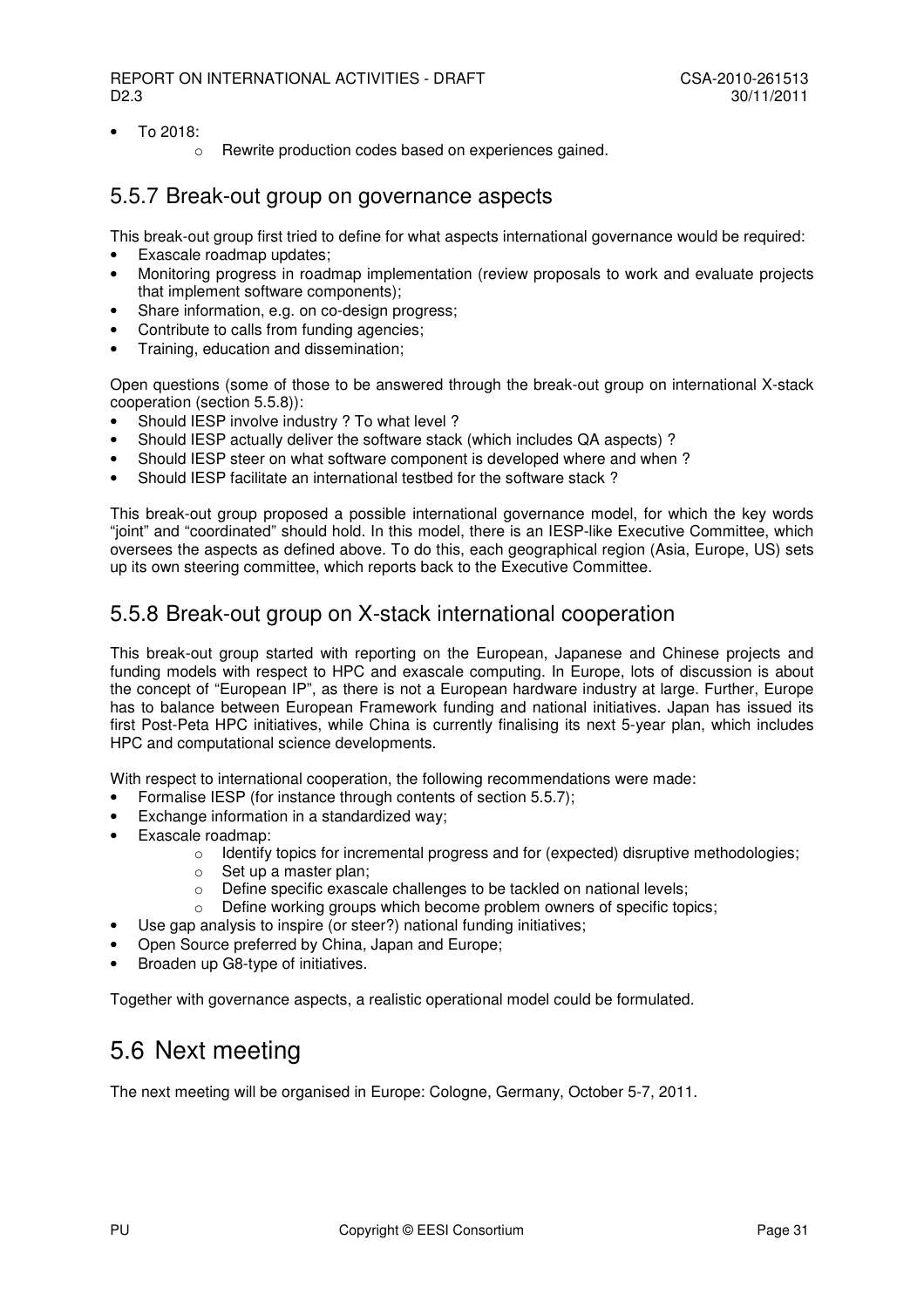## 5.7 Conclusions

During the first day actual updates were given on various topics:

- For EESI, the progress in especially the Working Groups on application grand challenges and the Working Groups on enabling technology for exaflop computing has been presented;
- For the US, a working model for the Exascale Software Center was presented, together with similar updates on the Co-Design Centers;
- For Japan, the scientific areas, matched upon the provisioned hardware, were presented;
- For China, application focus and enabling systems for that were presented;

During the second day, insight was gained on:

- IP and Co-Design from a vendor's point of view. An initial model for a broad co-design process was formulated, involving all parties (including vendors), and taking care of NDA-aspects in protected areas of the co-design process;
- Co-Design Centers presented their way of working (iterative);
- From the break-out sessions on hardware, software and applications, convergence to the following aspects have been reached:
	- $\circ$  Application skeletons ("exaskeletons"), to be provided by applications and used by software and hardware;
	- o Details on "code flow details" (synchronization, data locality, branching, precision, …). Insight to be gained by applications, to be supplied to hardware and software;
	- o Based on "MPI+X" as the programming model, hardware to supply an abstract machine model with trade-off models on various parameters, to be used by software and applications with their exaskeletons.
- The Co-Design center break-out group presented a time schedule for developing exascale-ready applications, in whicg skeleton applications are of key importance;
- The break-out group on international governance proposed a possible international governance model, for which the key words "joint" and "coordinated" should hold. Some open questions remain, in particular on the steering of software development and delivery of the software stack – suggestions for answers by international cooperation;
- With respect to international cooperation, some ideas on ensuring coordinated work on the Xstack have been raised. Gap analysis (what is there and what is still lacking) is expected to be a vehicle to inspire or steer national funding initiatives.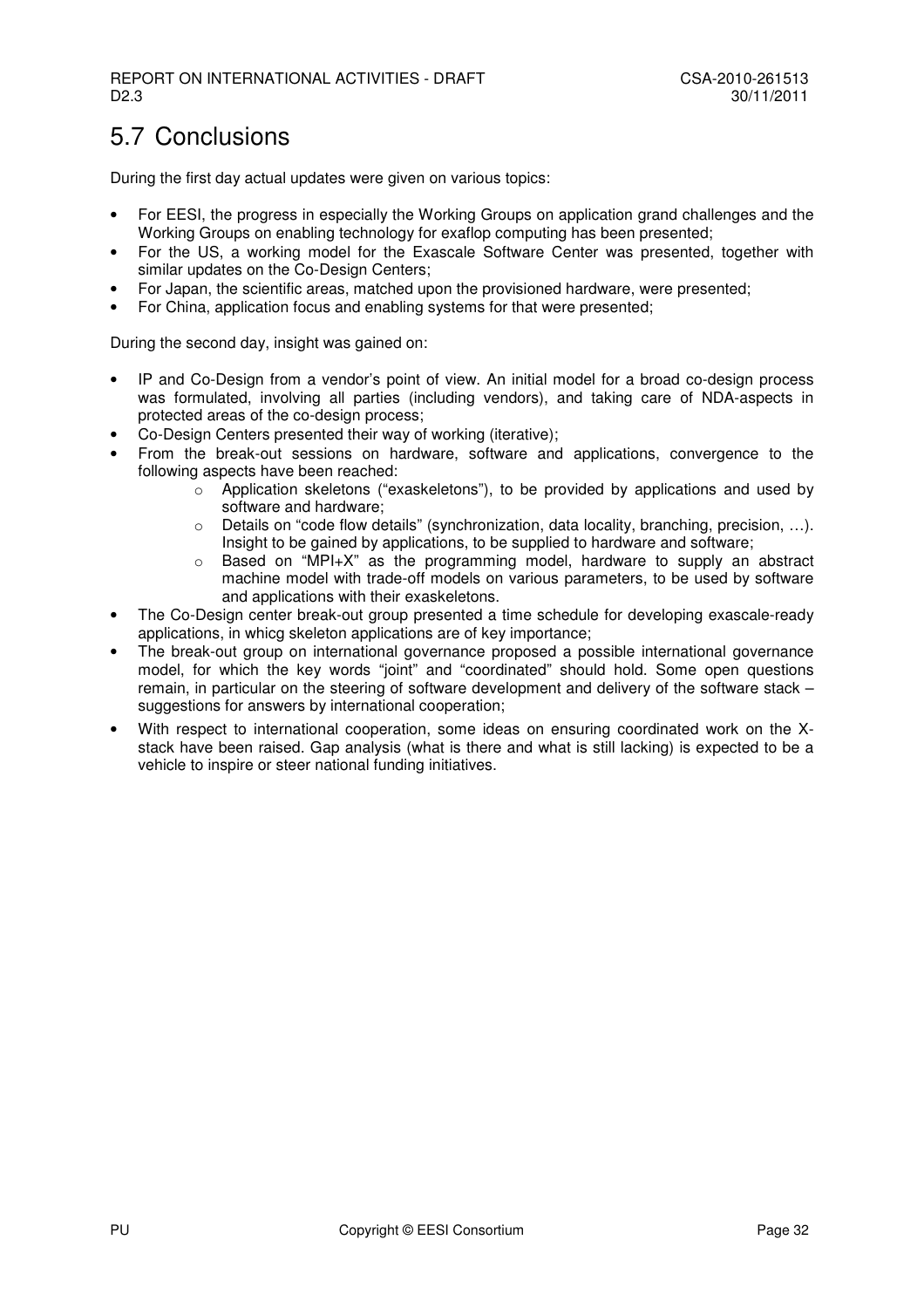## 6. Workshop in Cologne, Germany

## 6.1 Introduction

The seventh IESP workshop has been organised in Cologne, Germany, on October 6-7, 2011. At the start of this workshop, much time has been reserved for the progress in Europe, while one of the break-out groups was dedicated to coming up with a distribution of software components over regions (US, Japan, China, Russia and Europe) to work on.

The first day of the workshop was mainly devoted to updates on the current situation and plans in the various countries/regions. The EESI project has presented their findings, recommendations and conclusions from a European perspective, spread over day 1 and day 2. Break-out sessions were devoted to co-design, software development and maintenance, and to revolutionary technologies, also during day 1 and day 2.

One of the explicit goals of this workshop was to get information on paper, which should include the efforts in the various countries/regions and the plans coming from the three break-out groups.

We have structured this chapter as follows. Section 6.2 covers the updates from the various countries/regions, including information from the cartography efforts as carried out in the EESI project. The need for education and training will be covered here as well. Section 6.3 is devoted to the EESIproject, which will end by November 30, 2011. We will also report here on the EC plans and the recently granted exascale projects CRESTA, DEEP and Mont Blanc. Section 6.4 will cover the results of the break-out groups.

As an introduction to the workshop, Thomas Lippert in detail described a few scientific breakthroughs which would have been impossible without simulation on large HPC-systems. As an example of his own institute, he mentioned the 1 Pflop/s IBM BG/P system, in use at FZJ since 2009, including FZJ's dual concept approach: BlueGene/P for extreme scaling applications, cluster systems for other applications. With a total of around 300k cores, it is clear that extreme parallelisation of the application code is required to achieve significant speed-ups. This can be explained by Amdahl's law and its variants and derivatives. The approach of Gustafson in 1988 was such that the runtime is the most important issue for a computational scientist: if the problem size can be increased by applying more core/parallelism, and when the runtime remains constant, the scientist is optimally productive. Taking this concept into a dual hardware approach has lead to the DEEP project, which combines a regular cluster through InfiniBand with a so-called booster cluster, which will be used to offload highly scalable kernels. More information on DEEP will be provided in section 6.3.1. Lippert mentioned energy consumption as one of the major challenges for exascale, and supposed to learn from the human brain, both with respect to energy usage as well as with respect to applying parallelism.

## 6.2 Global Updates

This section gives a brief overview on the current state of affairs on HPC installations and initiatives, targeting towards multi-petascale and exascale systems, on a global basis.

### 6.2.1 Progress in China

Zhong Jin (Chinese Academy of Sciences) presented an overview of the Co-design initiatives in China and the plans in China towards beyond Petaflop/s activities. His analysis of China's current situation was high hardware performance but low application scaling. In order to increase the application scaling, funding has been raised to increase code scaling up to 300k cores, with a targeted parallel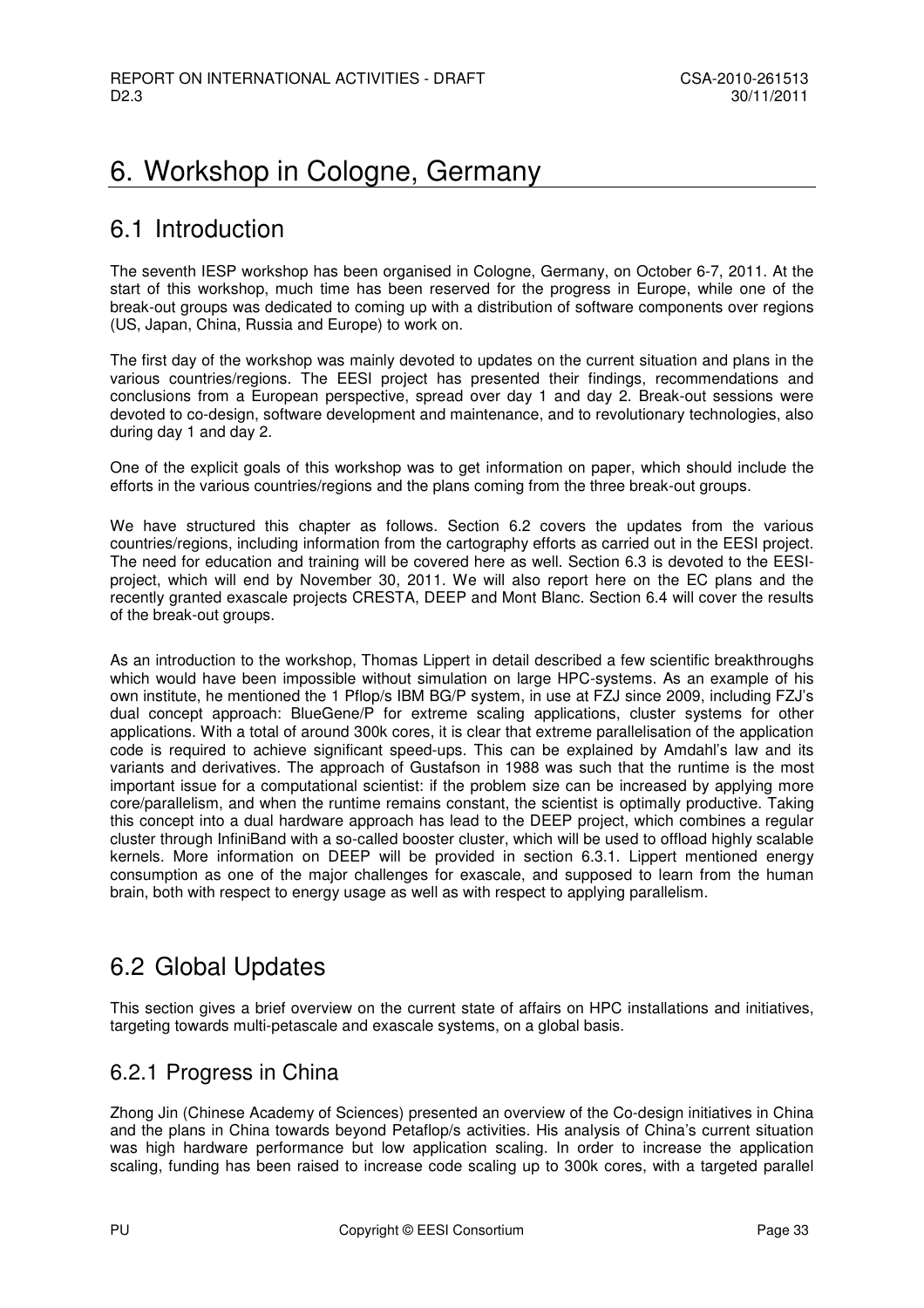efficiency of at least 30% for eight selected application areas: fusion, aircraft design, spaceship design, drug design, animation, mechanics, environment and material design.

On the hardware side, several funding agencies (MOST, CAS, NSFC, Ministries and local government) plan multi-petaflop/s systems, with the top system the system meant for earth system simulation, targeting at 10+ Pflop/s with Godson CPU cores. Application of co-design for these systems will be adopted.

#### 6.2.2 Progress in Japan

In June 2011, the K-computer came on position 1 of the top500 list, with more than 10 Pflop/s peak performance and more than 8 Pflop/s Linpack performance, for 20 MW of power. Focus so far has been on selected application, for which scaling improvement is going through several planned phases. Each of the phases represents a certain level of parallel efficiency of the applications. The stability of the K-system so far has been very good. Further, experiments have been carried out with optimising the interconnect network between the nodes, with the ultimate goal of improved scaling of applications. Current bottlenecks includes C/C++ compiler optimisation, communication library performance and certain numerical libraries (like FFTs).

With respect to the future, a white paper on Strategic Direction/Development of HPC is being prepared (by young researchers), which will lead to calls for proposals for "Feasibility Study of Advanced High Performance Computing", which address Japanese international competitiveness and national security. It is expected that several computer architectures will be proposed, which will call for further funding by the Japanese government. The white paper is scheduled to be done by the end of 2011, with the start of the selected projects from the feasibility study by the beginning of 2014. In parallel, from 2011, basic research programs for development of software technologies for post-peta scale HPC will be run by the Japan Science and Technology agency (JST).

#### 6.2.3 Progress in the US

Paul Messina gave an overview of the currently funded projects in the US, including some insight in which plans were to be developed. About a year ago, several projects on exascale have been granted, these have been listed already in section 4.2.1. In addition to those, three out of seven proposals for co-design centers have been granted: advanced nuclear reactors, combustion and materials in extreme environments. Details on their activities and workplans can be found in section 5.4.

Unfortunately, not yet funded have been the plans for establishing the proposed Exascale Software Center, as described already in section 5.3.2. On the other hand, the US Senate has explicitly mentioned funding levels for exascale computing of 126 M\$. New plans will have to be proposed before February 10, 2012, which include interim milestones towards the exascale target. In order to prepare these plans as good as possible, seven DOE national laboratories (Argonne, Lawrence Berkeley, Lawrence Livermore, Los Alamos, Oak Ridge, Sandia and Pacific Northwest) have formed a consortium to manage a Request-for-Information (RfI) process to deliver exascale computing capability. This information will be provided to the DOE, which has to respond to the US Senate committee.

Among others, it is expected that this information will consist of exascale system goals, and potential partnership models between laboratories and industry. A total of 22 responses have been received, on integrated systems, microprocessors, network and interconnect, memory and solid state, file system and storage and software. Power is seen as a major obstacle, while data management issues were not yet thoroughly investigated.

Apart from the DOE, also the NSF deals with exascale computing. A task force has recommended to investigate new models for partnerships between industry, academia and other agencies, as well as taking into account huge amounts of data in a digital data framework.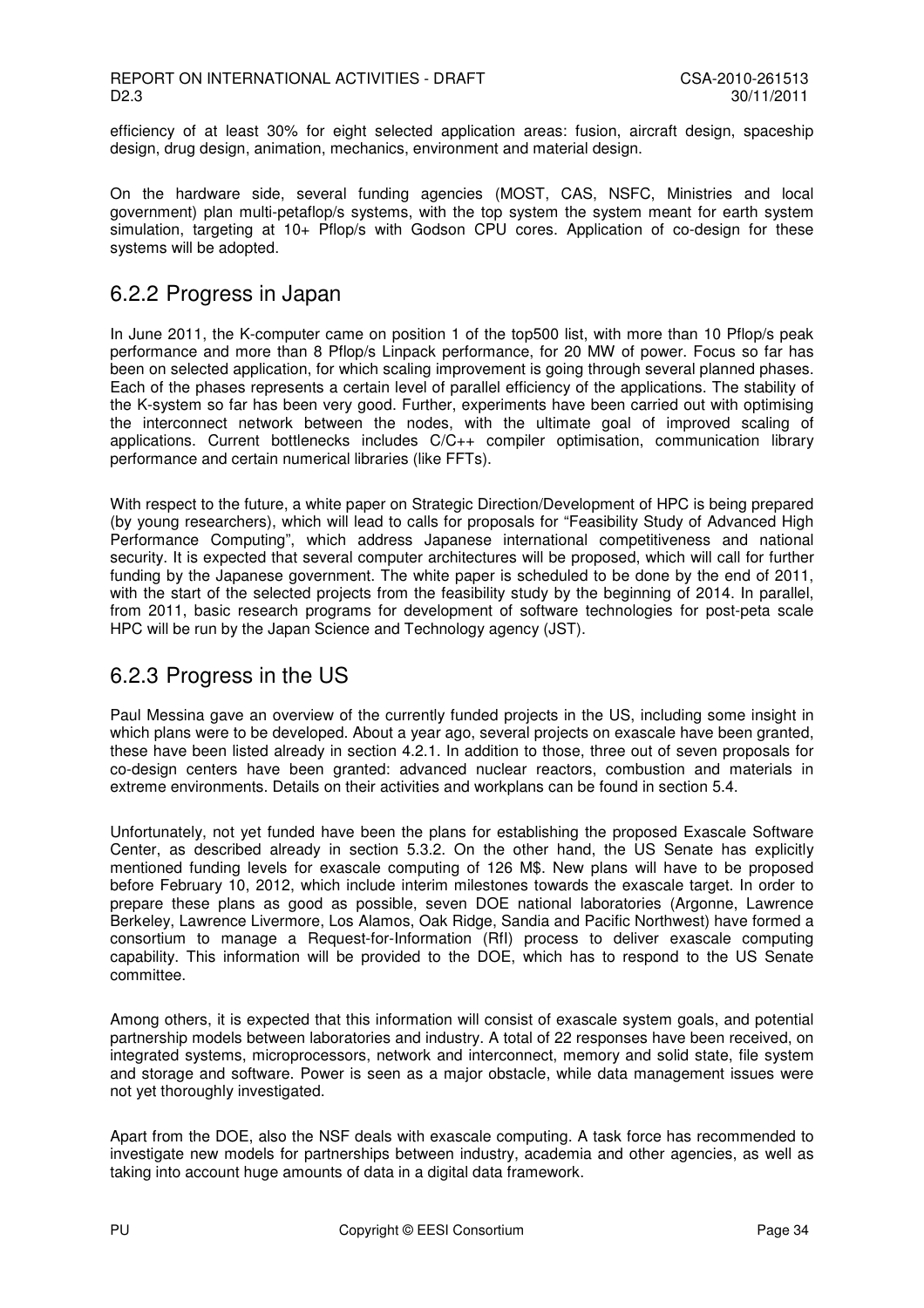### 6.2.4 Cartography results

Mark Parsons (EPCC) presented cartography results with respect to HPC systems and plans on a global scale. The corresponding report has been delivered as one of EESI deliverables, with authors Xu GUO (EPCC), Damien Lecarpentier (CSC), Per Oster (CSC), Mark Parsons (EPCC), Lorna Smith (EPCC). The actual deliverable is D2.1 and available on www.eesi-project.eu.

### 6.2.5 Training and education

Vladimir Voevodin (Moscow State University) expressed the need for education and training in the HPC arena. One of the interesting analysis aspects was the fact that students who start their education now on average will be in the Ph.D. stadium in 6 years from now, which is very close to the expected date of the first availability of exascale systems. In other words, when starting now, we can only expect in 2018 students who had HPC classes during their studies.

Voevodin further suggested to include an additional chapter in the IESP roadmap: "Perspectives on Cooperation between IESP and University Communities", to start with some cartography on current initiatives on HPC education worldwide, finally resulting in a set of recommendations to include HPC curricula in bachelor/master/PhD programs.

## 6.3 European efforts

Leonardo Flores Anover from the EC presented the current EC observations, questions and potential answers for a European strategy on exascale computing. One of the actual results of this is the fact that three exascale projects have been granted by the EC. Both the EC views and the exascale projects will be discussed in section 6.3.1. Section 6.3.2 will cover the results and recommendations of the EESI project, as they will (have) be (been) presented to the EC and on the final EESI conference in Barcelona. This will be done in a brief and structured way (per Working Group – WG).

#### 6.3.1 EC plans and exascale projects

Recent IDC studies have shown that Europe lags behind the US, Japan and China with respect to actually installed HPC systems. Many other observations are related to this: Japan is larger than all of Europe together, there is fragmentation in European HPC efforts across many countries, and Europe's Intellectual Property Rights (IPR) are of benefit to others. Recently, the EC has expressed its commitment to support HPC, which has resulted into (among other) PRACE and recent exascale projects.

The key question for the EC is whether Europe should be a global HPC leader, excelling in the application and production of HPC, in all domains (industry, science and society, or a follower, focussing on applications on foreign systems. Apart from the answer to this question, the HPC policy should be European. Although not completely developed yet, the EC is investigating EU native capabilities by its pre-commercial procurement in PRACE and its granting of exascale proposals, which include prototype development of promising exascale hardware.

With respect to answering the key question, many sub-questions arise: what should be done, who are the key players in Europe, why should Europe care, how much will it cost, what will be the benefit, by when should this be done, etc. The European stakeholders seem to answer the question quite clear: there is no choice: a European-wide effort must be engaged to develop autonomous technology (covering the whole spectrum from processor architecture to applications) to build exascale systems in about 10 years from now. Furthermore, action to reach this is required now, according to those stakeholders.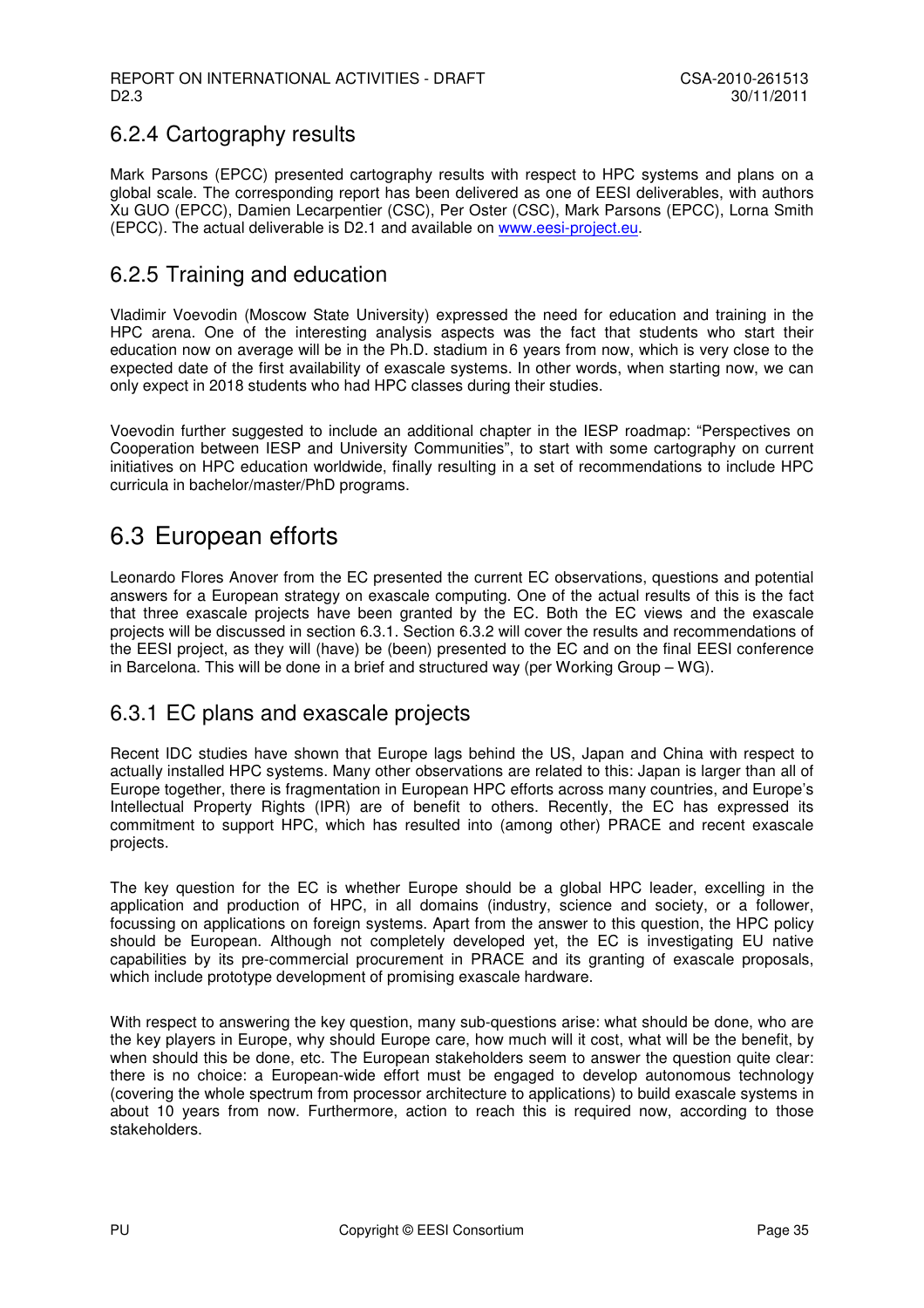The EC will have to make up his mind on this, in order to, as to speak with Donna Crawford, become self-reliant, capable, independent and responsible for Europe's own future in economic and societal affairs.

Three European exascale projects have been started on either September 1, 2011 or October 1, 2011. These are: CRESTA, DEEP and Mont-Blanc. Each of these will be discussed very briefly.

CRESTA stands for Collaborative Research into Exascale Systemware, Tools and Applications. It has been presented by Mark Parsons from EPCC, with more details at www.cresta-project.eu. The focus of CRESTA lies predominantly in software, not hardware. The project will run for three years, on a total of 12 M€, with 8.57 M€ funding. Co-design is at the heart of the project, with preselected European applications at the core. Both incremental and disruptive approaches on the combination of applications and so-called systemware (the full range of software components needed to exploit future exascale platforms) will be investigated in CRESTA.

DEEP stands for Dynamical Exascale Entry Platform. It has been presented by Norbert Eicker from FZJ. The project will run for three years, on a total of 18.5 M€, with 8.03 M€ funding. DEEP aims to design and develop a hardware architecture which will lead to exascale systems. The concept is to combine a regular cluster through InfiniBand with a so-called booster cluster, which will be used to offload highly scalable kernels. The current idea is to use the Intel MIC architrecture for the Booster nodes, connecting them with the EXTOLL communication network. A set of scientific applications has been selected to be implemented on the new system. Together with energy-aware integration of components, programming environments and tools, the DEEP project aims for a full combination of exascale-promising hardware and software.

The Mont-Blanc project has been presented by Alex Ramirez from BSC, with more information at www.montblanc-project.eu. The project will run for three years, on a total of 14.5 M€, with 8.1 M€ funding. Mont-Blanc aims to develop a prototype HPC system based on currently available energyefficient embedded technology, to design a next-generation HPC system relying on new embedded technologies, with a small set of representative exascale applications running on the system(s). Energy-efficient building blocks will be used, with hybrid MPI+OmpSs as the programming model. Applications that will be targeted will be recruited from those currently running on PRACE Tier-0 systems.

#### 6.3.2 EESI findings, recommendations and conclusions

During this IESP workshop, a significant amount of time has been reserved for the EESI Working Groups (WGs) to present their findings and recommendations. In total, there have been four WGs on scientific disciplines and four WGs on general hardware and software aspects. Apart from these WG reporting, the EESI project leader has been presenting the general EESI-recommendations, as they will be done to the EC.

Since all reports will be available at the EESI project website (www.eesi-project.eu), we will limit ourselves here to listing the key results per WG and for EESI as a whole.

#### **WG3.1: Industrial Applications: Energy and Transportation**

Presented by Jean-Claude Andre, former CERFACS. Chair and vice-chair: Philippe Ricoux (Total) and Jean-Claude Andre.

Directions of research required for efficient usage of exascale technologies:

- At the level of the simulation environment:
	- $\circ$  Unified simulation frameworks, especially with respect to pre- and post-processing;
	- o Multi-physics simulations and coupling interfaces;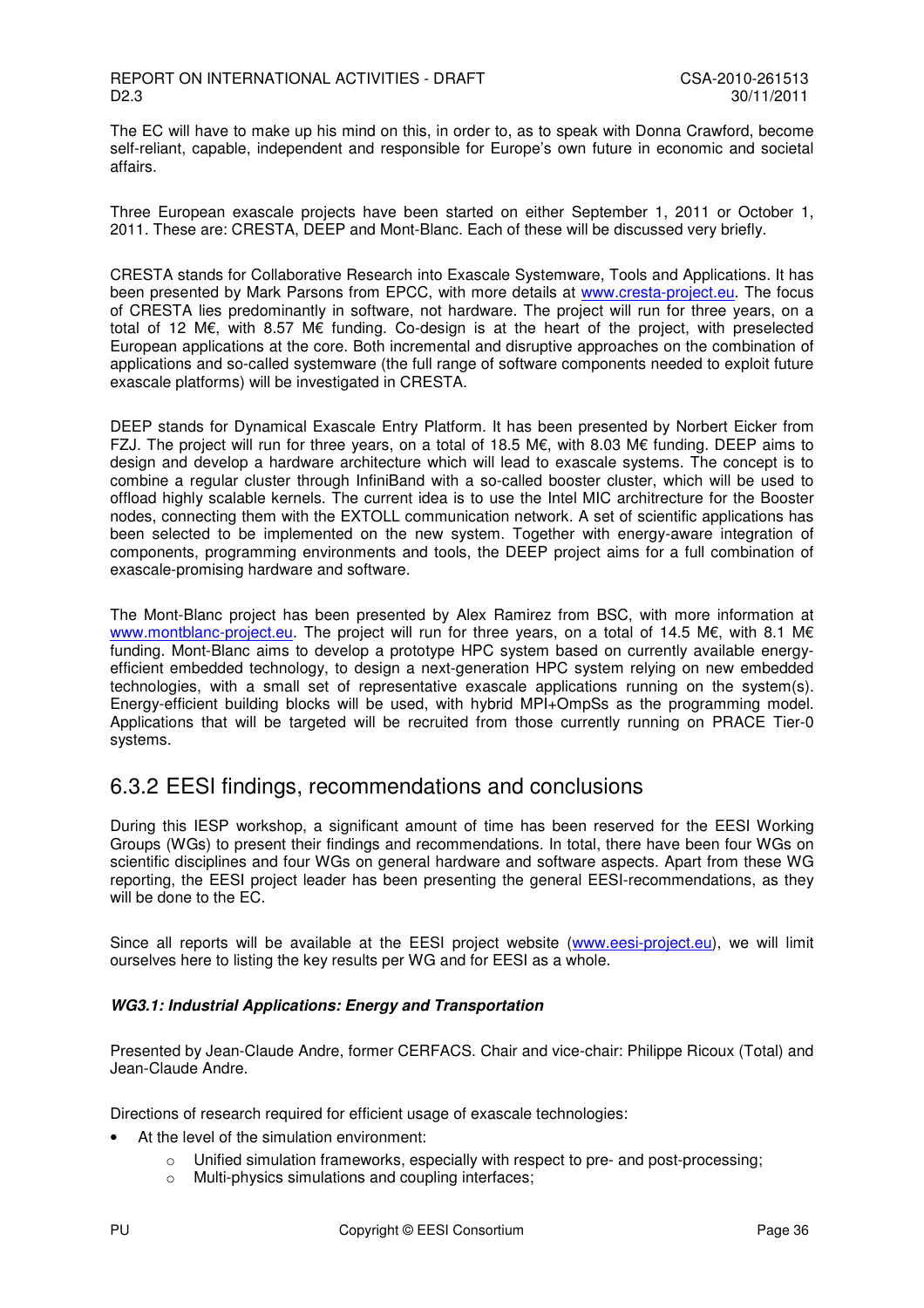- $\circ$  More advanced mesh generation tools, including automatic and adaptive meshing, scalable;
- o Standardization of I/O and data management techniques;
- At the level of application codes:
	- $\circ$  Further development of new numerical methods, algorithms, solvers/libraries, etc.
	- o Coupling between stochastic and deterministic models;
	- $\circ$  Uncertainty and risk quantification:
	- o Meshless methods and particle simulation;
	- o Scalability research on all levels;
- General remarks:
	- $\circ$  Large number of applications in production environment may be "farming" applications;
	- o The real goal is zetascale, not exascale;
	- o 2012-2020 timeframe: 400 M€ for manpower required.

#### **WG3.2: Weather, Climatology and solid Earth Sciences**

Presented by Giovanni Aloisio, CMCC & University of Salento, Italy. Chair and vice-chair: Giovanni Aloisio.

Directions of research required for efficient usage of exascale technologies:

- Efficient and scaling coupling frameworks required between various applications;
- Further investigation of overlapping communication and computation, exploitation of data parallelism to improve scalability up tens of thousands of cores;
- Investigation of different grid systems (i.e. mesh generation);
- Exploration, analysis and manipulation of large datasets, more standardization, better parallel strategies, interactive visualisation, including development of efficient I/O libraries and data compression aspects;
- Quality control of numerical output;
- 2012-2020 timeframe: 300-400 M€ for manpower required;

#### **WG3.3: Fundamental Sciences**

Presented by Stephane Requena, GENCI, France. Chair and vice-chair: Godehard Sutmann (FZJ), Jean-Philippe Nomine (CEA).

European strengths on fundamental sciences application codes:

- Many high-quality simulation codes have European origin and still large European development;
- Highly developed methods and algorithms;
- Well-organised communities:

Multiscale modelling is a weakness.

Co-design and European support centers are required to further stimulate exascale application efficiency:

- 7 to 10 domains, 10 fte's in co-design, 10 fte's in support, leads to 140-200 fte's per year;
- 2012-2020 timeframe: 110-160 M€.

#### **WG3.4: Life Sciences and Health**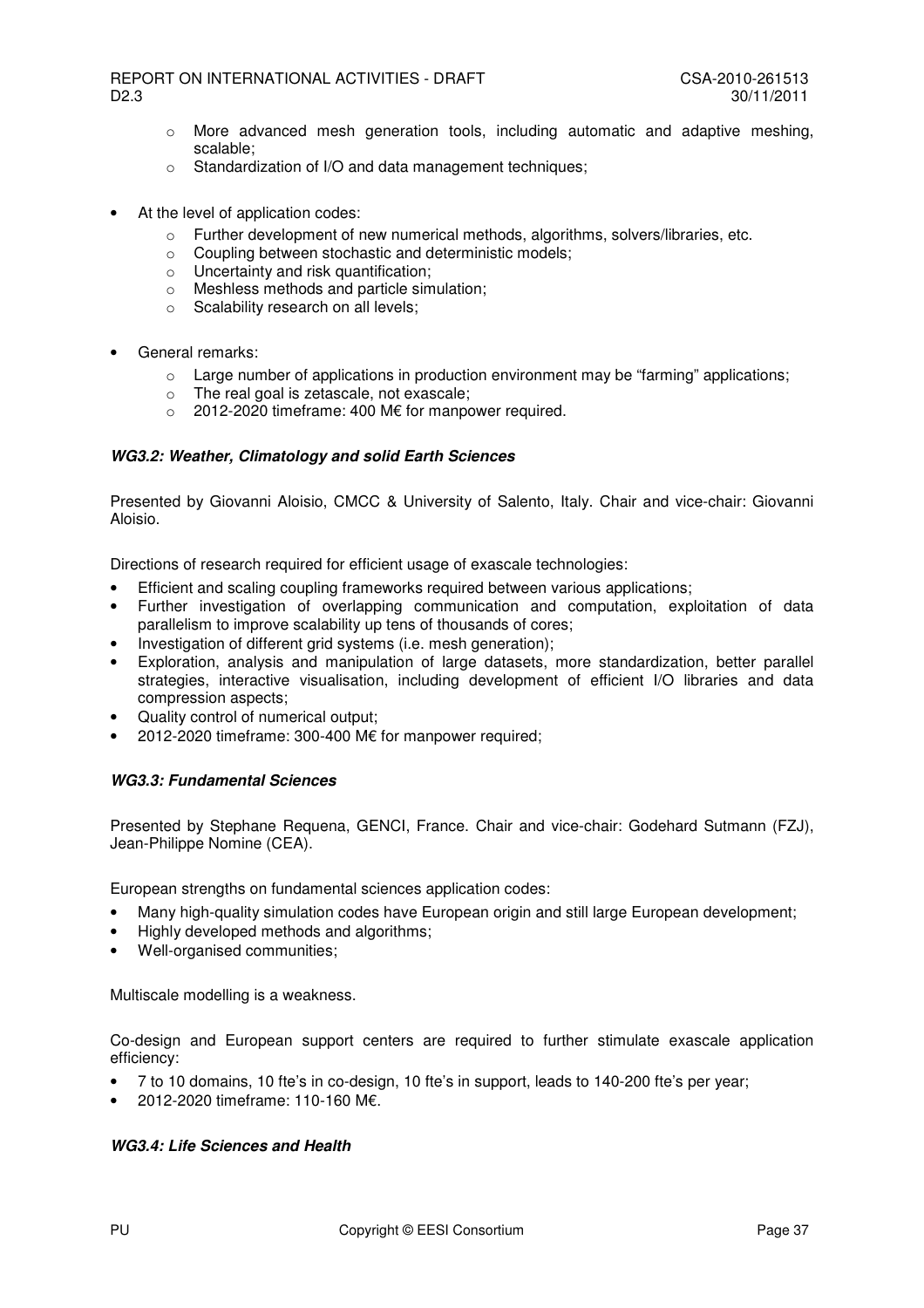Presented by Ramon Goni, BSC, Spain. Chair/vice-chair: Modesto Orozco/Janet Thornton.

European strengths:

- Elixir, Bioinformatics community;
- EMBL-EBI;
- Research consortia: ENCODE, ICGC, iHEC;
- FET Flagships: personalized medicine, human brain project;
- PRACE;
- Pharmaceutical industry;
- Computational Biology and Bioinformatics Software.

European weaknesses:

- Competitors with privileged access to specialised resources;
- No coherent unified data layer available for bio-data;
- Crucial databases outside Europe;
- Bio-HT techniques are not European;
- Bio-community is separated from the HPC-community;

#### Main conclusions:

- Not only Exaflop/s are required, exascale as a whole;
- Lack of HPC resources will kill several of the most important projects in Life Sciences;
- Co-development programs to deploy exascale resources in the Life Sciences;
- 2012-2020 timeframe: 200 M€.

#### **WG4.1: Hardware roadmap, links and vendors**

Presented by Bernd Mohr, FZJ. Chair and vice-chair: Herbert Huber (LRZ) and Riccardo Brunino, CINECA.

Major deficiencies in current HPC technology providers R&D plans:

#### • **Future many-Peta to Exascale file systems**

- o Metadata performance;
- o Scalability and reliability;
	- Number of concurrent clients:
		- Number of files;<br>■ File system capa
		- File system capacity
- o Data protection and recovery mechanisms
	- Distributed RAID mechanisms;
		- Analysis and diagnostics database
- o Data mining and visualization tools
- **Future I/O**
	- o Mechanisms for end-to-end data integrity;
	- o High speed SERDES technology

#### • **Resilience and fault tolerance**

- o Fault tolerant parallel runtime systems;
- $\circ$  Mechanisms for error prediction, automatic error detection and recovery
- **Fundamental Research**
	- o Novel semiconducting materials;
	- o Novel memory technologies;
	- o Novel background storage technologies;
	- o Integration of optical technology into the standard CMOS process
	- **Communication networks with in-interconnect processing capabilities**

#### • **Operating system enhancements**

o Coherent inter-node scheduling mechanisms;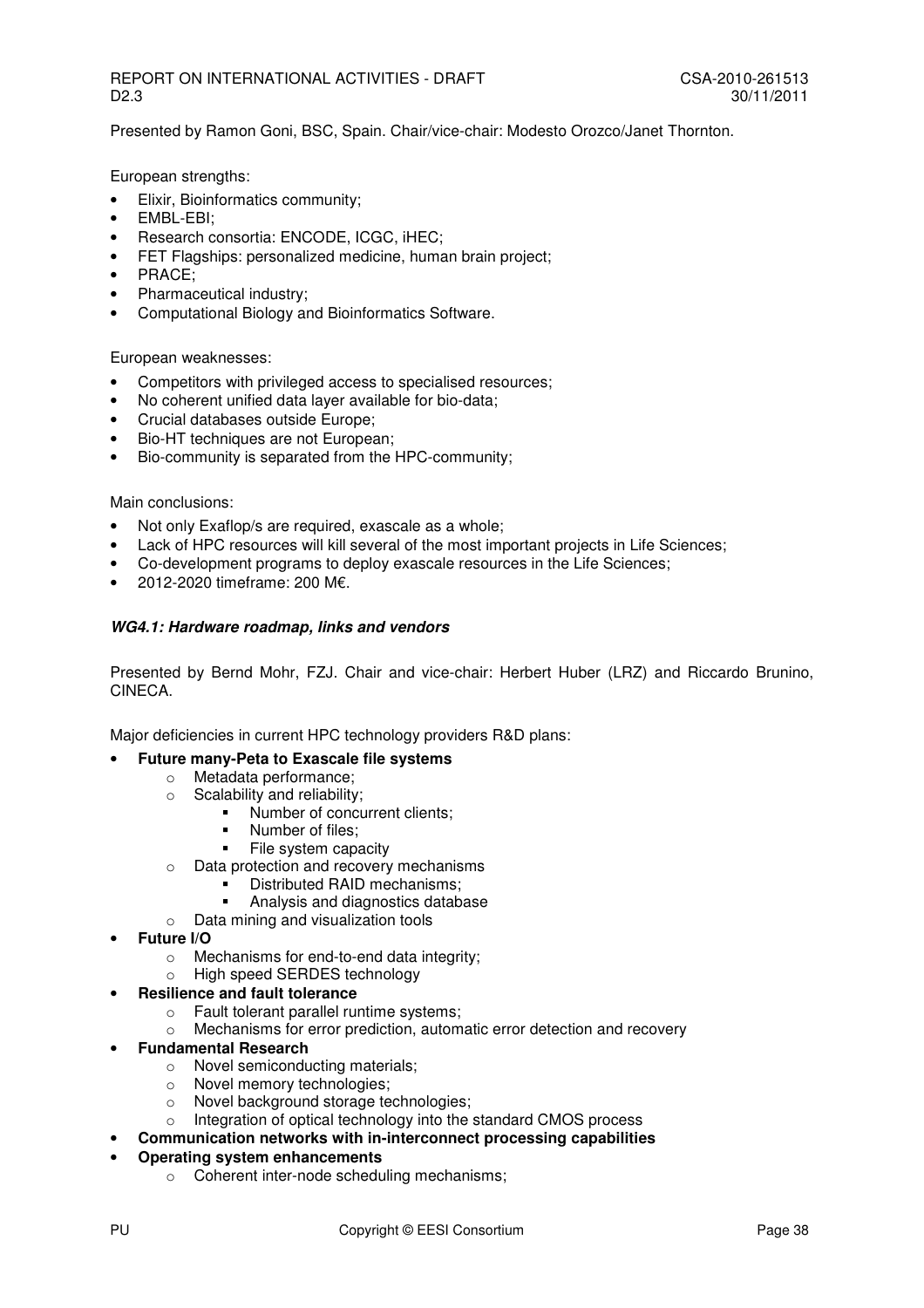- o Micro OS;
- o Data locality
- **Numerical libraries and highly scalable performance analysis tools**

The following opportunities for European HPC Technology providers are recognized:

- Green IT: cooling, energy-efficient data centre infrastructures;
- Data handling and file I/O;
- Fault tolerant runtime environments.

In fact, Europe still has all the necessary knowledge at hand to develop its own HPC technology stack.

#### **WG4.2: Software Ecosystem**

Presented by Franck Cappello, INRIA, France and University of Illinois, US. Chair and vice-chair: Franck Cappello and Bernd Mohr, FZJ, Germany.

The software ecosystem covers development environments, tools, system software and some crosscutting dimensions, like resilience and power management. It is clear that exascale challenges cannot be addressed only at the hardware level, the software level will need to be involved too. The most important of those challenges are scalability, heterogeneity, energy, resilience and performance. The following key findings on the software ecosystem has been found:

- Most HPC system software components have to be **substantially adapted or newly developed**  to address Exascale challenges
	- $\circ$  A 1000 MY investment in system software development is necessary: 100 persons during 10 years.
- Application developers (in research and in industry) are reluctant to adopt new, not yet fully accepted and standardized programming models
	- o **A transition path for HPC applications** to Exascale programming models is required
- The different Exascale system architectures should not be visible at the level of the programming model
	- o **The SW ecosystem must be portable** to support various Exascale hardware
- Collaboration between HPC hardware, system vendors, European R&D laboratories and Academic researchers has to be ensured

#### o **Co-design processes must be established**

- Significant funding is essential in R&D areas where Europe has technology leadership and critical mass: programming models & runtime, performance, validation and correctness tools.
	- o The key players should form alliances to define standards.
- Establish cooperation programs with technology leaders in areas where European technology is not leading: I/O, File systems, OS, etc.
	- o To ensure that system components and standard can be influenced from a European perspective
	- o To revitalize research in these important areas in Europe
- Consistency and completeness of the software stack as well as portability, robustness, and proper documentation have to be ensures
	- o **European Exascale Software Centre** should be established to coordinate research and development of HPC Exascale software ecosystem components developed in National and EU projects.

Another important aspect is the creation of a testbed for developed software from 2015 and beyond. Large hardware facilities are required to test those software aspects which only become visible beyond 100 Pflop/s of peak performance.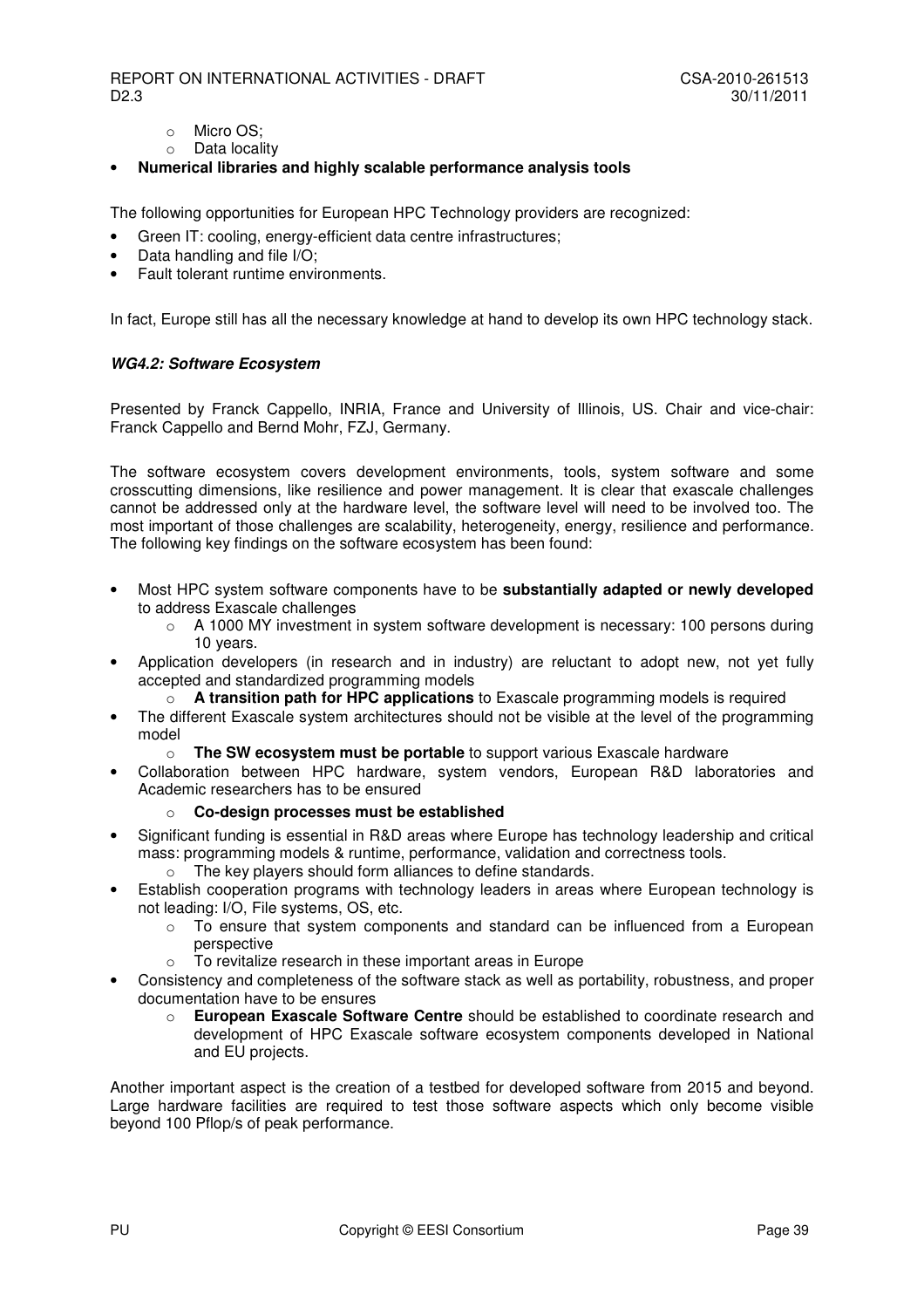An exascale software stack is the ultimate result of these activities. An important organizational issue is the cooperation model – would there be one exascale stack per country ? Who is doing what ? During the breakout session, this topic has been further addressed.

#### **WG4.3: Numerical libraries, solvers and algorithms**

Presented by Iain Duff, CERFACS. Chair and vice-chair: Iain Duff and Andreas Grothey, University of Edinburgh, UK.

This group has covered the following areas:

- Dense linear algebra
- Graph and hypergraph partitioning
- Sparse direct methods
- Iterative methods for sparse matrices
- Eigenvalue problems, model reduction
- Optimization
- Control of complex systems
- Structured and unstructured grids

Typical use of library software is hierarchical, so several layers of numerical work, which could be approached by several levels of parallelism. Typical performance and power issues that arise are the costs of data movement. General issues that have to be covered are the lifetime and support of numerical software, floating point issues, programmability, performance optimization, fault tolerance, uncertainty quantification and training.

Apart from technical challenges, there are also organizational challenges: the risk is that research groups work on their own. As an example organization, the Trilinos project may serve, which is based on a framework that federates multiple independent subprojects.

With respect to European activities, it should be recognized that many existing libraries have been developed in Europe or in international projects with significant European input. A funding model that secures long term funding should be in place, including funding for specific research challenges, networking and training and an Exascale Centre would be needed. Total costs expected are around 2000 person years of effort, which adds up to 200 M€ over the period 2012-2030. A co-design centre with extensive visitor facilities will facilitate required collaboration and contacts between the global research groups.

#### **WG4.4: Scientific Software Engineering**

Presented by Andrew Jones, NAG, UK. Chair and vice-chair: Mike Ashworth, STCF, UK and Andrew Jones, NAG, UK.

The key objective of this working group is to bring together the scientific and implementation aspects in reliable and sustainable applications codes, ready for exascale execution. The specific themes that have been identified were:

- Application frameworks & workflows
	- o End-to-end solutions; coupled models; etc.
- Visualisation & data management
	- o Data issues; in-situ visualisation; etc.
- Fault tolerant algorithms
	- o Build on API from OS; interface with WG4.2
- Application design
	- o Build on prog lang & env; interface with WG4.2
- Software engineering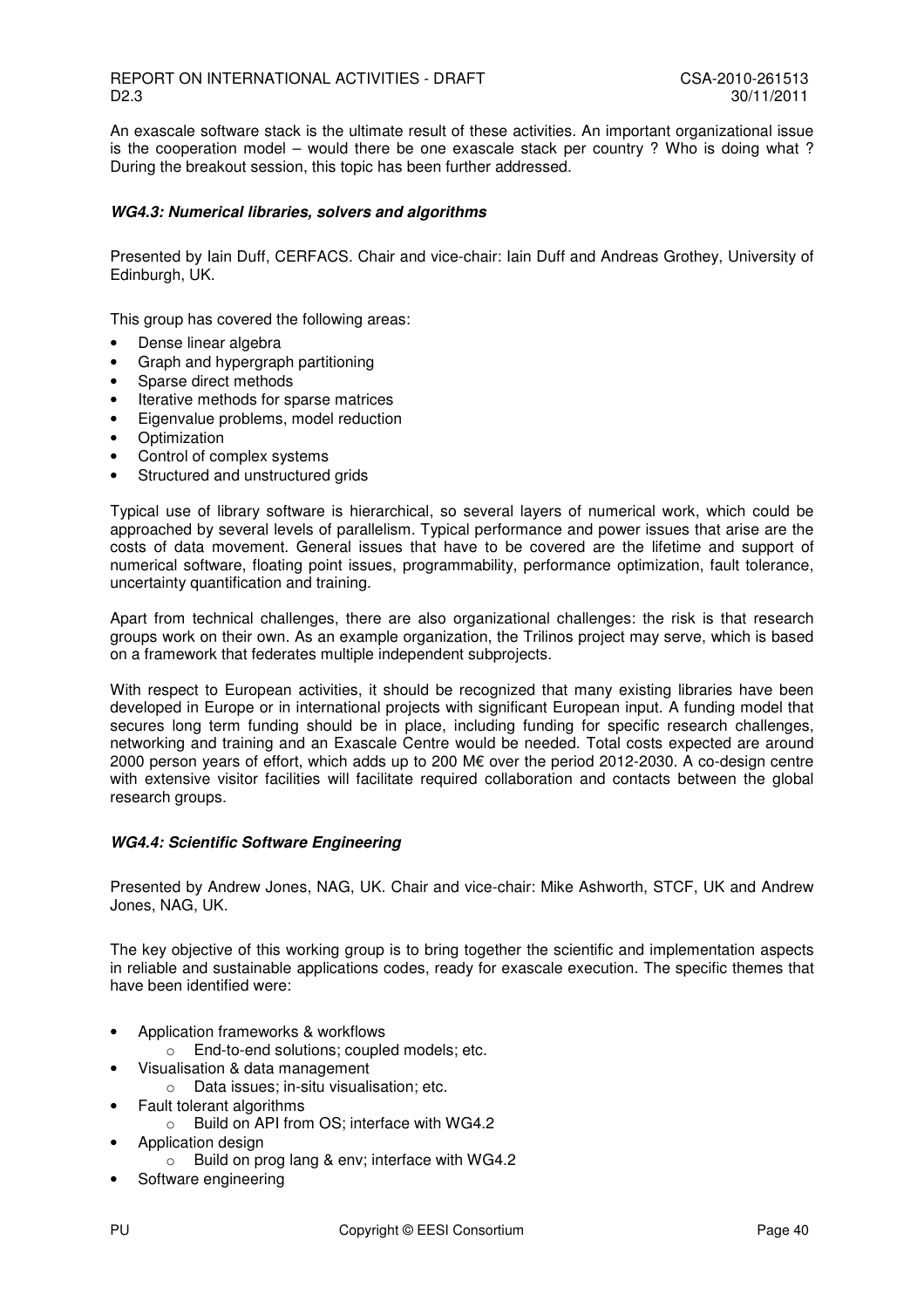o Software quality; collaborative working

WG4.4 has formulated a total of 11 recommendations:

- Development of Domain Specific Languages (DSL);
- Development of open standards in coupling software and data exchange;
- Integration of coupling and workflow technologies;
- Development of advanced mesh generation, mesh partitioning and load balancing software;
- Development of a flexible generic I/O layer;
- Development of advanced computational steering technologies;
- Development of techniques for local checkpoint/restart to fast memory;
- Development of an API for error signaling and reporting;
- Development of fault tolerant applications;
- Development of co-design structures in Europe;
- Development of advanced integrated development environments.

The expected total costs (mainly people) is estimated at around 200 M€ for the period 2012-2020.

Europe is strong with respect to open source software and with respect to organization in multidisciplinary teams, but is not strong in industry commitment and vendor involvement (leading to limited prototype hardware access). With education and training, the European strengths should be maintained and extended with young researchers

#### **General recommendations from EESI**

Presented by Jean-Yves Berthou, EDF, France. Project coordinator of EESI.

In his presentation, Berthou has collected the recommendations of the Working Groups. The EESI recommendations are targeted to the funding strategy and organisation, which projects and activities to fund, the required budget and to the European and international governance. As a general recommendation, it is clear that if the recommendations are followed, the effort needs to be sustainable, long term and coordinated. Only then, maximum benefit can be taken from the large investments.

EESI estimates the exacsale challenge to be comparable large international research projects as LHC and ITER, requiring a cross-thematic European program dedicated to exascale, involving several EC departments (DG\_INFSO, DG\_CLIMA, DG\_ENERGY, DG\_RESEARCH&INNOVATION, …).

Based on the detailed recommendations, as will be mentioned in detail in the final EESI report, the following main conclusions and recommendations towards the EC can be made:

- Europe needs a **sustainable, long term and coordinated** effort;
- Europe is still well positioned to be part of the few players worldwide deploying and exploiting Exascale technology but action is needed now;
- A 2,5 to 3,5 billions euros (1000 M€) total budget over 10 years, supported by EC, National European funding agencies, industry, … **a several decades** engagement;
- Scientific Computing at Exascale, from a computing and data intensive point of view, are **strategic** for maintaining and developing both **European Scientific Excellence and Industry Competitiveness;**
- **International** collaboration is required;
- Europe should encourage the development of **Open Source solutions** to foster international collaborations and the emergence of international de facto standards, enabling commercial exploitation.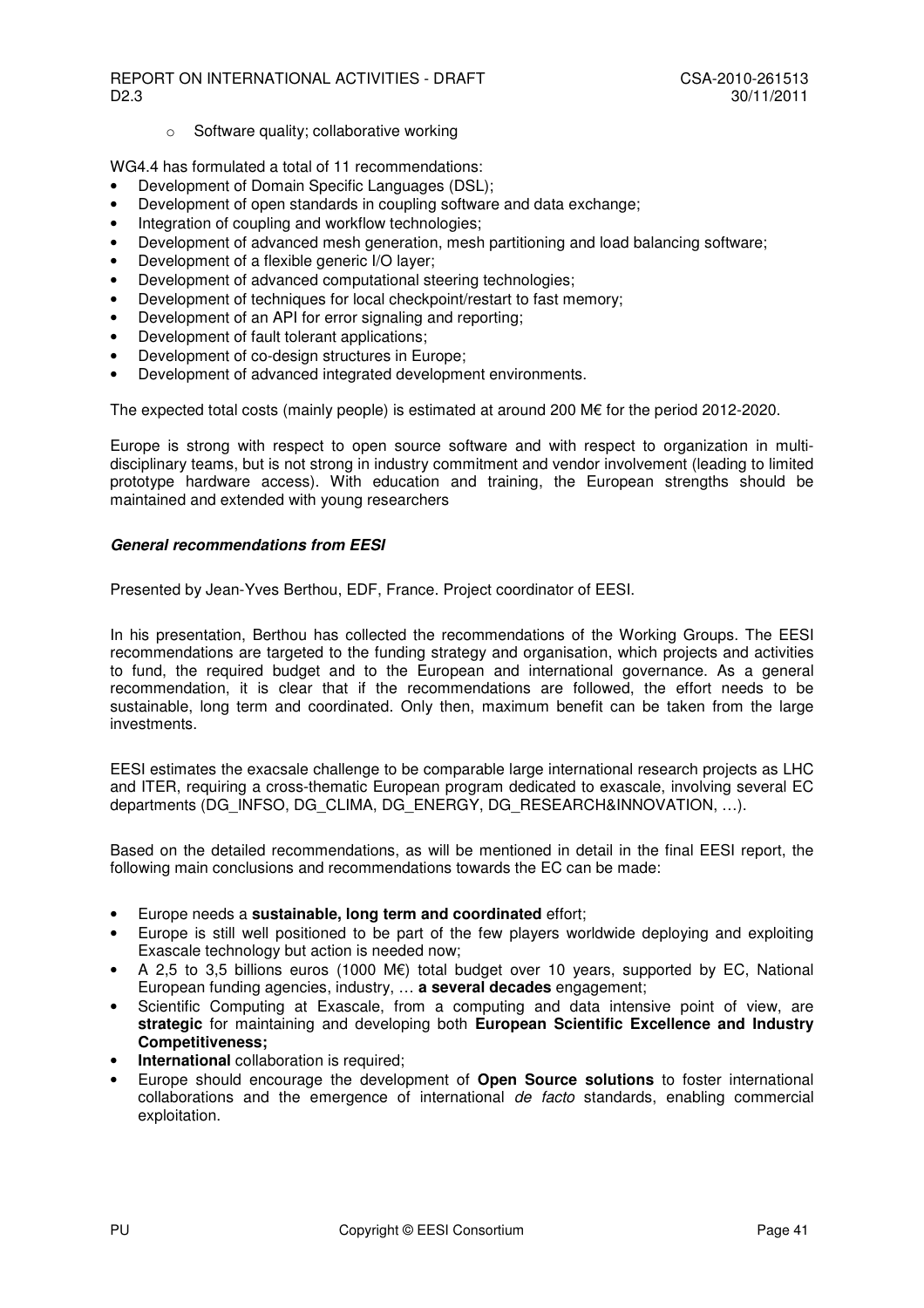## 6.4 Report on break-out groups

During the wokshop, three parallel sessions have been organised, on co-design, on system software and on revolutionary technologies. Sections 6.4.1 to 6.4.3 report briefly on the discussions.

#### 6.4.1 Break-out group on co-design

The general idea on co-design of hardware, system software and applications is rather well-supported. Several initiatives in the US, Japan, Europe, Russia and China are underway, in various stages of development now. In order to get to exascale performance, application input is needed to develop suitable hardware and software, in a continuous circuit of feedback and adaptations. One of the key questions discussed was the question on how to really influence the design of microprocessors.

From a vendors' point of view, the anticipated microprocessors for 2018 can still be influenced in 2012 and 2013, after which the window of opportunity is away. For architectures and software, it is generally believed that this window is larger, up to 2 to 3 years before actual release. The application vehicle would be ranging from kernels to full applications (with skeleton and compact applications in between).

#### 6.4.2 Break-out group on system software

During this break-out session an attempt has been made to identify the components of the software stack and to distribute the work over the regions. Before doing that, three categories have been defined:

- 1. For software in this category, a group commits to provide in production quality;
- 2. Software in this category is seen as experimental;
- 3. Software in this category is not funded, will rely on others (vendors or other regions/countries).

Software in category 1 is essential and hence it is needed to be supported. This can be done by developers, vendors or open source.

This has led to a tentative distribution of efforts for those regions present at the break-out sessions. In general, each of the regions views programming models/languages, OS kernels, communication libraries as category 1 software, and is able to work on that.

From a gap analysis, components as low level compilers, RAS and system management, batch schedulers and limited power management/fault tolerance do not seem to be covered yet in category 1.

More detailed work distribution will be needed, including organisational aspects.

#### 6.4.3 Break-out group in revolutionary technologies

The break-out group on revolutionary technologies was lead by Thomas Sterling from Indiana University and Bronis de Supinski from LLNL. Quite a few interested people attended the break-out session. As a summary, almost each hardware/software/applications component of current Petaflop/s systems is a candidate for revolutionary approaches, as the challenges to get to exascale are large. More detailed, the break-out group discussed the following opportunities for revolutionary progress:

- **Execution model** 
	- o Addresses: Starvation, Latency, Overhead, and Waiting for resolution of contention
	- Impacts co-design across programming models, architectures,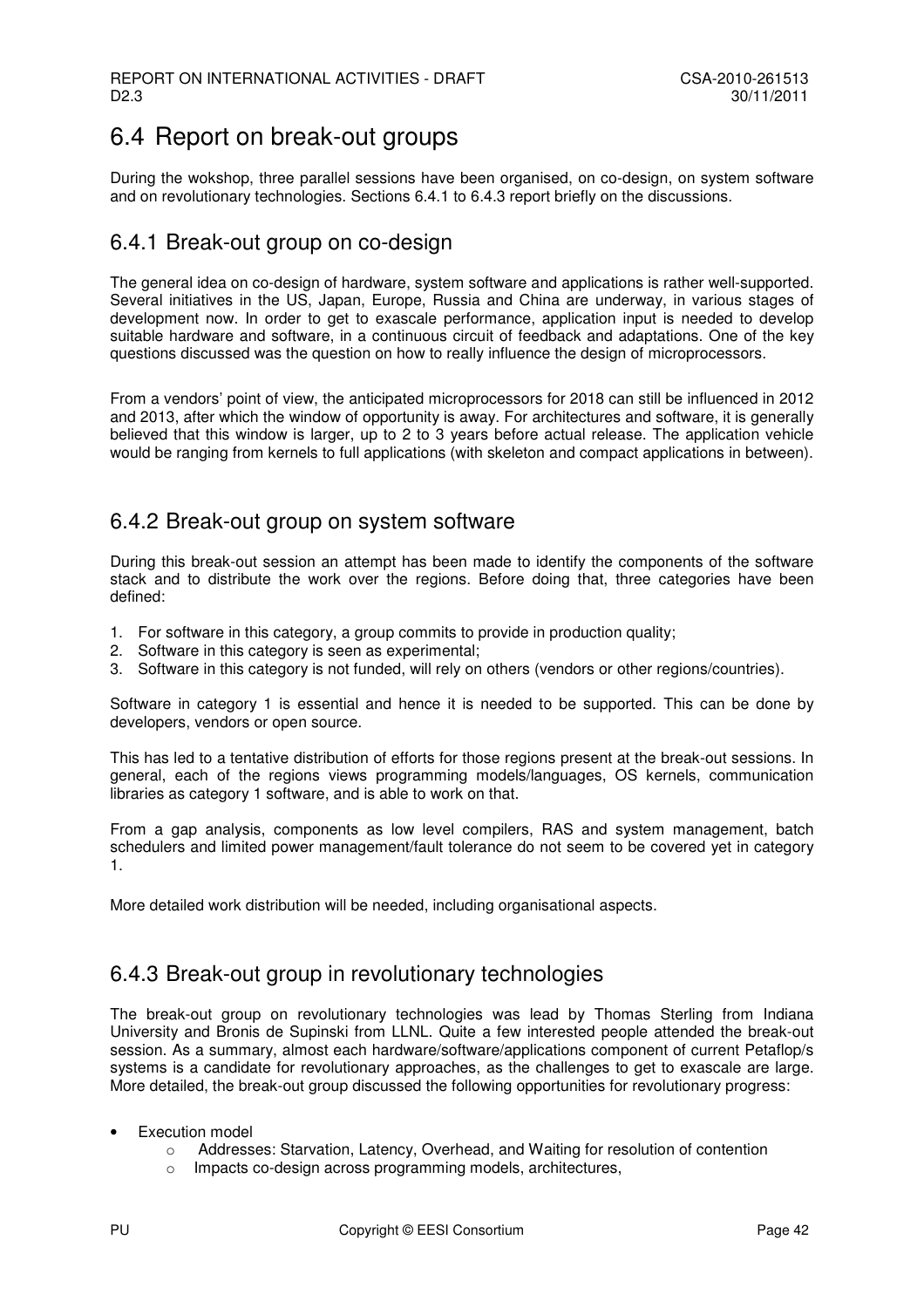- $\circ$  Not clear what right one is, some people don't know what it is (informational graph)
- $\circ$  Come from semantics of application information graph, not just hardware side
- Changing the way we think about system and programming merger
	- o Dynamic behavior including aspects of non-determinacy, variability
	- $\circ$  Can't control the *horizontal* or *vertical* we don't control the machine
	- $\circ$  Change of culture, attitude, not just bottom up impacts algorithms
- **Intelligence** 
	- $\circ$  Decision making at multiple levels, the decision chain
	- o On the fly, control choices and data analysis
	- o Spatially aware from data perspective requires hardware support for operation knowledge, predictive
	- $\circ$  Information backplane, FT backplane protocol between system layers for mutual dynamic introspective behavior
- OS
	- o Optimization point for programming model and the architecture
	- $\circ$  Reactive: Driven by revolutions in other areas, can't keep old OS w new architecture
- Programming models
	- $\circ$  Levels of abstraction
		- **Where are we falling down?** 
			- Inertia of comfort zone, familiarity breads complacency
		- Semantics of parallelism
			- Control of sequencing (or not)
			- Forms of parallelism, synchronization constructs
		- **Relationship of data structure and control** 
			- One sided access
			- Dependency for automatic control and data move
	- o MPI
		- Provides locality control, permits human intervention of placement and movement of data
		- Ease of reasoning about program execution (or not)
		- Legacy of codes and skill sets
		- Don't want to know where everything is suffering from tsunami of complexity
	- o Intermix programming/execution modes
		- "Right tool for the right job"
- Correctness and debugging
	- $\circ$  Tool for verification and boundedness for quasi reproducibility
	- $\circ$  Program itself knows that it is correct how does it know what correct is?

Finally, the break-out group addressed the way to incorporate revolutionary approaches in the current way of working and collaborating. This has given the following observations/recommendations:

- Managing revolution
	- $\circ$  Gradual steps, Otherwise cannot plan, Is there a concept of an "incremental revolution"
	- $\circ$  Starting with something credible
	- o Don't throw out everything
	- o Education and culture change
	- o Revolution is being imposed, even for next generation machines
	- Can we identify destination before choosing the road
		- $\circ$  Key is to determine the right answer and then worry about how we get there...
		- $\circ$  Often can take a quantum leap or a gradual path to the same destination
	- Where do we put intelligence in the systems
		- o Revolutionizing the libraries
		- o Changing algorithms
- Worry about reliance on compiler technology
	- o Abstractions could be too high, doesn't convey to scientific computing
- Persistent storage a hierarchy that is likely to change; the revolution is coming
	- o Out of core calculations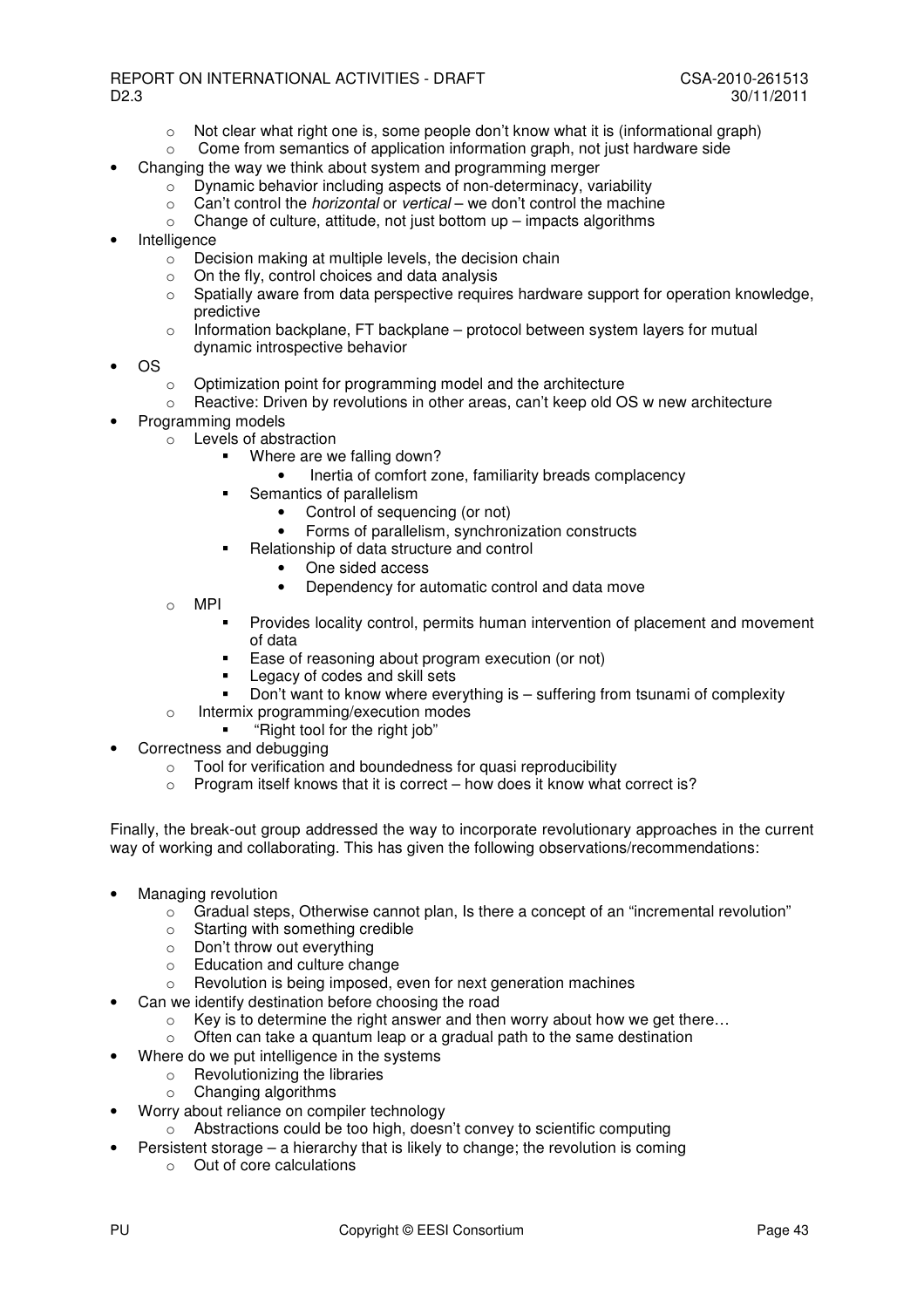The conclusion from this break-out group is that revolutionary approaches may need to be adopted, but in a controlled way if possible.

## 6.5 Next meeting

The next meeting is currently being planned and has been preliminary scheduled for Kobe, Japan, on 12-13 April 2012.

## 6.6 Conclusions

The following conclusions from the Cologne workshop can be drawn:

- The US, China and Japan have clear intentions and roadmaps on building and installing 100+ Petaflop/s and Exaflop/s systems in the decade ahead. This is not (yet) the case for Europe;
- The window of opportunity in the co-design process for influencing hardware development, however, is relatively short and is 3-5 years before actual hardware availability. Skeleton applications have been viewed as enough for the co-design process, although new views on this may lead to a combination of kernels and applications itself. The original plans for Co-Design Centers (CDC) in the USA have been reduced, at least temporarily, so that only a few CDCs have been able to make a start in 2011. Japan and China will adopt co-design as well, and, as in the USA, will focus on predefined application areas;
- The USA plans for establishment of an Exascale Software Center (ESC) have been delayed, but not abandoned. New plans through the DoE for US Congress are due in February 2012, which are currently being prepared by the community in the USA. Requests-for-Information have been issued to both US hardware and software vendors, which will be taken into account when drafting the plans;
- The EESI project has been able to address a huge amount of knowledge through engaging European experts in both scientific, hardware, software, libraries and software engineering fields. This has led to findings and recommendations to the EC, including cost estimates over the period 2012-2020, as presented in Cologne and during the final EESI conference in Barcelona in October 2011. Development of exascale hardware is viewed as a serious option for Europe as well;
- The EC has granted three exascale proposals each with around 8  $M\epsilon$  funding, to develop relevant exascale technology in the hardware, software and applications area. Two of the projects aim to develop prototype hardware, which aim to set the road to exascale, with relevant software components and application vehicles to test. The third project focuses on European-developed and important applications to apply software technology to prepare for eventual exascale execution;
- Initial inventories for X-stack development have been made by each of the regions (US, Europe, China, Japan) on which software components could be addressed in which region, with varying levels of commitment. Gap analysis will be needed to cover the full range of what is needed. Funding commitments over the regions will have to be made;
- Revolutionary approaches are worthwhile to invest in several areas if possible in a controlled manner.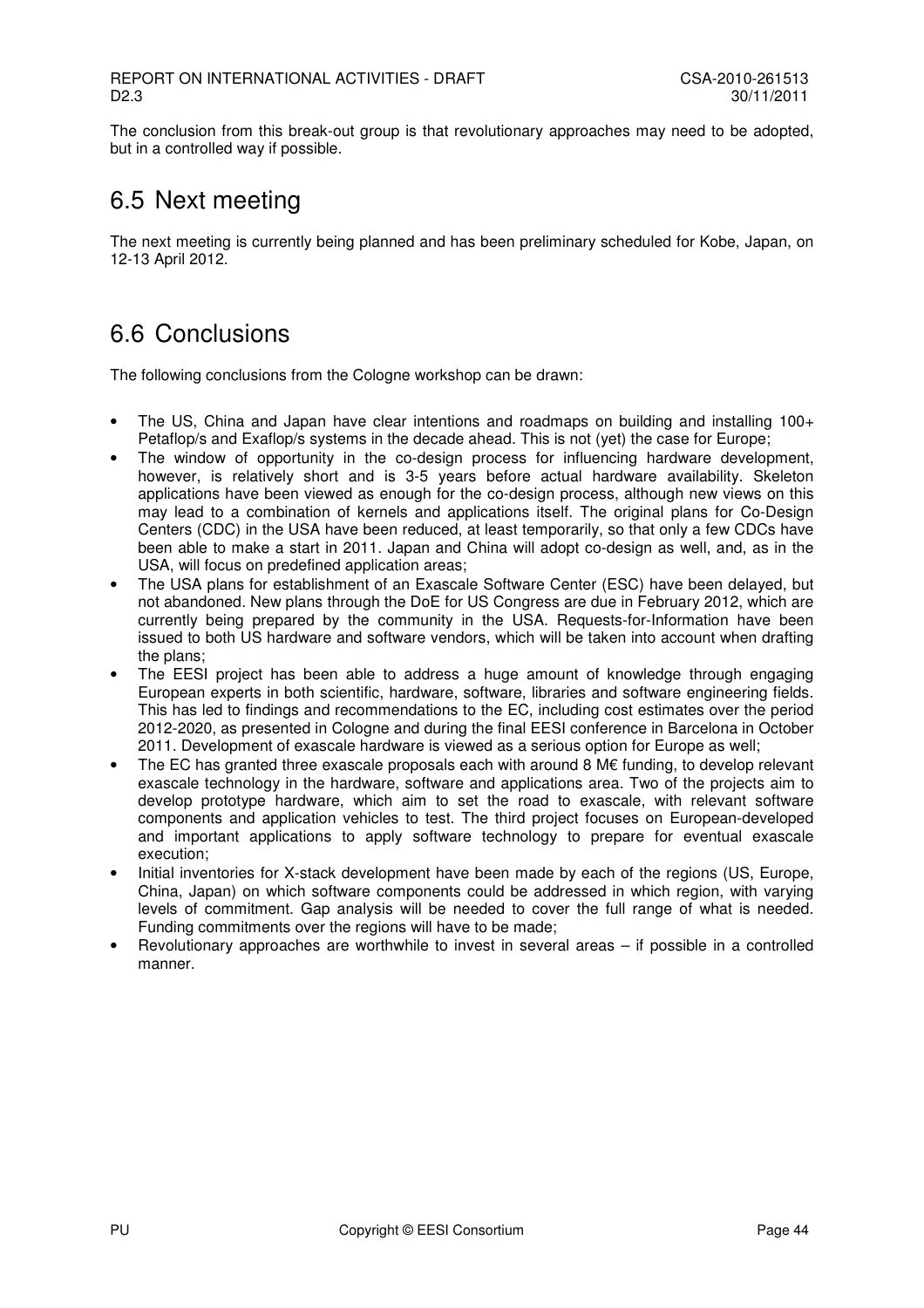## 7. References

- [1] The International Exascale Software Project: A Call to Cooperative Action by the Global High Performance Community, Dongarra, J., Beckman, P., Aerts, P., Cappello, F., Lippert, T., Matsuoka, S., Messina, P., Moore, T., Stevens, R., Trefethen, A., Valero, M. Volume 23, Number 4, Winter 2009, International Journal of High Performance Computer Applications, pp 309-322, ISSN 1094-3420.
- [2] International Exascale Software Project Roadmap, version 1.1, www.exascale.org.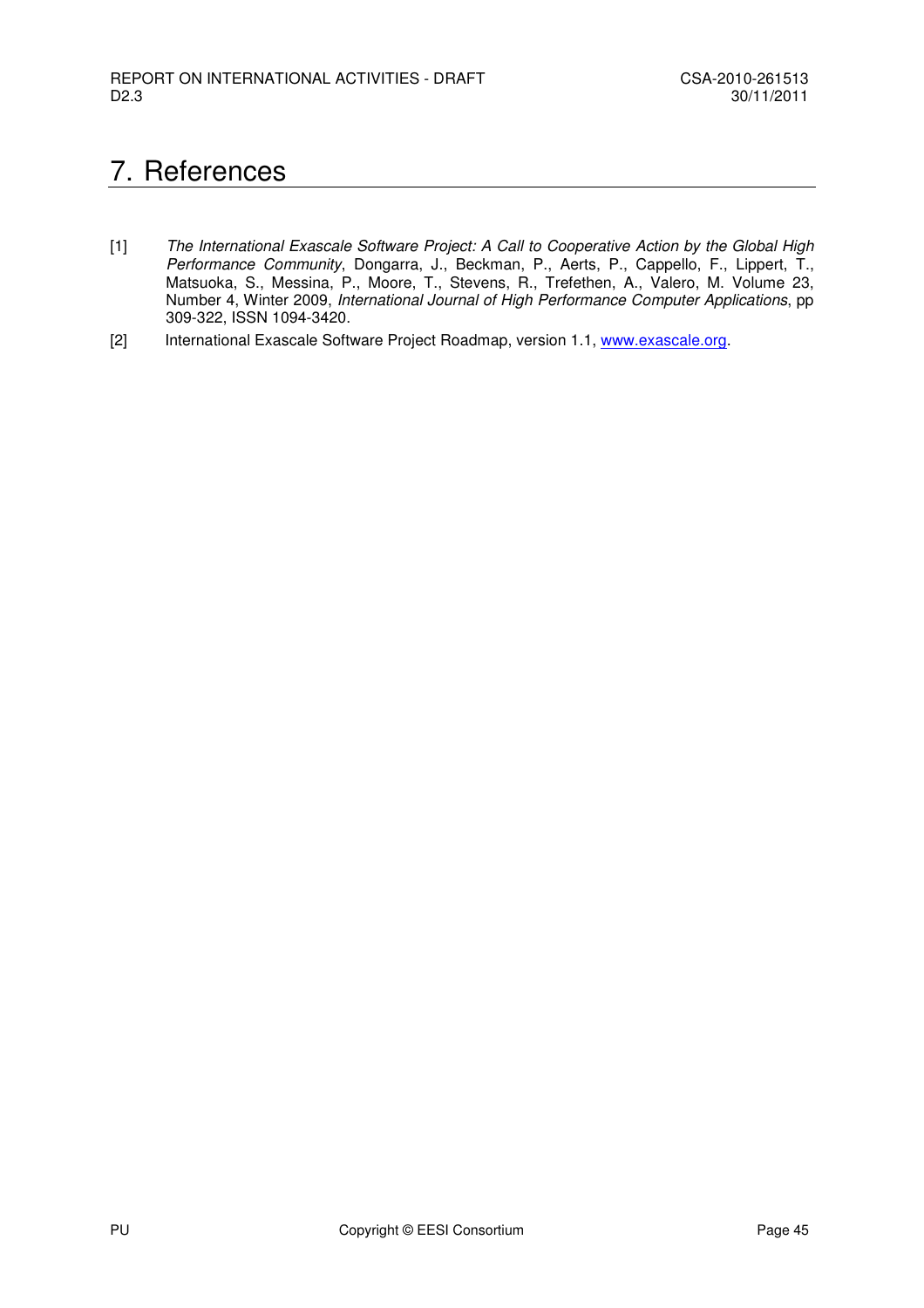## 8. Appendix A – Attendees of the IESP workshops

## 8.1 Attendees of previous Workshops

SC08, Austin, TX, USA, November 17-20, 2008 Santa Fe, NM, USA, April 7-8, 2009 Paris, France, June 28-29, 2009 Tsukuba, Japan, October 19-21, 2009 Oxford, UK, April 12-14, 2010

|             |                                   | Affiliation                                        | Country   | SC <sub>08</sub> | Sante<br>Fe | Paris | Japan | Oxford                   |
|-------------|-----------------------------------|----------------------------------------------------|-----------|------------------|-------------|-------|-------|--------------------------|
| Patrick     | Aerts                             | <b>NWO</b>                                         | <b>NL</b> |                  | x           | x     | X     | <u>x</u>                 |
| Giovanni    | Aloisio                           | Euro-Mediterranean<br>Centre for Climate<br>Change | Italy     |                  |             | x     | X     | $\underline{\mathsf{x}}$ |
| Dong        | Ahn                               | <b>LLNL</b>                                        | US        | X                |             |       |       |                          |
| Yutaka      | Akiyama                           | Tokyo Tech                                         | Japan     |                  |             |       | x     |                          |
| Jean-Claude | Andre                             | <b>CERFACS</b>                                     | France    |                  |             | x     | x     | X                        |
| Phil        | Andrews                           | UT                                                 | <b>US</b> | X                |             |       |       |                          |
| Mutsumi     | Aoyagi                            | U Kyushu                                           | Japan     |                  |             | x     | x     |                          |
| Mike        | Ashworth                          | Daresbury                                          | UK        |                  |             | x     | x     | $\underline{\mathsf{X}}$ |
| Franck      | <b>Barbier</b>                    | <b>ANR</b>                                         | France    |                  |             | x     |       |                          |
| Venkat      | Balaji                            | Princeton                                          | US        |                  |             |       |       | X                        |
| David       | Barkai                            | Intel                                              | <b>US</b> | X                | x           | x     | x     | X                        |
| Sanzio      | Bassini                           | <b>CINECA</b>                                      | Italy     |                  |             | x     |       |                          |
| Kyriakos    | $\bullet^3$<br><b>Baxevanidis</b> | EC                                                 | EU        |                  |             | x     |       | X                        |
| Pete        | Beckman                           | <b>ANL</b>                                         | US        | x                | x           | x     | x     | $\underline{\mathsf{X}}$ |
| Jean-Yves   | Berthou                           | <b>EDF</b>                                         | France    | X                | X           | X     | X     | $\underline{\mathsf{X}}$ |
| Richard     | <b>Blake</b>                      | Daresbury                                          | UK        |                  | x           |       |       | x                        |
| Jay         | Boisseau                          | <b>TACC</b>                                        | <b>US</b> | X                |             |       |       |                          |
| Taisuke     | <b>Boku</b>                       | U of Tsukuba                                       | Japan     |                  | x           | x     | x     | $\underline{\mathsf{X}}$ |
| Bertrand    | Braunschweig                      | <b>ANR</b>                                         | France    |                  | x           | x     | x     |                          |
| Bill        | Camp                              | Intel                                              | US        |                  | x           |       |       |                          |
| Franck      | Cappello                          | <b>INRIA</b>                                       | France    | x                | X           | x     | x     | x                        |
| Charlie     | Catlett                           | <b>ANL</b>                                         | US        |                  |             |       |       | X                        |
| Ruay-Shiung | Chang                             | National Dong Hwa<br>University                    | Taiwan    |                  |             |       |       | X                        |
| Barbara     | Chapman                           | U of Houston                                       | US        |                  | x           | X     | x     | X                        |
| Xuebin      | Chi                               | CAS                                                | China     |                  |             |       | x     | $\underline{\mathsf{X}}$ |
| Alok        | Choudhary                         | <b>NWU</b>                                         | US        |                  | X           | X     | X     | X                        |
| Iris        | Christadler                       | <b>LRZ</b>                                         | Germany   |                  |             | x     |       |                          |
| Almadena    | Chtchelkanova                     | <b>NSF</b>                                         | US        |                  | x           |       |       |                          |

Attendees marked with "•" are official observers.

3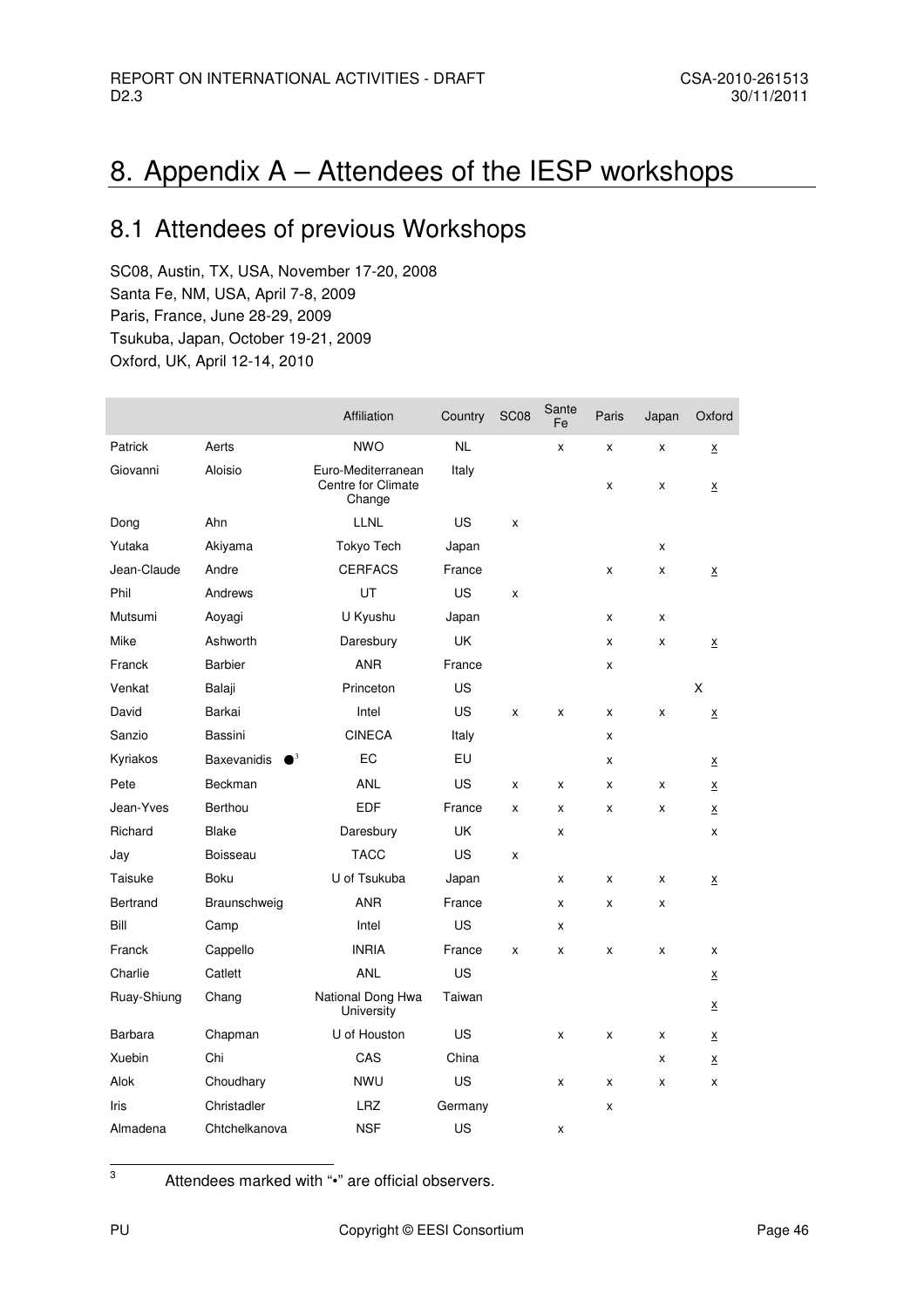m.

|               |                   | Affiliation             | Country | <b>SC08</b> | Sante<br>Fe | Paris | Japan | Oxford                   |
|---------------|-------------------|-------------------------|---------|-------------|-------------|-------|-------|--------------------------|
| Guillaume     | Colin de Verdière | <b>CEA</b>              | France  |             |             | x     |       |                          |
| Frederica     | Darema            | <b>NSF</b>              | US      |             | x           |       |       |                          |
| <b>Bronis</b> | de Supinski       | <b>LLNL</b>             | US      | x           |             |       |       |                          |
| Peter         | Coveney           | U College London        | UK      |             |             |       |       | X                        |
| David         | Dean              | ORNL/DOE                | * US    |             |             |       | x     | $\underline{\mathsf{X}}$ |
| Mik           | Dewer             | <b>NAG</b>              | UK      |             |             |       |       | X                        |
| Jack          | Dongarra          | U of Tennessee          | US      | x           | x           | x     | x     | $\underline{\mathsf{X}}$ |
| Sudip         | Dosanjh           | <b>SNL</b>              | US      |             | x           | x     | x     | $\underline{\mathsf{X}}$ |
| Thom          | Dunning           | <b>NCSA</b>             | US      | x           |             |       |       |                          |
| lain          | Duff              | Rutherford Lab          | UK      |             |             |       |       | $\underline{\mathsf{X}}$ |
| Hugo          | Falter            | ParTec                  | Germany |             | x           | х     | x     |                          |
| Teresa        | Finchum           | U of Tennessee          | US      |             |             |       | х     | x                        |
| Leonardo      | Flores            | EC                      | EU      |             |             |       |       | x                        |
| Fabrizio      | Gagliardi         | Microsoft               | US      |             |             | x     |       |                          |
| Alan          | Gara              | <b>IBM</b>              | US      |             | X           | x     |       |                          |
| Al            | Geist             | <b>ORNL</b>             | US      |             | x           |       |       |                          |
| Luc           | Giraud            | <b>CERFACS</b>          | France  |             | x           | x     |       |                          |
| Kostas        | Glinos            | EC                      | EU      |             |             | x     |       | x                        |
| Jean          | Gonnord           | <b>CEA</b>              | France  | x           |             | x     |       | x                        |
| Robert        | Graybill          | <b>ISI</b>              | US      |             | x           |       |       |                          |
| Bill          | Gropp             | <b>UIUC</b>             | US      | x           |             | x     | X     | x                        |
| Jim           | Hack              | <b>ORNL</b>             | US      | x           |             |       |       |                          |
| Jean-Francois | Hamelin           | <b>EDF</b>              | France  |             | X           |       | X     |                          |
| Robert        | Harrison          | <b>ORNL</b>             | US      |             |             |       | X     | x                        |
| Bill          | Harrod            | <b>DAPRA</b>            | US      | x           |             |       |       |                          |
| Stefan        | Heinzel           | <b>Max Planck DEISA</b> | Germany |             | X           | x     | x     | x                        |
| Barb          | Helland           | OS                      | US      | x           |             |       |       | x                        |
| Mike          | Heroux            | Sandia                  | US      | x           | x           | x     | x     | x                        |
| Ryutaro       | Himeno            | <b>RIKEN</b>            | Japan   |             | x           |       | X     | X                        |
| Kimihiko      | Hirao             | Riken                   | Japan   |             |             |       | x     |                          |
| Dan           | Hitchcock         | OS                      | US      | x           |             |       |       |                          |
| Thuc          | Hoang             | <b>NNSA</b>             | US      |             | X           |       |       |                          |
| Adolfy        | Hoisie            | LANL                    | US      |             |             |       | x     |                          |
| Charlie       | Holland           | DARPA                   | US      | x           |             |       |       |                          |
| Koh           | Hotta             | Fujitsu                 | Japan   |             |             |       | x     | X                        |
| Herbert       | Huber             | LRZ                     | Germany |             |             |       |       | Χ                        |
| Yuichi        | Inoue             | <b>MEXT</b>             | Japan   |             |             |       | x     |                          |
| Yutaka        | Ishikawa          | U of Tokyo              | Japan   |             | x           | x     | x     | X                        |
| Satoshi       | Itoh              | <b>MEXT</b>             | Japan   |             |             |       | x     |                          |
| William       | Jalby             | U of Versailles         | France  |             | x           |       |       |                          |
| Jean-Pascal   | Jégu              | Teratec                 | France  |             |             | x     |       |                          |
| Zhong         | Jin               | CAS                     | China   |             |             |       | x     | X                        |
| Fred          | Johnson           | DOE                     | US      | x           |             | x     | x     | x                        |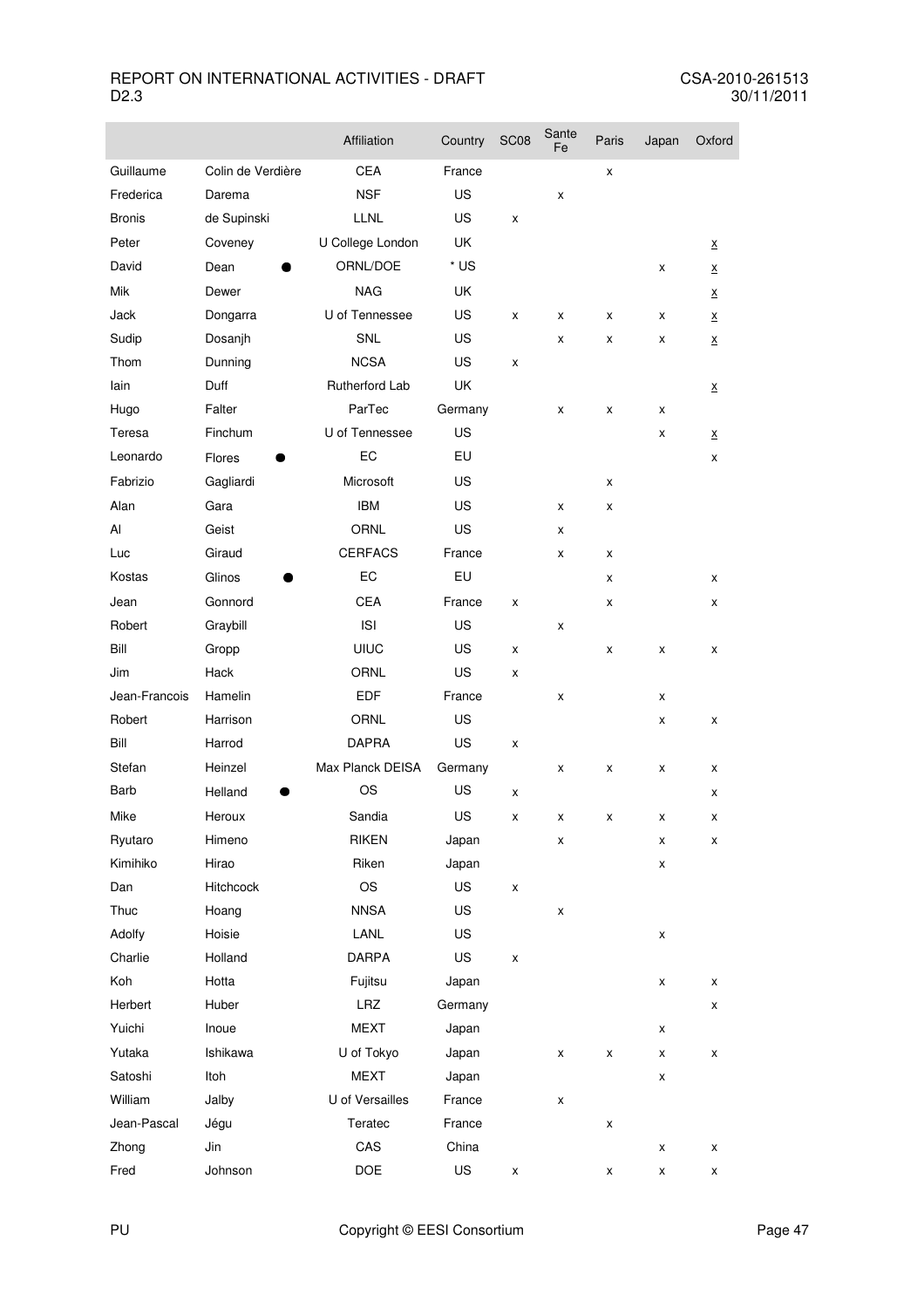|               |                | Affiliation    | Country   | <b>SC08</b> | Sante<br>Fe | Paris | Japan | Oxford |
|---------------|----------------|----------------|-----------|-------------|-------------|-------|-------|--------|
| Andrew        | Jones          | <b>NAG</b>     | UK        |             |             | X     | X     |        |
| Emma          | Jones          | <b>EPSRC</b>   | UK        |             |             |       |       | x      |
| Laxmilkant    | Kale           | <b>UIUC</b>    | US        |             |             | X     |       |        |
| Richard       | Kenway         | <b>EPCC</b>    | UK        |             | X           |       | X     | X      |
| David         | Keyes          | Columbia U.    | US        |             | X           | X     |       | x      |
| Moe           | Khaleel        | PPNL           | US        |             |             |       | x     |        |
| Kimmo         | Koski          | CSC            | Finland   |             |             | x     |       |        |
| Bill          | Kramer         | <b>NCSA</b>    | US        |             | x           | x     | X     | x      |
| Dimitri       | Kusnezov       | <b>NNSA</b>    | US        | x           |             |       |       |        |
| Jesus         | Labarta        | <b>BSC</b>     | Spain     |             | x           | x     | x     | x      |
| Jean-Francois | Lavignon       | Bull           | France    |             | x           | x     | X     | x      |
| Alain         | Lichnewsky     | Genci          | France    |             | X           | X     |       | x      |
| Volker        | Lindenstruth   | Heidelberg U   | Germany   |             |             | x     |       |        |
| Thomas        | Lippert        | Juelich        | Germany   | x           |             | x     | X     | x      |
| <b>Bob</b>    | Lucas          | <b>ISI</b>     | US        |             | x           | x     |       | x      |
| Rusty         | Lusk           | <b>ANL</b>     | US        |             |             |       |       | x      |
| Barney        | Maccabe        | <b>ORNL</b>    | US        |             | x           | x     | x     | x      |
| Satoshi       | Matsuoka       | TiTech         | Japan     | x           | X           | X     | X     | x      |
| Simon         | McIntosh-Smith | U. Bristol     | UK        |             |             |       |       | X      |
| Bob           | Meisner        | <b>NNAS</b>    | US        | x           |             |       |       |        |
| Paul          | Messina        | <b>ANL</b>     | US        | x           |             | x     | x     |        |
| Peter         | Michielse      | <b>NWO</b>     | <b>NL</b> |             | x           | x     |       | x      |
| Kazunori      | Mikami         | Cray           | Japan     |             |             |       | X     |        |
| Leighanne     | <b>Mills</b>   | U of Tennessee | US        |             |             |       | x     |        |
| Bernd         | Mohr           | Juelich        | Germany   |             | x           | x     | x     | x      |
| Terry         | Moore          | U of Tennessee | US        | x           | X           | x     | X     | X      |
| Hervé         | Mouren         | Teratec        | France    |             |             | x     |       |        |
| Jean-Michel   | Muller         | <b>CNRS</b>    | France    |             |             | X     |       |        |
| Matthias      | Müller         | Dresden        | Germany   |             |             |       | x     |        |
| Wolfgang      | Nagel          | Dresden        | Germany   |             | X           | Χ     | Χ     | x      |
| Kengo         | Nakajima       | U of Tokyo     | Japan     |             |             |       | x     | x      |
| Hiroshi       | Nakashima      | Kyoto U.       | Japan     |             |             | X     | x     | x      |
| Mamoru        | Nakono         | Cray           | Japan     |             |             |       | X     |        |
| Jeff          | Nichols        | ORNL           | US        |             | X           |       | x     | x      |
| Jane          | Nicholson      | <b>EPSRC</b>   | UK        |             |             |       | x     | x      |
| Jean-Philippe | Nominé         | CEA            | France    |             |             | x     |       | x      |
| <b>Nick</b>   | Nystrom        | <b>PSC</b>     | US        |             | x           |       |       |        |
| Per           | Oster          | CSC            | Finland   | x           | x           |       |       |        |
| Mike          | Papka          | ANL            | US        |             |             |       |       | x      |
| Abani         | Patra          | <b>NSF</b>     | US        |             | X           | X     | Χ     |        |
| Rob           | Pennington     | <b>NSF</b>     | US        | x           | Χ           |       |       | x      |
| Serge         | Petiton        | <b>CNRS</b>    | France    |             |             | x     |       | x      |
| Claude        | Puech          | <b>INRIA</b>   | France    |             | x           | x     |       |        |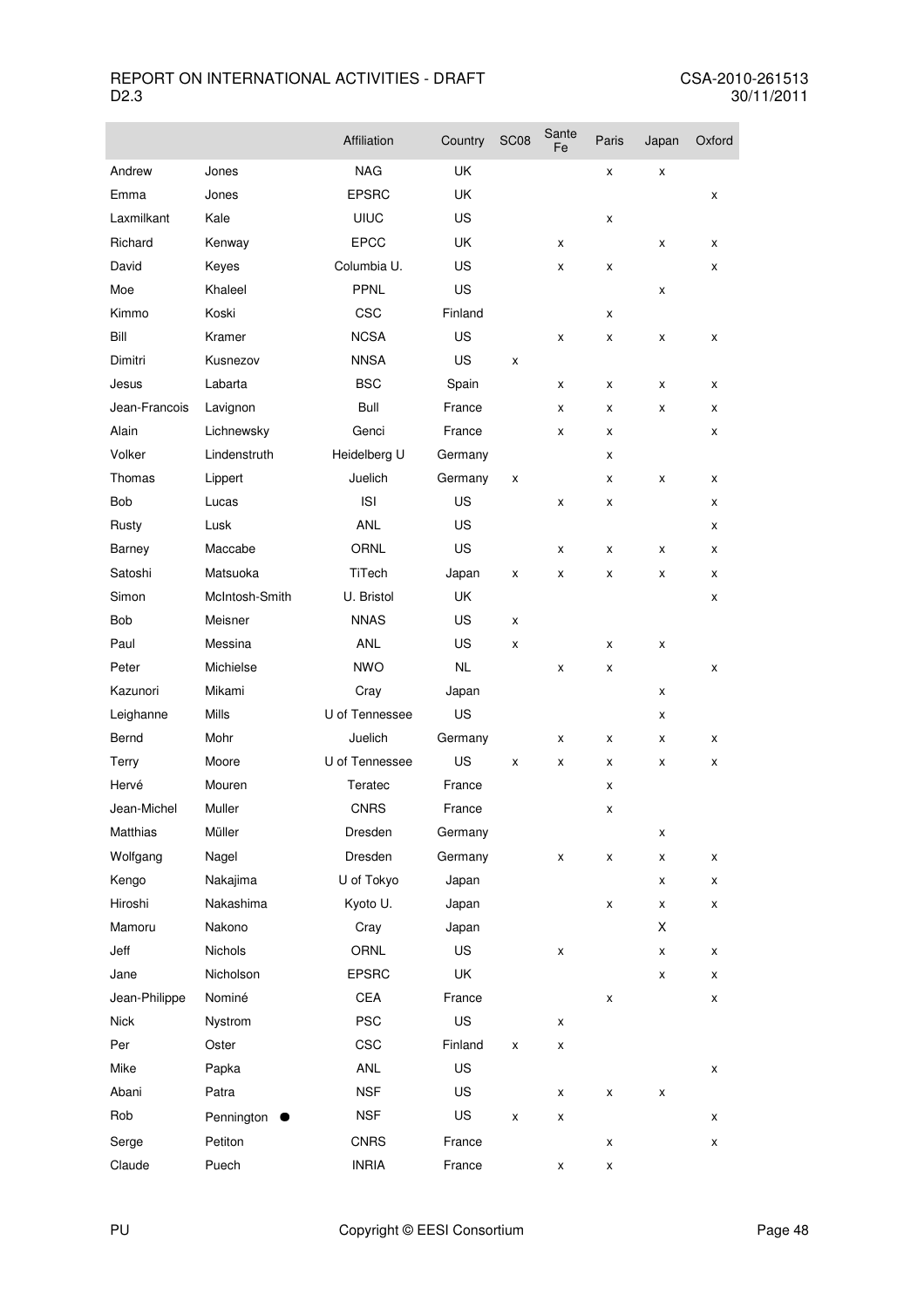|           |               | Affiliation           | Country   | <b>SC08</b> | Sante<br>Fe | Paris | Japan | Oxford |
|-----------|---------------|-----------------------|-----------|-------------|-------------|-------|-------|--------|
| Tracy     | Rafferty      | U of Tennessee        | US        | X           | x           | х     | X     | X      |
| Dan       | Reed          | Microsoft             | US        |             | X           | x     |       |        |
| Michael   | Resch         | <b>HLRS Stuttgart</b> | Germany   |             | X           |       |       | X      |
| Catherine | Rivière       | <b>GENCI</b>          | France    |             | x           | x     |       |        |
| Ralph     | Roskies       | <b>PSC</b>            | US        | x           |             |       |       |        |
| Faith     | Ruppert       | <b>ANL</b>            | US        |             | x           |       |       |        |
| Christian | Saguez        | Teratec               | France    |             |             | x     |       |        |
| Vivek     | Sarkar        | Rice                  | US        |             | x           |       |       |        |
| Stef      | Salvini       | Oxford                | UK        |             |             |       |       | x      |
| Mitsuhisa | Sato          | U of Tsukuba          | Japan     | X           | X           | x     | x     | X      |
| Stephen   | Scott         | ORNL                  | US        |             | x           |       |       |        |
| Mark      | Seager        | <b>LLNL</b>           | US        |             | x           |       |       |        |
| Ed        | Seidel        | <b>NSF</b>            | <b>US</b> | x           |             | x     | x     | X      |
| Akiyuki   | Seki          | <b>MEXT</b>           | Japan     |             |             |       | x     |        |
| Satoshi   | Sekiguchi     | AIST/METI             | Japan     |             |             |       | x     |        |
| Hideo     | Sekino        | Toyohash Inst Tech    | Japan     |             |             |       | x     |        |
| John      | Shalf         | LBNL                  | US        |             |             | x     | x     |        |
| Horst     | Simon         | <b>LBNL</b>           | US        | X           | X           |       |       |        |
| David     | Skinner       | <b>LBNL</b>           | US        |             | x           | x     | x     | X      |
| Marc      | Snir          | <b>UIUC</b>           | US        | x           |             |       |       |        |
| Mary      | Spada         | <b>ANL</b>            | US        | x           |             |       |       |        |
| Thomas    | Sterling      | LSU                   | US        |             | x           | x     | X     |        |
| James     | Southern      | Fujitsu               | UK        |             |             |       |       | x      |
| Rick      | Stevens       | <b>ANL</b>            | US        | X           | x           |       | x     | X      |
| Michael   | Strayer       | DOE OS                | US        | x           | X           |       |       |        |
| Fred      | Streitz       | <b>LLNL</b>           | US        |             |             |       | x     | X      |
| Bob       | Sugar         | <b>UCSB</b>           | US        |             |             |       | x     |        |
| Shinji    | Sumimoto      | Fujitsu               | Japan     |             |             |       | x     |        |
| Makoto    | Taiji         | Riken                 | Japan     |             |             | x     | x     | X      |
| Toshikazu | Takada        | Riken                 | Japan     |             |             |       | Χ     | X      |
| Hiroshi   | Takemiya      | JAEA                  | Japan     |             |             |       |       | X      |
| Bill      | Tang          | PPPL                  | US        |             |             |       | X     | x      |
| John      | Taylor        | <b>CSIRO</b>          | AU        |             |             |       | X     | X      |
| Rajeev    | Thakur        | ANL                   | US        |             |             |       | x     | X      |
| Anne      | Trefethen     | Oxford                | UK        |             | X           | x     | X     | Χ      |
| Akira     | Ukawa         | U of Tsukuba          | Japan     |             |             |       | x     |        |
| Mateo     | Valero        | <b>BSC</b>            | Spain     | X           |             | Χ     |       | X      |
| Aad       | van der Steen | <b>NCF</b>            | NL        |             |             |       | X     |        |
| Jeffrey   | Vetter        | ORNL                  | US        |             | X           | x     | X     | X      |
| Vladimir  | Voevodin      | Moscow State U        | Russia    |             |             | x     |       |        |
| Andy      | White         | LANL                  | US        | x           | X           |       |       |        |
| Peg       | Williams      | Cray                  | US        |             | X           | x     | X     | Χ      |
| Robert    | Wisniewski    | <b>IBM</b>            | US        |             |             |       | x     | X      |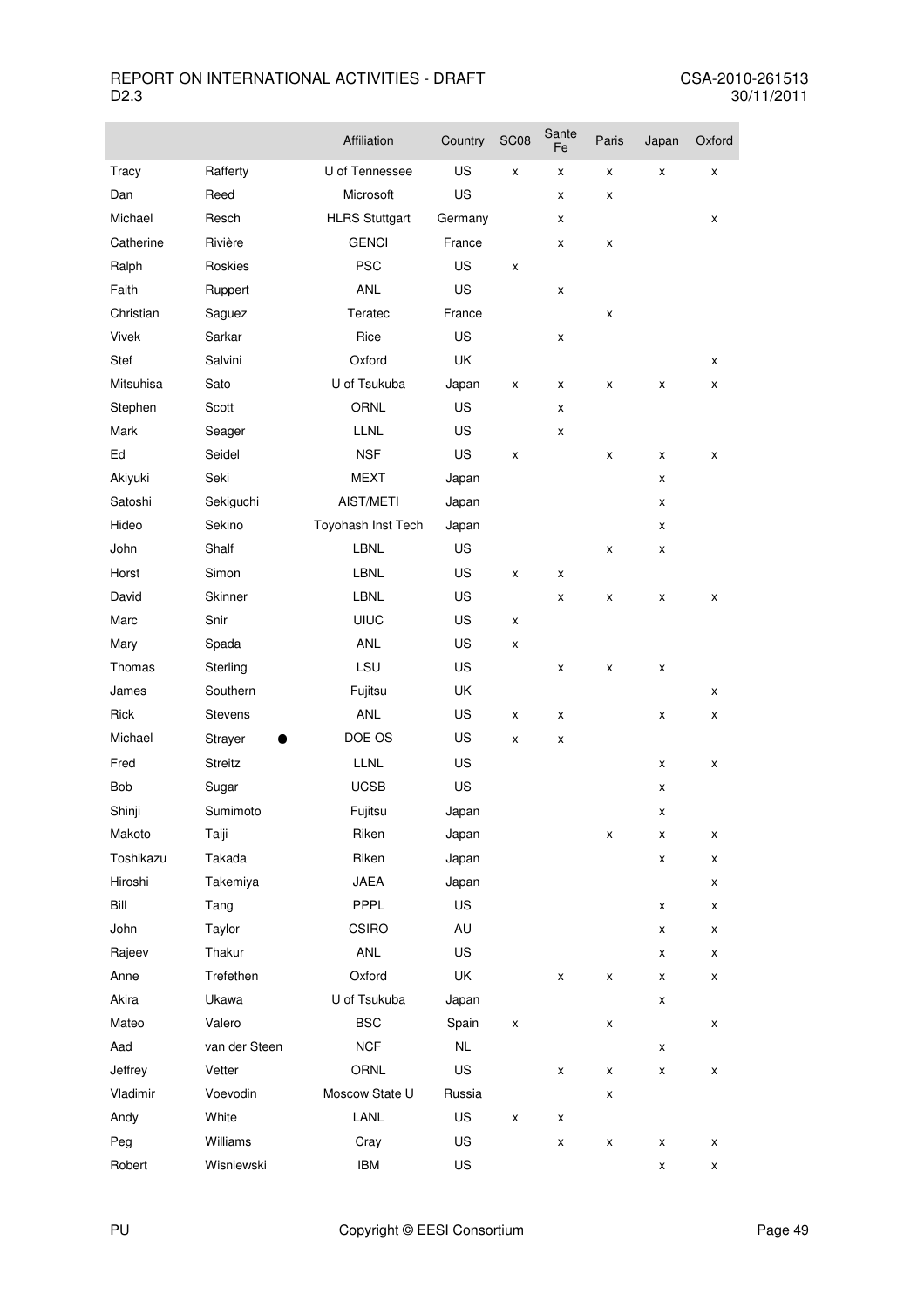|          | Affiliation | Country |   | Sante<br>Fe      | Paris | Japan | Oxford |
|----------|-------------|---------|---|------------------|-------|-------|--------|
| Wolf     | Juelich     | Germany |   |                  |       |       | x      |
| Yelick   | LBNL        | US      | x | x                | X     |       |        |
| Yonezawa | U Tokyo     | Japan   |   |                  |       | x     |        |
| Zacharia | <b>ORNL</b> | US      | x |                  |       |       | x      |
|          |             |         |   | SC <sub>08</sub> |       |       |        |

## 8.2 Maui, HI, USA, October 18-19, 2010

The attendees of the Maui IESP Workshop were:

| <b>Patrick Aerts</b>   | NWO               | <b>NL</b> |
|------------------------|-------------------|-----------|
| Giovanni Aloisio       | Euro-Mediterranea | Italy     |
| Jean-Claude Andre      | <b>CERFACS</b>    | France    |
| Michael Ashworth       | Daresbury         | UK        |
| David Barkai           | Intel             | US        |
| Pete Beckman           | <b>ANL</b>        | <b>US</b> |
| Jean-Yves Berthou      | <b>EDF</b>        | France    |
| <b>Taisuke Boku</b>    | U of Tsukuba      | Japan     |
| Bertrand Braunschweig  | <b>ANR</b>        | France    |
| Ron Brightwell         | SNL               | <b>US</b> |
| Franck Cappello        | <b>INRIA</b>      | France    |
| <b>Charlie Catlett</b> | <b>ANL</b>        | US        |
| Barbara Chapman        | U of Houston      | US        |
| Xuebin Chi             | CAS               | China     |
| <b>Andrew Chien</b>    | Self              | <b>US</b> |
| Alok Choudhary         | <b>NWU</b>        | <b>US</b> |
| <b>Tim Cornwell</b>    | <b>CSIRO</b>      | AU        |
| Bronis de Supinski     | <b>LLNL</b>       | <b>US</b> |
| David Dean             | ORNL/DOE          | US        |
| Jack Dongarra          | U of Tennessee    | US        |
| Sudip Dosanjh          | SNL               | US        |
| <b>Stephane Ethier</b> | PPPL              | US        |
| Hugo Falter            | ParTec            | Germany   |
| <b>Teresa Finchum</b>  | U of Tennessee    | <b>US</b> |
| Karl Fuerlinger        | <b>LRZ</b>        | Germany   |
| Al Geist               | <b>ORNL</b>       | <b>US</b> |
| Carlo Graziani         | U Chicago         | US        |
| <b>Bill Gropp</b>      | <b>UIUC</b>       | <b>US</b> |
| Robert Harrison        | <b>ORNL</b>       | <b>US</b> |
| Stefan Heinzel         | Max Planck/DEISA  | Germany   |
| <b>Barb Helland</b>    | <b>DOESC</b>      | US        |
| Mike Heroux            | Sandia            | US        |
| Ryutaro Himeno         | <b>RIKEN</b>      | Japan     |
| Thuc Hoang             | <b>DOE</b>        | US        |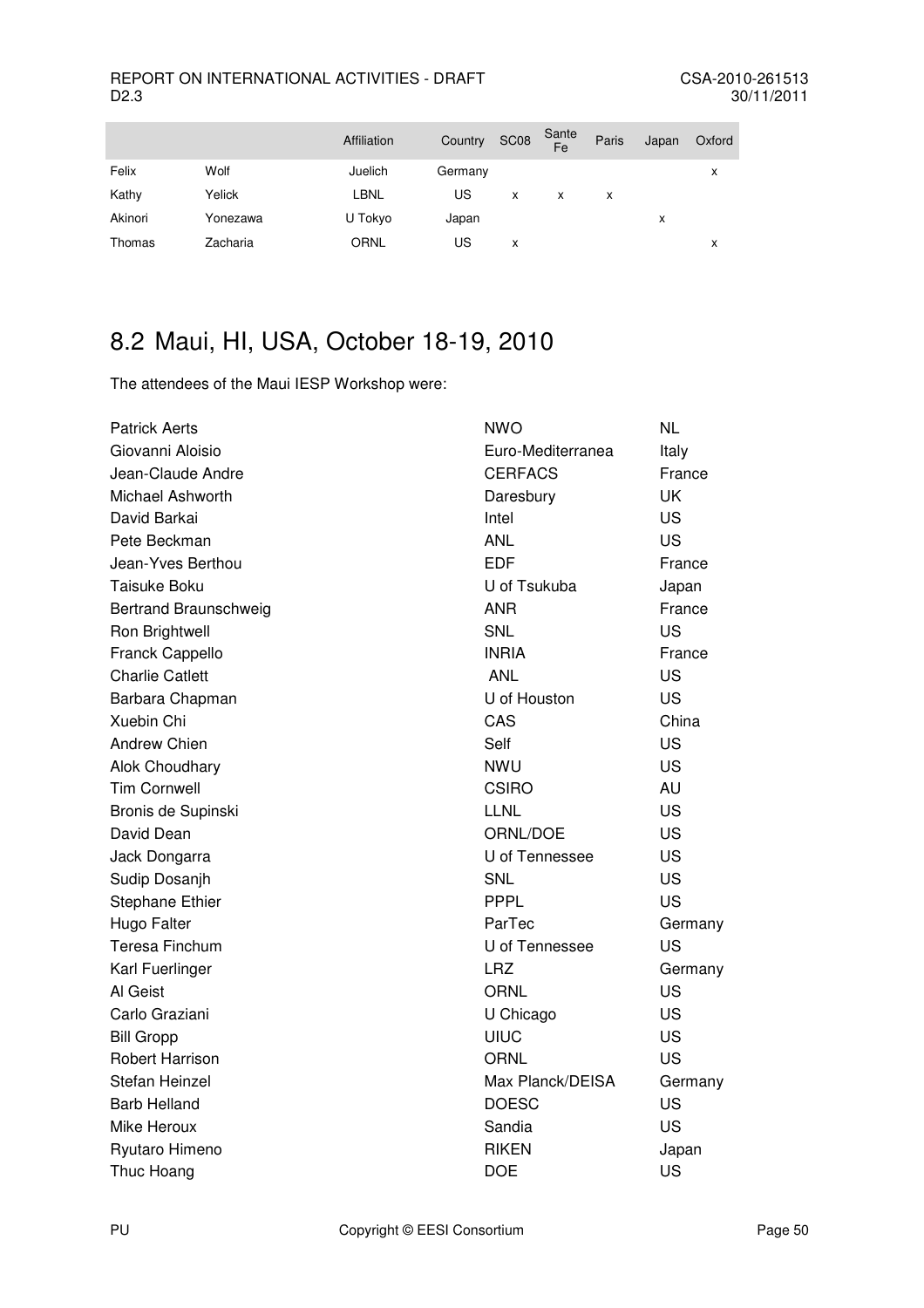| <b>Adolfy Hoisie</b>    |
|-------------------------|
| Koh Hotta               |
| Yutaka Ishikawa         |
| Zhong Jin               |
| Fred Johnson            |
| Lennart Johnsson        |
| Larry Kaplan            |
| David Keyes             |
| Moe Khaleel             |
| Alice Koniges           |
| <b>Bill Kramer</b>      |
| Jesus Labarta           |
| Jean-Francois Lavignon  |
| David Lombard           |
| <b>Bob Lucas</b>        |
| <b>Rusty Lusk</b>       |
| <b>Barney MacCabe</b>   |
| Satoshi Matsuoka        |
| <b>Bronson Messer</b>   |
| Peter Michielse         |
| <b>Bernd Mohr</b>       |
| <b>Terry Moore</b>      |
| Wolfgang Nagel          |
| Hiroshi Nakashima       |
| <b>Jeff Nichols</b>     |
| Ross Nobes              |
| Rob Pennington          |
| <b>Walt Polansky</b>    |
| <b>Tracy Rafferty</b>   |
| Dan Reed                |
| <b>Rob Ross</b>         |
| <b>Faith Ruppert</b>    |
| <b>Robert Schreiber</b> |
| Mark Seager             |
| John Shalf              |
| <b>Andrew Siegel</b>    |
| Horst Simon             |
| David Skinner           |
| <b>Thomas Sterling</b>  |
| <b>Rick Stevens</b>     |
| <b>Fred Streitz</b>     |
| Sriram Swaminarayan     |
| Makoto Taiji            |
| John Taylor             |
| Rajeev Thakur           |
| Jeffrey Vetter          |
| Andy White              |

| Adolfy Hoisie           | <b>PNNL</b>    | US        |
|-------------------------|----------------|-----------|
| Koh Hotta               | Fujitsu        | Japan     |
| Yutaka Ishikawa         | U of Tokyo     | Japan     |
| Zhong Jin               | CAS            | China     |
| Fred Johnson            | <b>DOE</b>     | US        |
| Lennart Johnsson        | UH             | <b>US</b> |
| Larry Kaplan            | Cray           | <b>US</b> |
| David Keyes             | Columbia U.    | US        |
| Moe Khaleel             | <b>PPNL</b>    | <b>US</b> |
| Alice Koniges           | <b>LBNL</b>    | <b>US</b> |
| <b>Bill Kramer</b>      | <b>NCSA</b>    | <b>US</b> |
| Jesus Labarta           | <b>BSC</b>     | Spain     |
| Jean-Francois Lavignon  | <b>Bull</b>    | France    |
| David Lombard           | Intel          | US        |
| <b>Bob Lucas</b>        | <b>ISI</b>     | US        |
| <b>Rusty Lusk</b>       | <b>ANL</b>     | <b>US</b> |
| Barney MacCabe          | <b>ORNL</b>    | <b>US</b> |
| Satoshi Matsuoka        | TiTech         | Japan     |
| Bronson Messer          | <b>ORNL</b>    | US        |
| Peter Michielse         | <b>NWO</b>     | <b>NL</b> |
| <b>Bernd Mohr</b>       | Juelich        | Germany   |
| <b>Terry Moore</b>      | U of Tennessee | <b>US</b> |
| Wolfgang Nagel          | Dresden        | Germany   |
| Hiroshi Nakashima       | U of Kyoto     | Japan     |
| <b>Jeff Nichols</b>     | <b>ORNL</b>    | <b>US</b> |
| <b>Ross Nobes</b>       | Fujitsu        | UK        |
| Rob Pennington          | <b>NSF</b>     | US        |
| Walt Polansky           | <b>DOESC</b>   | US        |
| <b>Tracy Rafferty</b>   | U of Tennessee | US        |
| Dan Reed                | Microsoft      | US        |
| <b>Rob Ross</b>         | <b>ANL</b>     | US        |
| <b>Faith Ruppert</b>    | <b>ANL</b>     | US        |
| <b>Robert Schreiber</b> | HP             | <b>US</b> |
| Mark Seager             | <b>LLNL</b>    | <b>US</b> |
| John Shalf              | <b>LBNL</b>    | <b>US</b> |
| <b>Andrew Siegel</b>    | <b>ANL</b>     | <b>US</b> |
| Horst Simon             | <b>LBNL</b>    | <b>US</b> |
| David Skinner           | <b>LBNL</b>    | <b>US</b> |
| <b>Thomas Sterling</b>  | <b>LSU</b>     | <b>US</b> |
| <b>Rick Stevens</b>     | <b>ANL</b>     | <b>US</b> |
| <b>Fred Streitz</b>     | <b>LLNL</b>    | <b>US</b> |
| Sriram Swaminarayan     | <b>LANL</b>    | <b>US</b> |
| Makoto Taiji            | Riken          | Japan     |
| John Taylor             | <b>CSIRO</b>   | AU        |
| Rajeev Thakur           | <b>ANL</b>     | <b>US</b> |
| Jeffrey Vetter          | <b>ORNL</b>    | US        |
| Andy White              | LANL           | <b>US</b> |
|                         |                |           |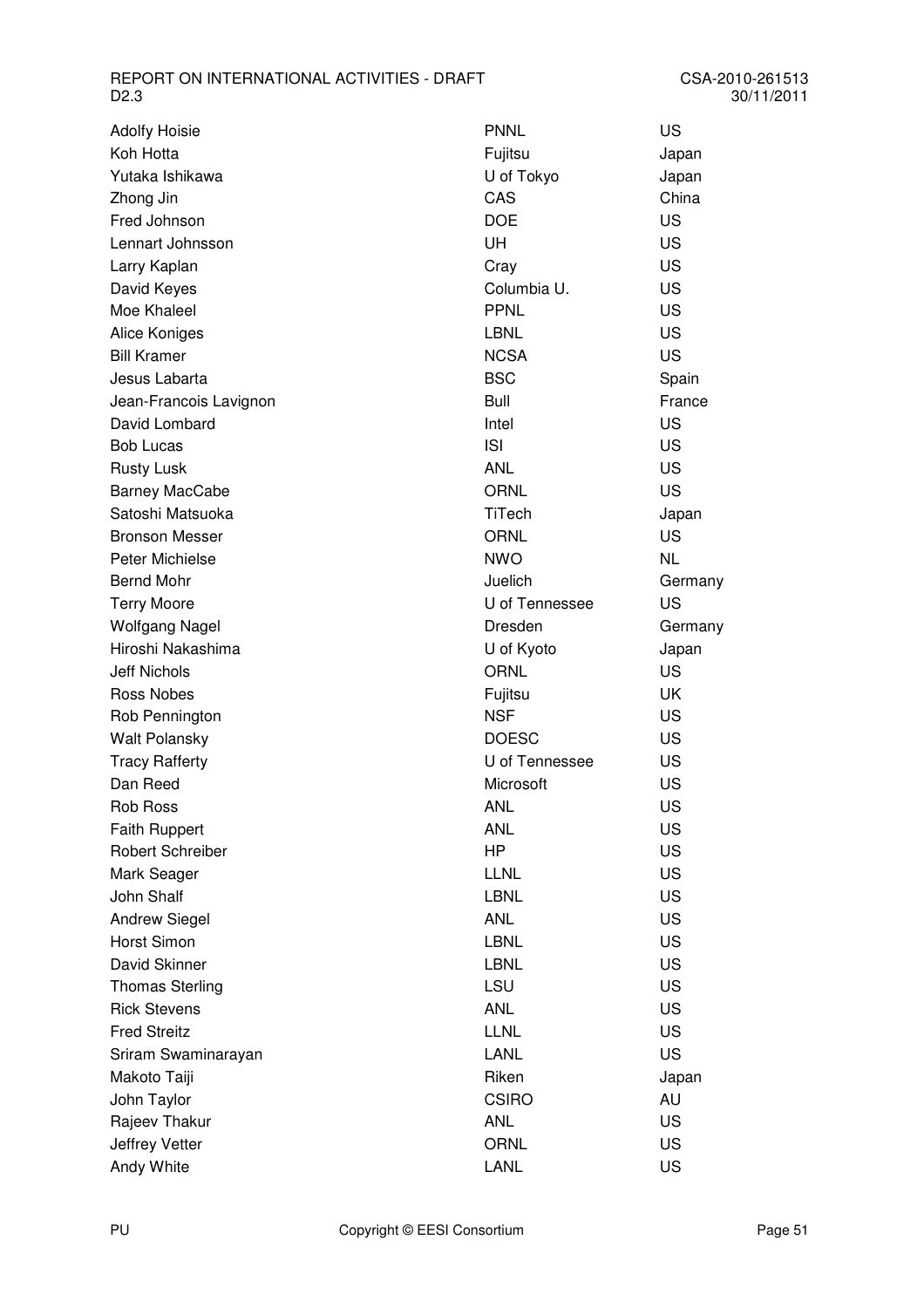| Peg Williams   | Cray       | US      |
|----------------|------------|---------|
| Marcus Wilms   | <b>DFG</b> | Germany |
| Bob Wisniewski | IBM        | US      |

## 8.3 San Francisco, CA, USA, April 6-7, 2011

The attendees of the San Francisco IESP Workshop were:

| <b>First Name</b> | <b>Last Name</b> | <b>Affiliation</b>  | Country   |
|-------------------|------------------|---------------------|-----------|
| Patrick           | Aerts            | <b>NCF</b>          | <b>NL</b> |
| Giovanni          | Aloisio          | <b>CMCC</b>         | IT        |
| Jean-claude       | Andre            | <b>CERFACS</b>      | <b>FR</b> |
| Mike              | Ashworth         | <b>STFC</b>         | UK        |
| Pete              | Beckman          | <b>ANL</b>          | <b>US</b> |
| Jean-Yves         | Berthou          | <b>EDF</b>          | <b>FR</b> |
| Arndt             | <b>Bode</b>      | LRZ / TU Munich     | DE        |
| Ron               | Brightwell       | SNL                 | US        |
| Riccardo          | <b>Brunino</b>   | <b>CINECA</b>       | IT        |
| Franck            | Cappello         | <b>INRIA / UIUC</b> | <b>FR</b> |
| <b>Barbara</b>    | Chapman          | U of Houston        | <b>US</b> |
| Jacqueline        | Chen             | SNL                 | <b>US</b> |
| Alok              | Choudhary        | <b>NWU</b>          | <b>US</b> |
| Tim               | Cornwell         | CSIRO/CASS          | AU        |
| <b>Bronis</b>     | De Supinksi      | LLNL / CASC         | <b>US</b> |
| David             | Dean             | <b>DOE</b>          | <b>US</b> |
| Jack              | Dongarra         | U of Tennessee      | <b>US</b> |
| Sudip             | Dosanjh          | SNL                 | <b>US</b> |
| Anshu             | Dubey            | U of Chicago / ANL  | <b>US</b> |
| Hugo              | Falter           | ParTec              | DE        |
| Teresa            | Finchum          | U of Tennessee      | <b>US</b> |
| Al                | Geist            | <b>ORNL</b>         | <b>US</b> |
| Sergi             | Girona           | <b>BSC</b>          | ES        |
| Ramon             | Goni             | <b>BSC</b>          | <b>ES</b> |
| William           | Gropp            | <b>UIUC</b>         | US        |
| Stefan            | Heinzel          | Max Planck / DEISA  | DE        |
| Ryutaro           | Himeno           | <b>RIKEN</b>        | JP        |
| Atsushi           | Hori             | <b>RIKEN / AICS</b> | JP        |
| Koh               | Hotta            | Fujitsu             | JP        |
| Yutaka            | Ishikawa         | U of Tokyo          | JP        |
| Zhong             | Jin              | CAS                 | <b>CH</b> |
| Larry             | Kaplan           | Cray                | <b>US</b> |
| David             | Keyes            | KAUST / Columbia U  | <b>US</b> |
| Andreas           | Knuepfer         | ZIH, TU Dresden     | DE        |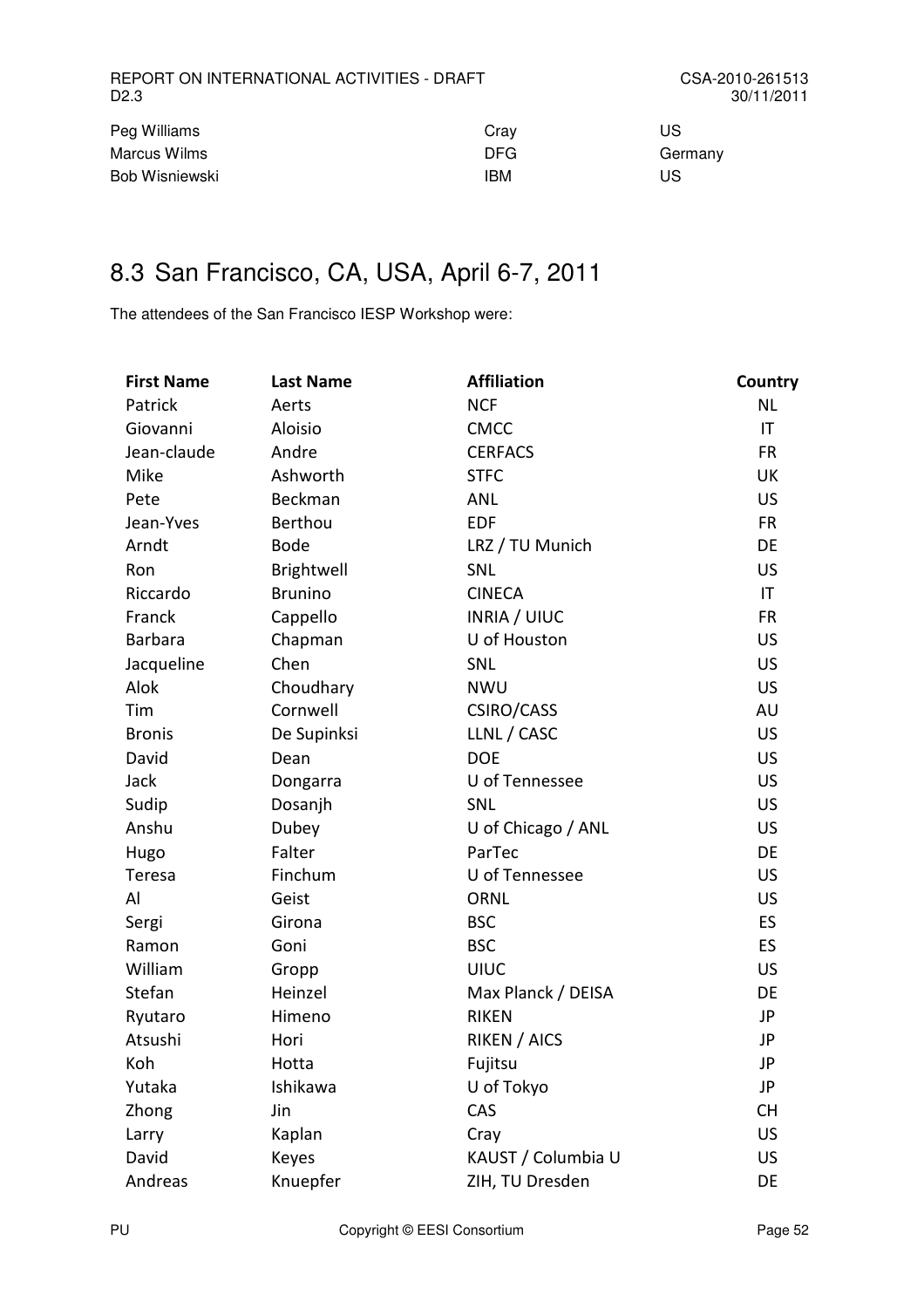| Alice   | Koniges | LBNL                 |  |
|---------|---------|----------------------|--|
| William | Kramer  | NCSA / U of Illinois |  |

| <b>First Name</b> | <b>Last Name</b> | <b>Affiliation</b>        | Country   |
|-------------------|------------------|---------------------------|-----------|
| Jesus             | Labarta          | <b>BSC</b>                | ES        |
| Jean-Francois     | Lavignon         | Bull                      | <b>FR</b> |
| Che-rung          | Lee              | <b>NTHU</b>               | <b>TW</b> |
| Alan              | Lee              | <b>AMD</b>                | <b>US</b> |
| David             | Lombard          | Intel                     | <b>US</b> |
| Arthur            | Maccabe          | <b>ORNL</b>               | <b>US</b> |
| Paul              | Mackenzie        | Fermilab                  | <b>US</b> |
| Satoshi           | Matsuoka         | Tokyo Tech                | JP        |
| Paul              | Messina          | <b>ANL</b>                | <b>US</b> |
| Peter             | Michielse        | <b>NCF</b>                | <b>NL</b> |
| Bernd             | Mohr             | Juelich                   | DE        |
| Terry             | Moore            | U of Tennessee            | <b>US</b> |
| Kengo             | Nakajima         | U of Tokyo                | JP        |
| Hiroshi           | Nakamura         | U of Tokyo                | JP        |
| Hiroshi           | Nakashima        | Kyoto University          | JP        |
| Ross              | <b>Nobes</b>     | Fujitsu                   | JP        |
| Kathryn           | O'brien          | <b>IBM Research</b>       | <b>US</b> |
| <b>Tracy</b>      | Rafferty         | U of Tennessee            | US        |
| Stephane          | Requena          | <b>GENCI</b>              | <b>FR</b> |
| Rob               | Ross             | <b>ANL</b>                | US        |
| Mitsuhisa         | Sato             | U of Tsukuba / AICS Riken | JP        |
| John              | Shalf            | LBNL/NERSC                | US        |
| Andrew            | Siegel           | <b>ANL</b>                | <b>US</b> |
| Marc              | Snir             | U of Illinois             | US        |
| <b>Rick</b>       | <b>Stevens</b>   | <b>ANL</b>                | <b>US</b> |
| Godehard          | Sutmann          | Juelich                   | DE        |
| Sriram            | Swaminarayan     | LANL                      | <b>US</b> |
| William           | Tang             | Princeton                 | US        |
| Kenjiro           | Taura            | U of Tokyo                | JP        |
| John              | Taylor           | <b>CSIRO</b>              | AU        |
| Rajeev            | Thakur           | <b>ANL</b>                | US        |
| Jeffrey           | Vetter           | ORNL / Georgia Tech       | <b>US</b> |
| Robert            | Wisniewski       | <b>IBM Research</b>       | <b>US</b> |
| Kathy             | Yelick           | <b>LBNL</b>               | <b>US</b> |

## 8.4 Cologne, Germany, October 6-7, 2011

The attendees of the Cologne IESP Workshop were: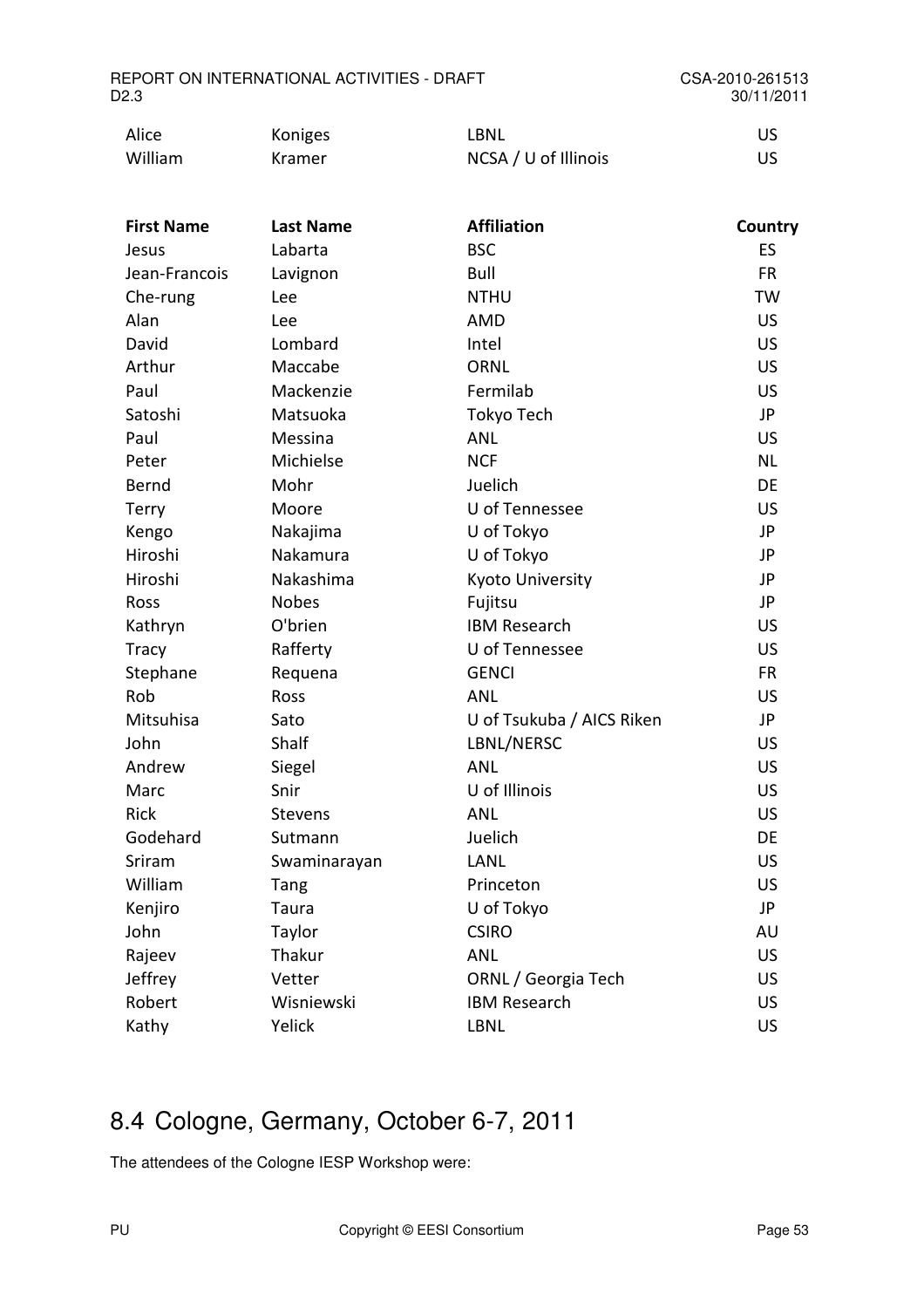| <b>First name</b> | <b>Name</b>   | <b>Affiliation</b>                                                      |
|-------------------|---------------|-------------------------------------------------------------------------|
| Patrick           | Aerts         | Netherlands National Computing Facilities foundation (NCF)              |
| Giovanni          | Aloisio       | CMCC & University of Salento, Lecce-Italy                               |
| Jean-Claude       | Andre         | ex-CERFACS                                                              |
| Axel              | Auweter       | Leibniz Supercomputing Centre                                           |
| Pete              | Beckman       | Argonne National Laboratory / Exascale Technology & Computing Institute |
| Jean-Yves         | Berthou       | <b>EDF</b>                                                              |
| Taisuke           | Boku          | University of Tsukuba                                                   |
| Ron               | Brightwell    | Sandia National Laboratories                                            |
| Franck            | Cappello      | <b>INRIA and UIUC</b>                                                   |
| Barbara           | Chapman       | University of Houston                                                   |
| Alok              | Choudhary     | Northwestern University                                                 |
| <b>Bronis</b>     | de Supinski   | LLNL/CASC                                                               |
| Ralph             | <b>Dieter</b> | <b>BMBF</b>                                                             |
| Jack              | Dongarra      | University of Tennessee                                                 |
| Sudip             | Dosanjh       | Sandia National Laboratories                                            |
| Anshu             | Dubey         | University of Chicago / Argonne National Laboratory                     |
| lain              | Duff          | <b>STFC-RAL</b>                                                         |
| Norbert           | Eicker        | Juelich Supercomputing Centre                                           |
| Hugo              | Falter        | ParTec Cluster Competence Center GmbH                                   |
| Teresa            | Finchum       | University of Tennessee                                                 |
| Leonardo          | Flores        | European Commission - DG INFSO-F3                                       |
| Fabrizio          | Gagliardi     | Microsoft-EMEA                                                          |
| Al                | Geist         | Oak Ridge National Laboratory                                           |
| Sergi             | Girona        | <b>Barcelona Supercomputing Center</b>                                  |
| Ramon             | Goni          | <b>Barcelona Supercomputing Center</b>                                  |
| Andreas           | Grothey       | University of Edinburgh                                                 |
| Stefan            | Heinzel       | Max Planck Society                                                      |
| Ryutaro           | Himeno        | <b>RIKEN</b>                                                            |
| Atsushi           | Hori          | <b>RIKEN AICS</b>                                                       |
| Koh               | Hotta         | Fujitsu                                                                 |
| Yutaka            | Ishikawa      | University of Tokyo                                                     |
| Zhong             | Jin           | Supercomputing Center, CNIC, Chinese Academy of Sciences                |
| Andrew            | Jones         | <b>NAG</b>                                                              |
| Larry             | Kaplan        | Cray Inc.                                                               |
| David             | Keyes         | King Abdullah University of Science and Technology                      |
| Mohammad          | Khaleel       | Pacifc Northwest National Lab                                           |
| Axel              | Koehler       | <b>NVIDIA GmbH Germany</b>                                              |
| Alice             | Koniges       | Lawrence Berkeley National Laboratory                                   |
| William           | Kramer        | NCSA/University of Illinois                                             |
| Jesus             | Labarta       | <b>Barcelona Supercomputing Center</b>                                  |
| Jean-Francois     | Lavignon      | Bull                                                                    |
| Thomas            | Lippert       | Juelich Supercomputing Centre                                           |